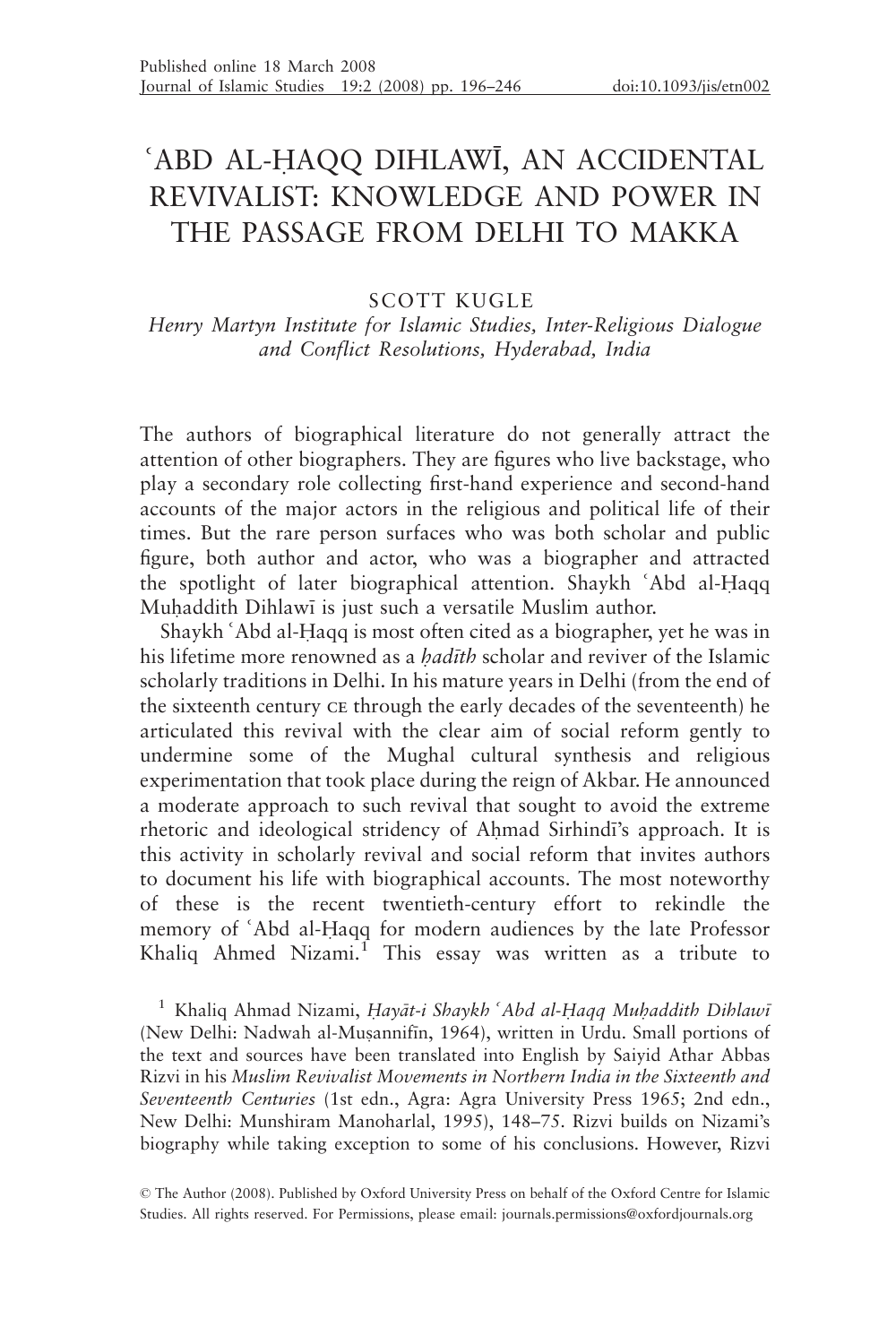K. A. Nizami after his death, and it attempts to build upon his work and refine it.<sup>2</sup>

Biographies, despite their pretension to account for the whole of the subject's life can obscure just as much as they elucidate. Particularly dangerous is the trend to project a figure's reputation (whether from their mature career or their posthumous fame) into their early life or even their childhood. The strategy that leads biographers into this danger is to impose a unilinear narrative that depicts the steady unfolding of a personality which is already known and expected, and makes a hero of the subject. Equally misleading is a second temptation to present the subject's life as an outcome of the surrounding environment, which seeks to 'explain' the subject's every action. In either case (and often both cases overlap) biography can easily fail to capture the contingency, ambiguity and multivalent nature of the path of a single life, while the shifting cross-currents which shape it remain obscure.

Keeping these potential pitfalls in mind, one can ask the basic question upon which any biography must centre: how did 'Abd al-Haqq as a person become the renowned personality that others have documented in hagiographic and biographic records? This study argues that 'Abd al-Eaqq's mature endeavour to reform society, through revival of the study of scriptural sciences and moderation of Sufi practice, did not arise solely within his personality, nor purely in reaction to his South Asian environment. Rather, before he became the renowned reformer and revivalist, 'Abd al-Hagq was an inter-regional, multi-lingual Sufi-scholar. His mature efforts at reform are built on the symbolic legitimacy, scholarly acumen, and pious discipline that he acquired in his youth and middle years, most especially in his travels to the Hijaz and his discipleship in Makka under the training of Shaykh 'Abd al-Wahhāb Muttaqi. 'Abd al-Haqq's mature vision (and the means to actualize it) are the result of his training in 'the Muttaqi method' of Sufi discipline, his initiation into the triple-lineage represented by the Muttaqi  $khirqa$ ,

does not exhaust the subject of 'Abd al-Haqq; his work contains factual inaccuracies and leaves much source material untranslated. Ultimately his reworking of the subject does not do Nizami's original biography justice. <sup>2</sup> This essay was originally written for a memorial volume in honour of

K. A. Nizami, proposed by Bruce B. Lawrence. Although that volume never materialized, I thank its editor for his advice and guidance while revising the

essay.<br><sup>3</sup> *Khirqa* is the technical term for 'the patched cloak' given to initiates in a Sufi lineage to mark their completion of spiritual training. The Muttaqi community gave initiates a cloth shoulder-bag rather than an actual cloak as the khirqa of the lineage.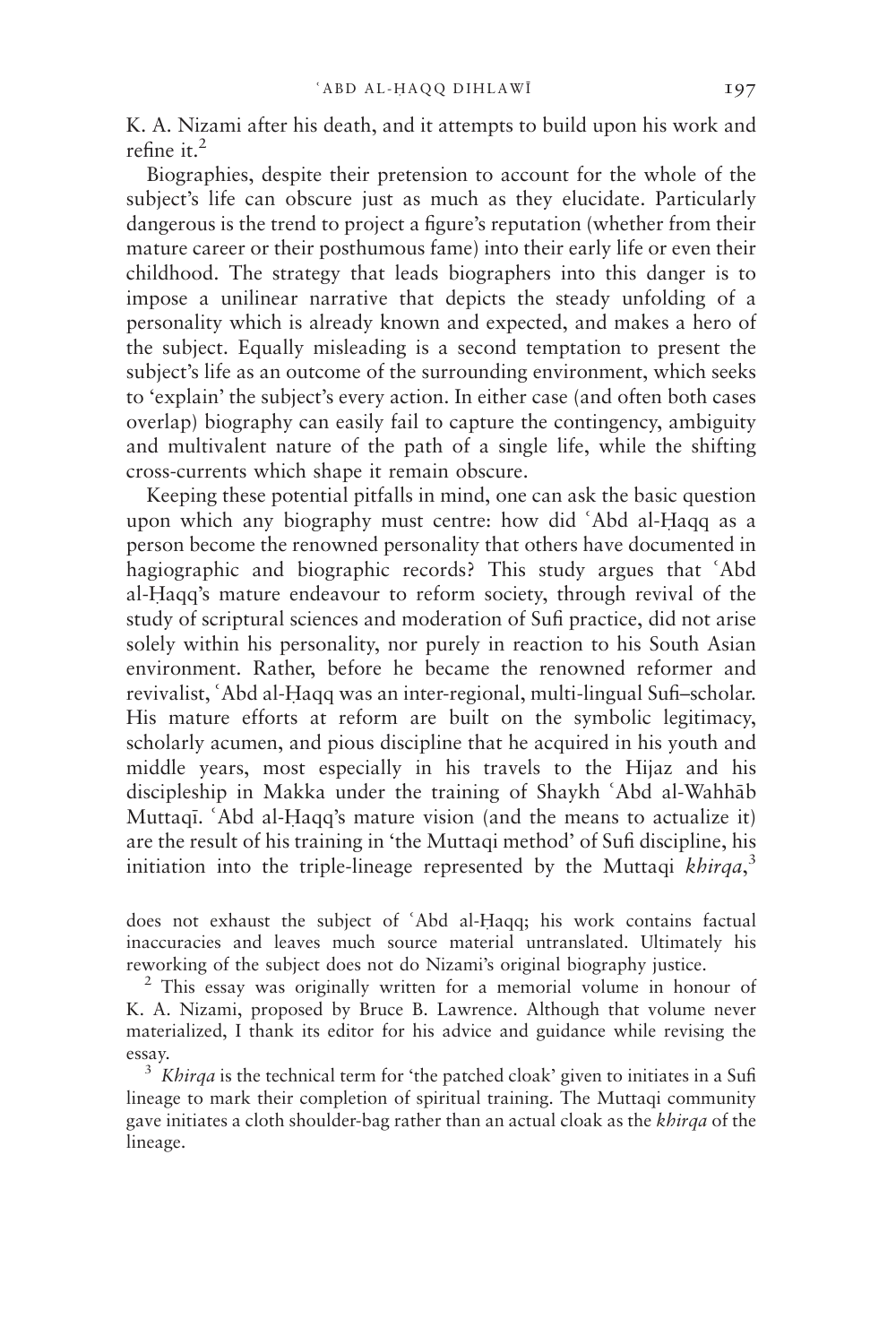and his contacts with wider sources of Islamic literature unknown in his environment in Delhi.

These inter-regional connections, which are so hard to account for in 'Abd al-Haqq's biography, were his means to achieving maturity in his thought and personality, and to finding direction in his career and renown among his contemporaries. This study will illuminate those ambiguities and loose threads in 'Abd al-Haqq's biography, focusing on the middle years that include his stay at the Mughal court, his self-styled 'insanity' that was 'cured' by his pilgrimage to Makka and three-year stay in the Hijaz, before he returned to Hindustan as a renewed man and a confirmed revivalist.

# THE SAINTLY REVIVALIST: A VIEW FROM COMMUNAL MEMORY

Clearly, the twentieth-century biographies of 'Abd al-Haqq Muhaddith Dihlaw; are shaped largely by traditional hagiographic sources that have piously preserved his memory among South Asian Muslims. Before one can take account of the modern biographies, one must therefore understand the general shape of this hagiographic record. In his own writings, the Shaykh asserted his position among the reputed masters of South Asian *tasawwuf* and crafted an image of himself for posterity, especially in his letters and the biography of his teachers and masters. Yet the more strictly biographic tradition on 'Abd al-Haqq was in the hands of others, almost. His biography began right after his death, at the place of his burial, at his own request. 6Abd al-Eaqq had left a will with his son, Nūr al-Haqq, describing how his followers should design his tomb and suggesting that 'if it is considered beneficial, affix a plaque on the wall, on which is written the dates of birth and death, and a few concise phrases about the [deceased's] scholarly achievements and travels and vacillating states of life'.<sup>4</sup>

In obedience to this request, 'Abd al-Haqq's son wrote a brief account of his father's achievements and mounted it on the wall of his tomb. The tomb-bound biography acted as prototype for all subsequent biographies of 6Abd al-Eaqq. There are two important features of this sketch, which needs to be looked at afresh. First it highlights the Shaykh's childhood genius for learning and his single-minded devotion to Sufism in his youth.

<sup>4</sup> Translated from 'Abd al-Haqq's wasiya, as reproduced in Nizami, Hayyāt, 150. This and all subsequent quotations of  $Hayy\bar{a}t$  are translations by the author of this essay.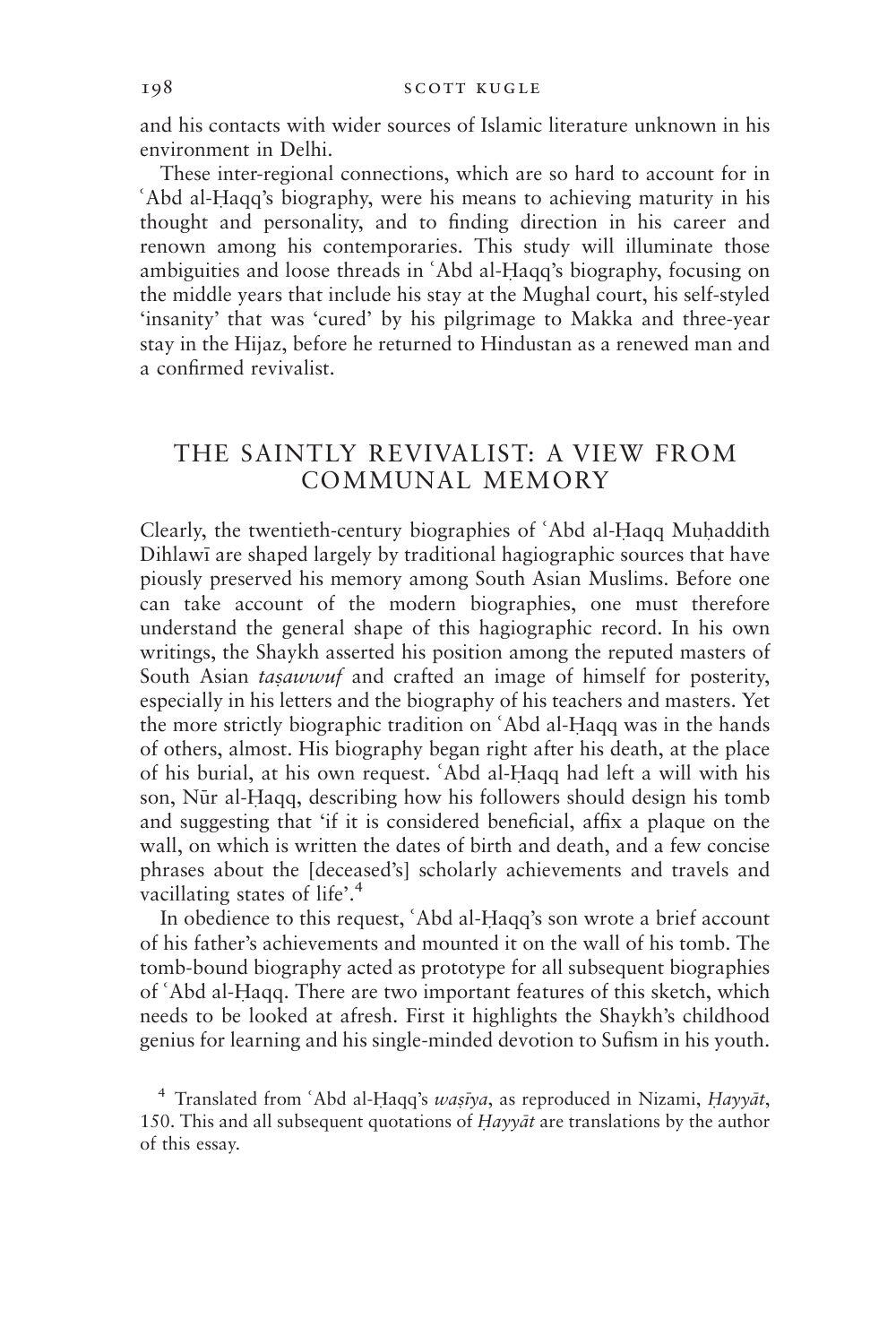This is in accord with 'Abd al-Haqq's own autobiographical account in the closing chapter of his Akhbar al-akhyar. Through this text, the Shaykh transmits many details from his early life while leaving his adolescence and early adulthood, before he undertook the hajj, in complete obscurity. The second important feature is that his son's sketch of the Shaykh's mature life focuses on his scholarly work in Delhi; it presents the Shaykh as the most efficacious *hadith* scholar in the Islamic world east of Arabia. However, he is not credited with political aims for social reforms beyond the boundaries of 'spreading the noble discipline of Prophetic *hadith*'. Thus this first account of the Shaykh's life blurs over the trials and travels of his middle years as well as his mature programme for revival and reform. Since this official account presented at the Shaykh's tomb has been so pervasive in shaping later accounts of Abd al-Haqq, it is fitting to recount it here fully in English translation.

The most concise statement of the modesty of the miraculous gifts of this Shaykh, the leader of his age and exalted personality, Abū l-Majīd 'Abd al-Haqq (may Allah be merciful with him in the most expansive mercy) is just this, that from his earliest consciousness he felt the longing to obey the call of Truth and prepared to search restlessly for knowledge. By the time of his adolescence, he had already acquired competency in almost all the disciplines of religious learning. Thus by the age of twenty-two, he finished his studies, and taking the Qur'an in his hand he mounted the high seat of teaching and preaching to benefit others. At the same time, since his youthful days, he felt the stirring and loving attraction toward the divine, such that all at once his heart renounced his dear home and loved ones and he turned his face toward the holy cities of the Hijaz. He resided there for an extended time in those noble cities, staying in the company of those who were axes of the age and the greatest of saints. With an auspicious parting, they granted him permission to guide disciples of his own. Besides this, he completed his training in the science of the [assaying and transmission of] Prophetic traditions. Having accrued all the abundant blessings, he returned to his native home, Delhi.

He resided in Delhi for fifty-two years; becoming fully established as an authority, he completed the training of his sons and followers with outer peace and inner tranquillity. He was attentively and fully engaged in spreading the disciplines of knowledge, especially the noble discipline of the Prophet's *hadith*. He spread this discipline in such an active manner as nobody from the scholars in the Persian-speaking lands, of the past or present, had been able to do before him. He gained wide renown and high praise.

In the scholarly disciplines he has authored many highly respected books, especially in the discipline of *hadith* studies. These have earned the painstaking study of other scholars, who have taken them into practice as their model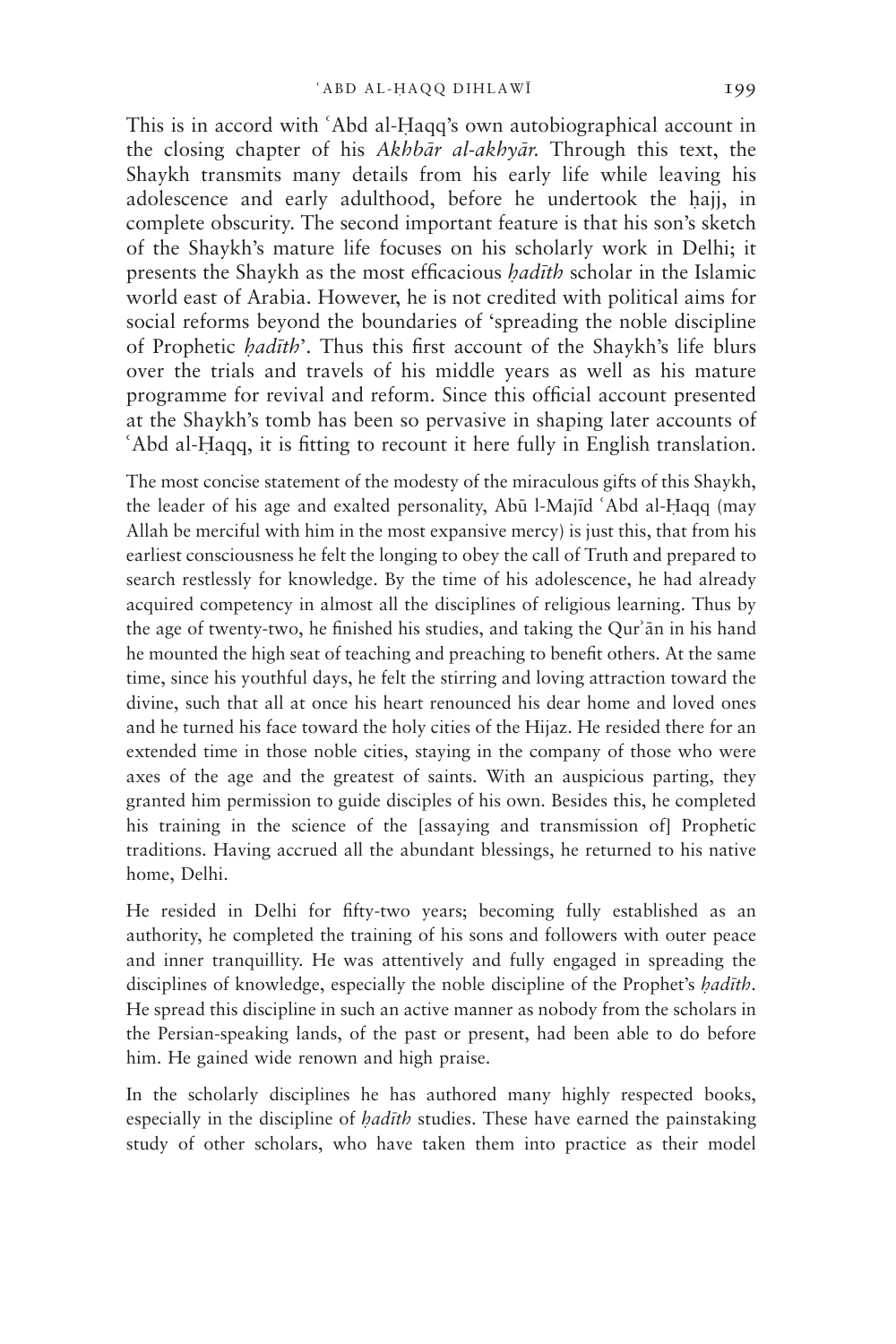of action. Many a wise man from among the common people and special ability [in scholarship and piety] would sell their lives for these books and the actions they signify.

His compositions, these exalted gems that overflow with knowledge, number over one hundred volumes both large and small, that consist of over five-hundred thousand written lines.

He was born in the month of Muḥarram in the year 958 [AH], and in the year 1052 [ah] he strode steadily into the sacred world in his full senses and with a mind at peace.<sup>5</sup>

As a testimony to the power of this text, made sacred by its location inside the tomb of the Shaykh, many subsequent traditional biographers simply recount it as a sufficient and authoritative summary of 'Abd al-Eaqq's personality and career. Azad Bilgrami adopts this authorial fait  $accounti$  in his popular biographical compilation,  $Ma<sup>2</sup>āthir al-kirām$ . Similarly, Muhammad Ghawthi, who included an account of 'Abd al-Eaqq in his biographical compilation even during the Shaykh's own lifetime, refers the reader back to the Shaykh's own autobiographical account published in Akhbār al-akhyār.<sup>6</sup>

With such a weighty precedent at hand, is it an act of hubris or disrespect for modern scholars to try to delve beneath the surface of this biography, despite the fact that it had been sketched out by the subject himself? This study proceeds on the assumption that the answer to this question is 'No'. K. A. Nizami himself, for all his intimate engagement with *tasawwuf* as a living tradition, did not hesitate to question the apparent clarity of this account and its hagiographic niceties. This study continues that effort to reach a fuller understanding of the life of the person behind the renowned personality. To the extent that this entails focusing on some ambiguities that the subject and his intimates left obscure, it is a risk worth taking: articulating these ambiguities can contribute depth and beauty to the portrait of Shaykh 'Abd al-Haqq, just as the dark and blurry edges of chiaroscuro give depth and humanity to a painted portrait. It is the faith of humanistic scholarship that further research, even into the authoritative life of a saintly figure, will lead

<sup>5</sup> Translation from the Persian text reproduced in Nizami, *Hayyāt*, 151.<br><sup>6</sup> Muhammad Ghawthī Shaṭṭārī, *Gulzār-i abrār*, transl. Faḍl Aḥmad Jewarī as

Azkhār-i abrār (Agra: Matba'-yi Mufidi-i 'Āmm, 1326 AH). Ghawthī has noted that, by teaching *hadith* and other scholarly disciplines, 'Abd al-Haqq was at the same time teaching about tasawwuf and giving training in devotional disciplines, thus balancing out Nūr al-Haqq's exclusive focus on his father's scholarly activities.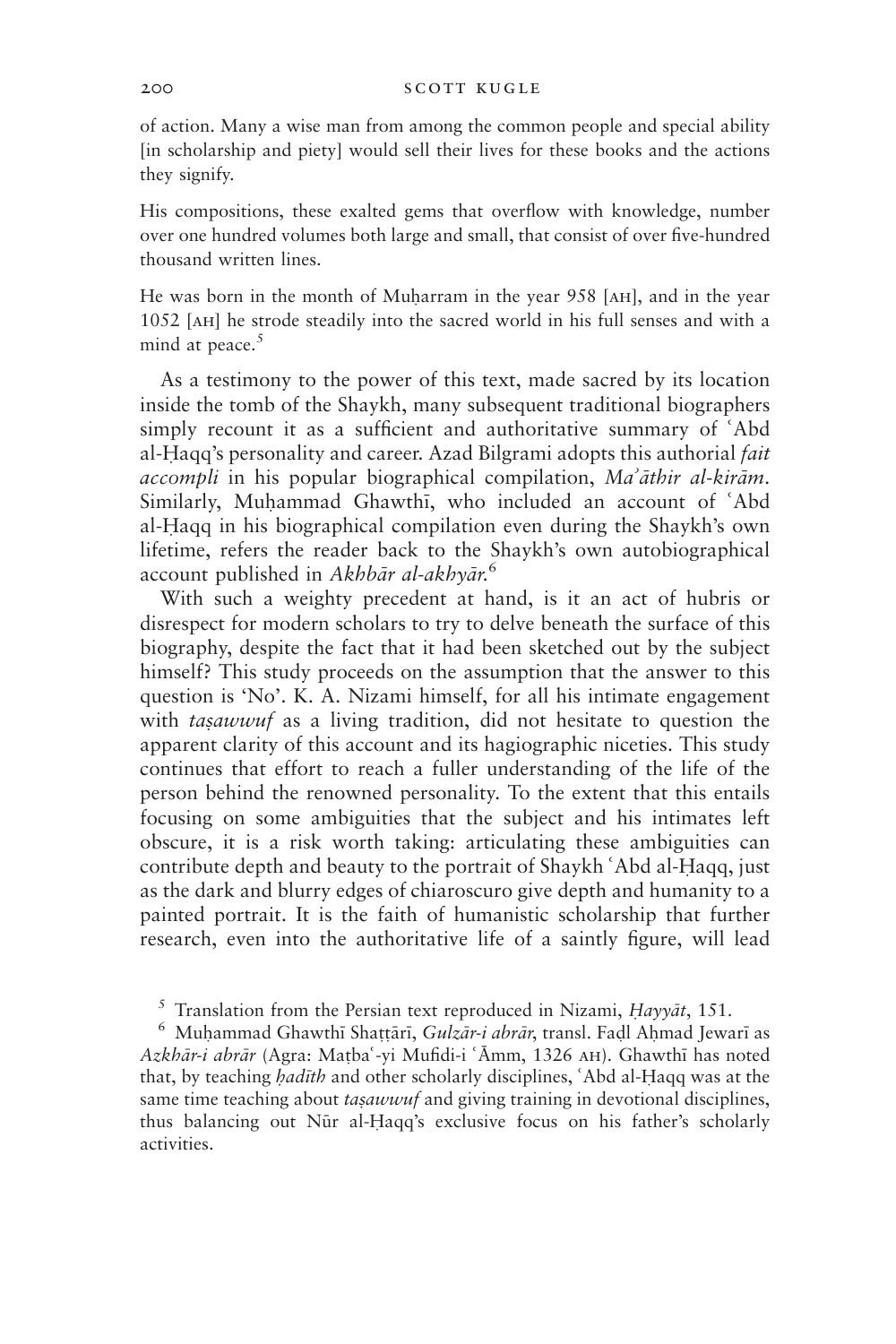to a fuller, more illuminating vision of the person as a human being, at once both frail and bold.

# THE INEVITABLE REVIVALIST: A VIEW FROM MODERN BIOGRAPHY

Modern biographers have elaborated on the traditional version of 'Abd al-Hagq as the reviver of the Shari'a in Delhi. They have tried to emphasize the role of 'Abd al-Haqq over and against the more popularly acknowledged revivalist figure of Shaykh AAmad Sirhind;. The biography by K. A. Nizami is a detailed and very useful account of the life of Abd al-Hagq. However, despite its wealth of detail and explorations of texts, in the final analysis it is an elaboration upon the traditional version, which does not fully address the ambiguities, contradictions or silences that are the foundation of its construction. It is limited by two interlocking facets of Nizami's narrative strategy: the narrow scope of his historical perspective and the unilinear plot of his rendering of the Shaykh's personality.

Firstly, Nizami frames his biography in a very limited historical narrative, which turns on Delhi as the natural centre of South Asian Islamic culture. In a 50-page introduction, he expends considerable effort laying out this historical framework, in which he seeks to judge how the various sultans in Delhi supported Islamic scholarship and applied the Shari<sup>6</sup>a. The narrative pivot is the assertion that the dissolution of imperial power in Delhi created a void, allowing heresy and innovation to corrupt society. The void called inexorably for a political and religious reviver. The person of 'Abd al-Haqq is thus framed as just this historically necessary revivalist.

This account is problematic for two reasons—because of what it asserts and because of what it elides. It asserts that as imperial power dissolved, moral order broke down and society became corrupt from the top down. This historical perspective is supported by two main sources, Bada'ūnī's Muntakhab al-tawārīkh and Āzād's Tadhkira, both of which are of questionable accuracy in their assertion that not only court life but religious and scholarly life in Hindustan had become un-Islamic by the time that Akbar firmly established Mughal rule.<sup>7</sup>

<sup>7</sup> Nizami may have given a more subtle treatment to religious movements during Akbar's reign in his later study, Akbar and Religion. However, he rendered the narrative of this biography strategically black and white,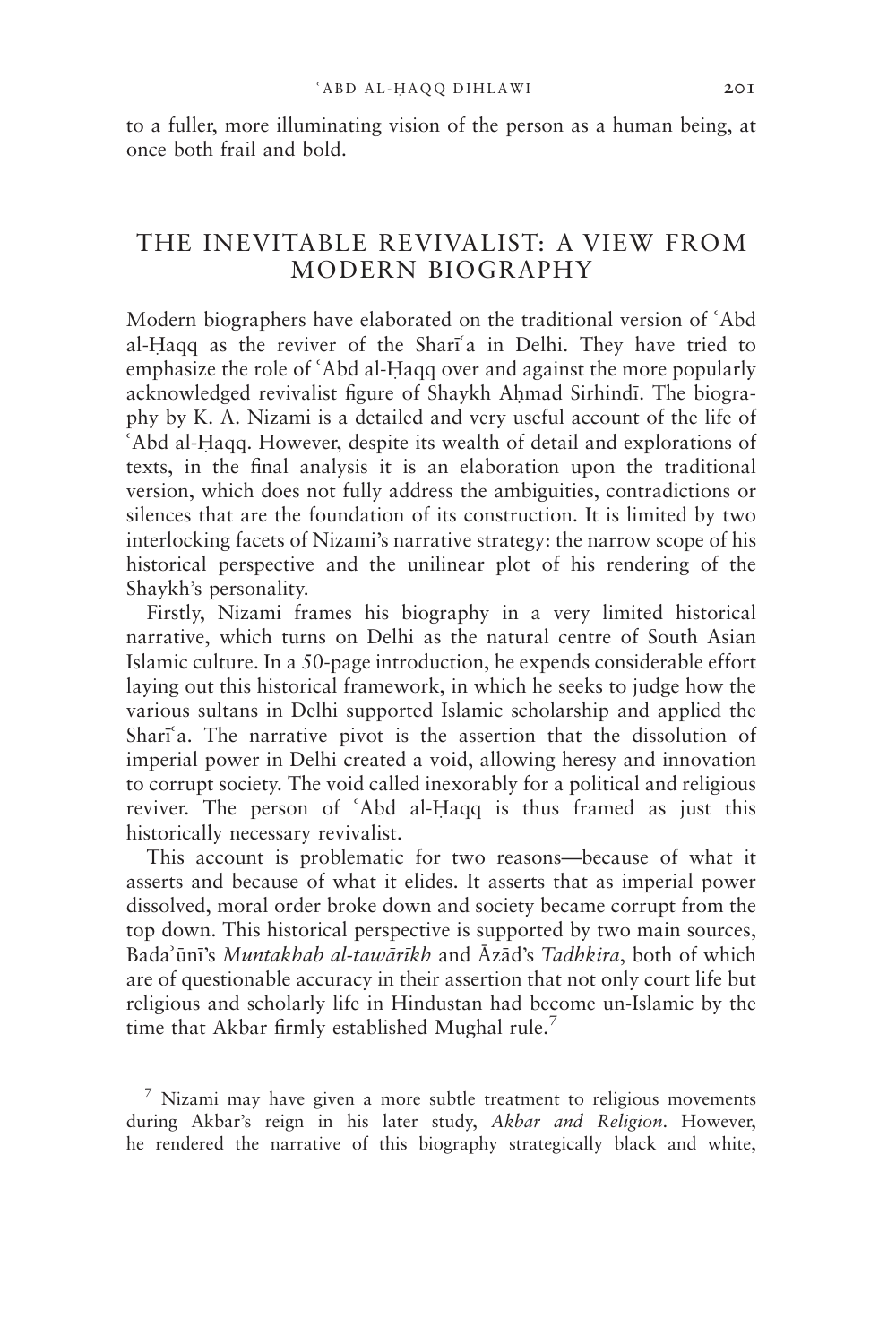The narrative focus on Delhi as the centre of Hindustan elides from view a very important historical dynamic—that the dissolution of central power created opportunities for new political powers in the periphery, as in coastal states and the Deccan, and in particular, Gujarat. These new political dynasties provided the context for different, and in many ways more creative, Islamic syntheses of religion, culture and state power. For example, Nizami notes how scholars and saints fled Delhi during a series of political setbacks starting with Timūr's invasion of Hindustan, thus leaving the city without proper moral leadership. His historical narrative frames this observation as a denunciation of the moral corruption of Hindustan at the time. However, most of the scholars who fled Delhi found patronage at the thriving 'peripheral' courts in Gujarat, the Deccan or Bengal, and played an important part in legitimizing these new dynasties. These 'peripheral' dynasties in turn acted as the context for the formation of many revivalist movements, whether of the Mahdawi variety or the explicitly Sunni variety of which 'Abd al-Hagq was to become the paragon.

Furthermore, in Nizami's biographical treatment, a unilinear narrative of 6Abd al-Eaqq's personal development meshes with the narrow historical framework supporting it. Nizami posits an archetype for Abd al-Haqq's personality as necessitated by the narrative that acts as its scaffold. In this treatment, the Shaykh takes on the heroic role of the reviver of the Shari'a in Delhi, by which the author signifies all of Hindustan. Nizami fashions a hero out of 'Abd al-Haqq, and sets this archetype against the demonized figure of Abū l-Fadl—a temptation hard to resist, as the two famous figures were born in the same month.

The month of Muharram, in the year 958 AH, was a gravely important time for Islamic Hindustan. In this month, Shaykh 'Abd al-Haqq was born; and in the same year was born Abū l-Fadl. The latter spent his days ridiculing and belittling the famous scholars of Islam, while the former invested his whole life in reviving the Shari<sup>c</sup>a and enacting the command to 'enjoin what is known to be good'. The one sought to strengthen the ' $d\bar{m}-i$  ilahi' while the other raised up the ' $d\bar{m}-i$ Muhammad $i^8$ .

Thus, this modern biography announces that, from the very date of his birth, Abd al-Haqq was destined to play a heroic role as reviver of the

in order to cast Shaykh 'Abd al-Haqq in a heroic light as the reviver of the Shari<sup>6</sup>a. In this context, Nizami does not present the Shari<sup>6</sup>a as a complex outcome of the efforts of a network of scholars, pious critics and political patrons; instead, the Shari<sup>c</sup>a is understood as something pre-existing, needing only to be 'applied' or 'enacted' by authorities.<br><sup>8</sup> Nizami, *Hayyāt*, 76.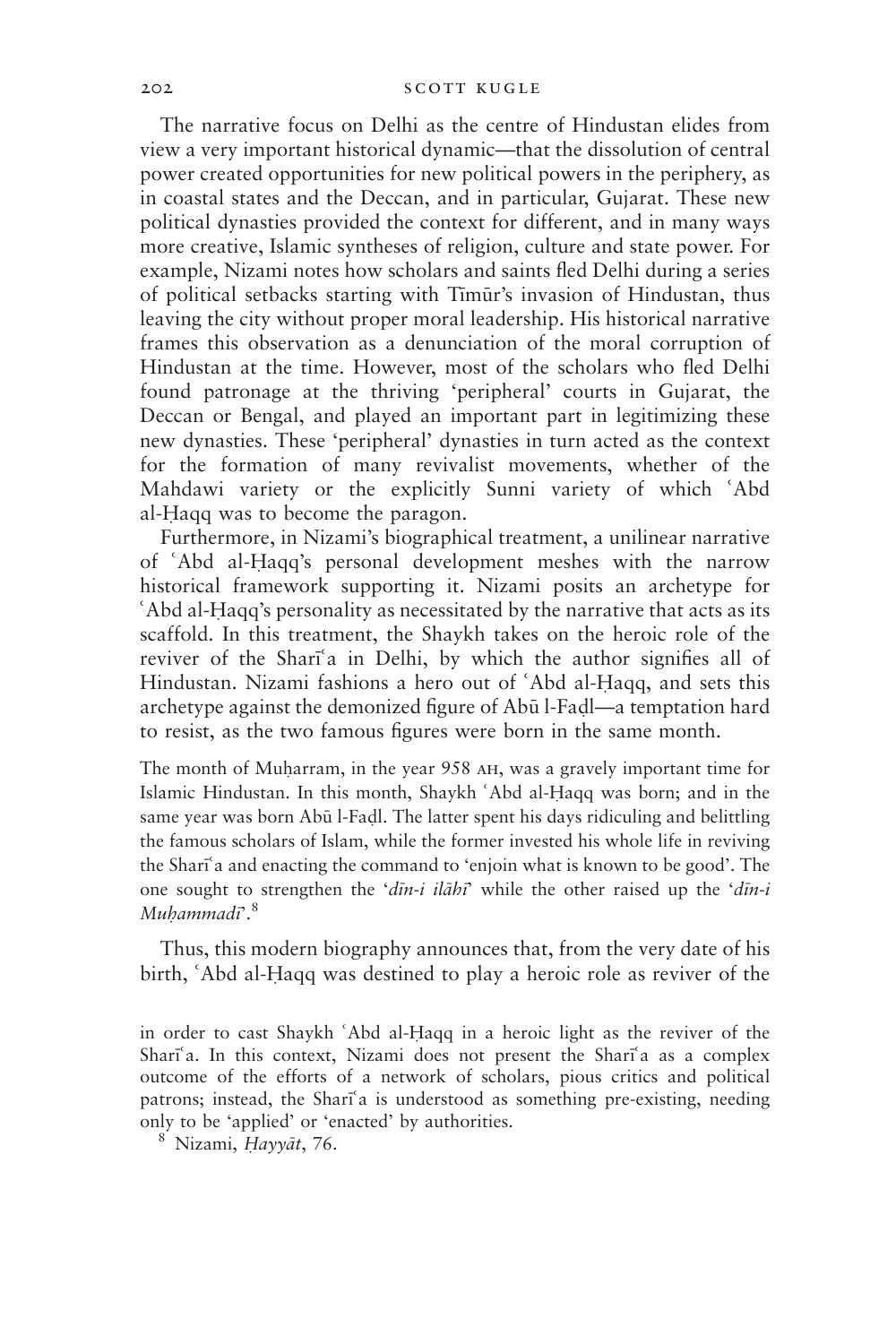Shari<sup>6</sup> a against the historical backdrop of decadence and decay. Such a unilinear characterization is not really an explanation of how a personality develops or how a vision takes shape through the vagaries of a human life.

The heroic archetype may be explained by the author's intent to write a biography to serve the moral need of his own community of South Asian Muslims, to elicit heroes from its past. Nizami's biography fulfils this need in ways comparable to Mawlānā Āzād's Tadhkira, which treats both Sayyid Muhammad Jawnpūrī and Ahmad Sirhindī as heroic revivalists and elevates them to the pedestal of moral exemplars. It the view of both these authors, it is as if past revivalist struggles against 'Mughal decadence' were analogous to contemporary struggles against 'modern decadence'. Indeed, Nizami draws heavily upon the vision of the Tadhkira without being as explicit about the ethical injunctions that ultimately motivated  $\bar{A}z\bar{a}d\hat{c}$  historical forays.<sup>9</sup>

This unilinear narrative continues to inform the biographical depiction of 6Abd al-Eaqq's childhood and youth. In Nizami's presentation, the revival of *shar* $\overline{i}$  scholarly disciplines is the singular goal that burned in his mind from his boyhood on, and he worked ceaselessly, relentlessly towards it. In this passage, one can see clearly how the historical framework and the hero narrative intermesh to create a vivid portrait of Abd al-Haqq, but one that tilts toward idealization:

This was a time when the curse of world-worship had choked out the spirit of truth and sincerity. The voice of heresy spread from the royal palaces into every hut and hovel ...The mantle of the scholars became polluted with the stains of selfishness and envy, while the Sufis were engrossed in worshiping the acquisition of worldly gain. Dark shadows spread over the Islamic community as their connection to the Qur'an and Sunna was severed. Disbelief and hypocrisy were spreading under the misleading slogan of imperial order and striving for justice ... ['Abd al-Haqq's] return to India had the effect of a scholarly revolution. The religious disciplines, which for some time had been fading away as if extinguished, were once again ignited by the advent of this miraculous figure. In the light of the Qur'an and the Sunna, a new era dawned for religious mission and social reform. This man decided that the single goal throughout his long life was to be the revival of the Islamic scholarly disciplines and the popularization of the Shari'a.

Under this heroic spotlight, 'Abd al-Haqq's biography begins to read like hagiography. Thus Nizami's work does not effectively move outside the parameters set by Nūr al-Haqq on the wall of his father's tomb.

<sup>9</sup> Scott Kugle, 'Maulana Azad Revives the Mahdi between Ethical Vision and Historical Revision', Journal of Islamic Culture 72 (April 1999): 79–114.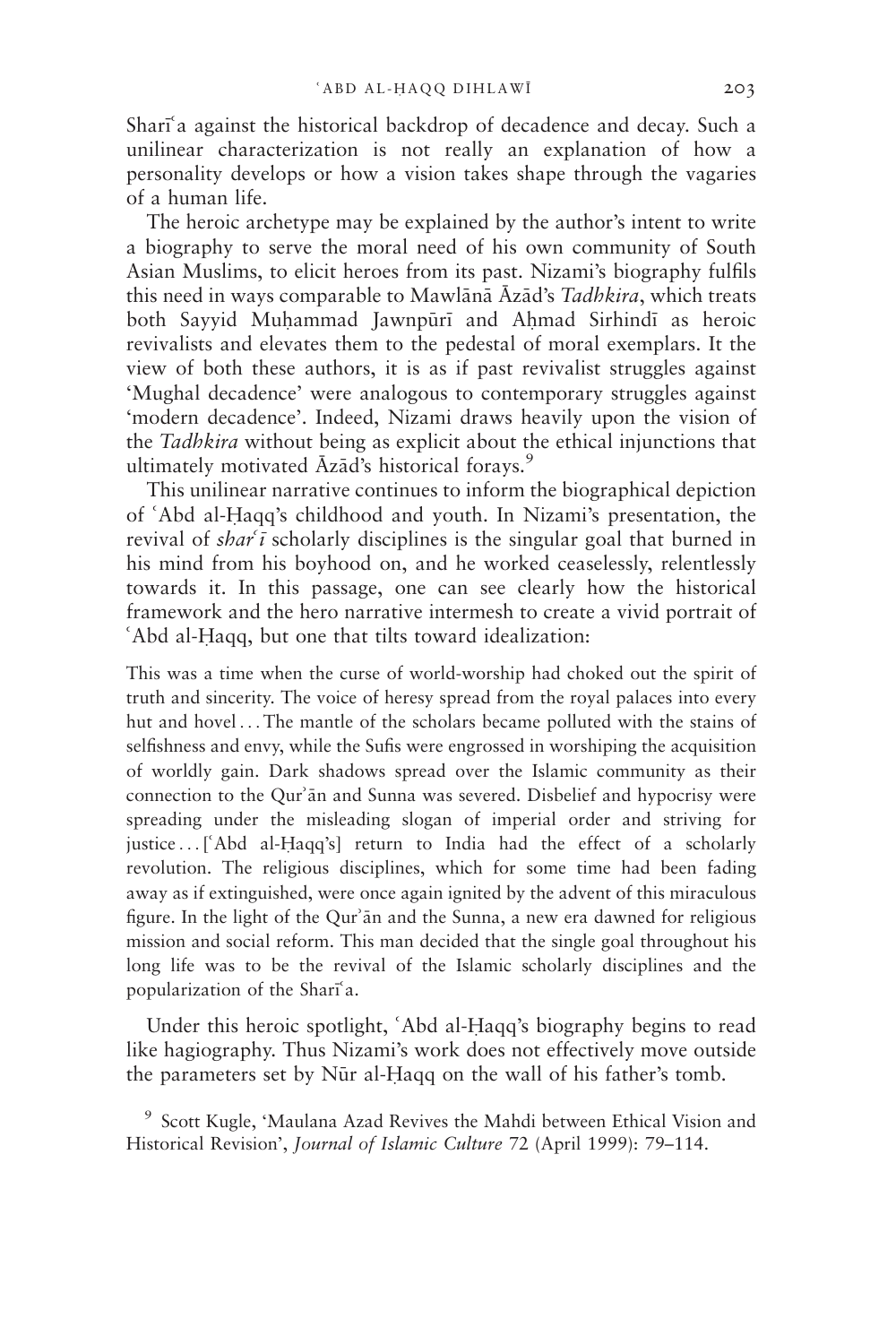The event in the Shaykh's life that stands out in this biography is also the one that does not fit comfortably with its historical narrative, namely Abd al-Haqq's departure from Delhi, his pilgrimage and his stay in the Hijaz. And yet, as revealed in the passage just cited, precisely this event is the fulcrum in 'Abd al-Haqq's life, the springboard that allowed him to pass from his early development into his mature career.

It is crucial to re-explore this series of events in order to set 'Abd al-Eaqq's life-pattern in a different, wider context. This study strives to depict the Shaykh primarily as an inter-regional, multi-lingual Sufi– scholar, and only secondarily and contingently as a heroic reviver of the Shari<sup>6</sup>a. The fact that he achieved such fame and recognition in Delhi as a hadith scholar and social reformer rested on the prior fact that he left Delhi and tapped a current of authority centred elsewhere. Following this insight, this study tries to take into account 'Abd al-Haqq's experiences outside of the geographical and cultural precincts of Delhi in order fully to account for his later fame in Delhi. Even if this pilgrimage and sojourn lasted only a period of three or four years, its later impact on his life was of exponential importance compared to its duration. As we take this view of 'Abd al-Haqq's career, we will have to discard some of the hagiographic armour that earlier chroniclers have built around him. The discarding of stereotypical elements from the narrative will allow more human elements of uncertainty and contingency within the development of 'Abd al-Haqq's personality to emerge.

# AN UNLIKELY REVIVALIST: A VIEW FROM YOUTH

It was during 'Abd al-Haqq's sojourn outside of Delhi that he came into contact with the teachers and books upon which he based his project for the revival of the  $\text{shar}_{i}$  disciplines and social reform. To assess 'Abd al-Eaqq's passage to this mature phase, this study will examine in detail how he reacted to the widely differing political, cultural, and devotional practices with which he came into contact in Gujarat and the Hijaz. Even more importantly, this study will highlight how he adopted these practices strategically to bolster his personal claim to scholarly and mystical authority.

A survey of his childhood and youth discloses that it was no foregone conclusion that 'Abd al-Hagq would become a Shari'a-minded revivalist at all. Biographies that project his mature project retroactively back into his childhood and youth actually distort his life-story. His early Sufi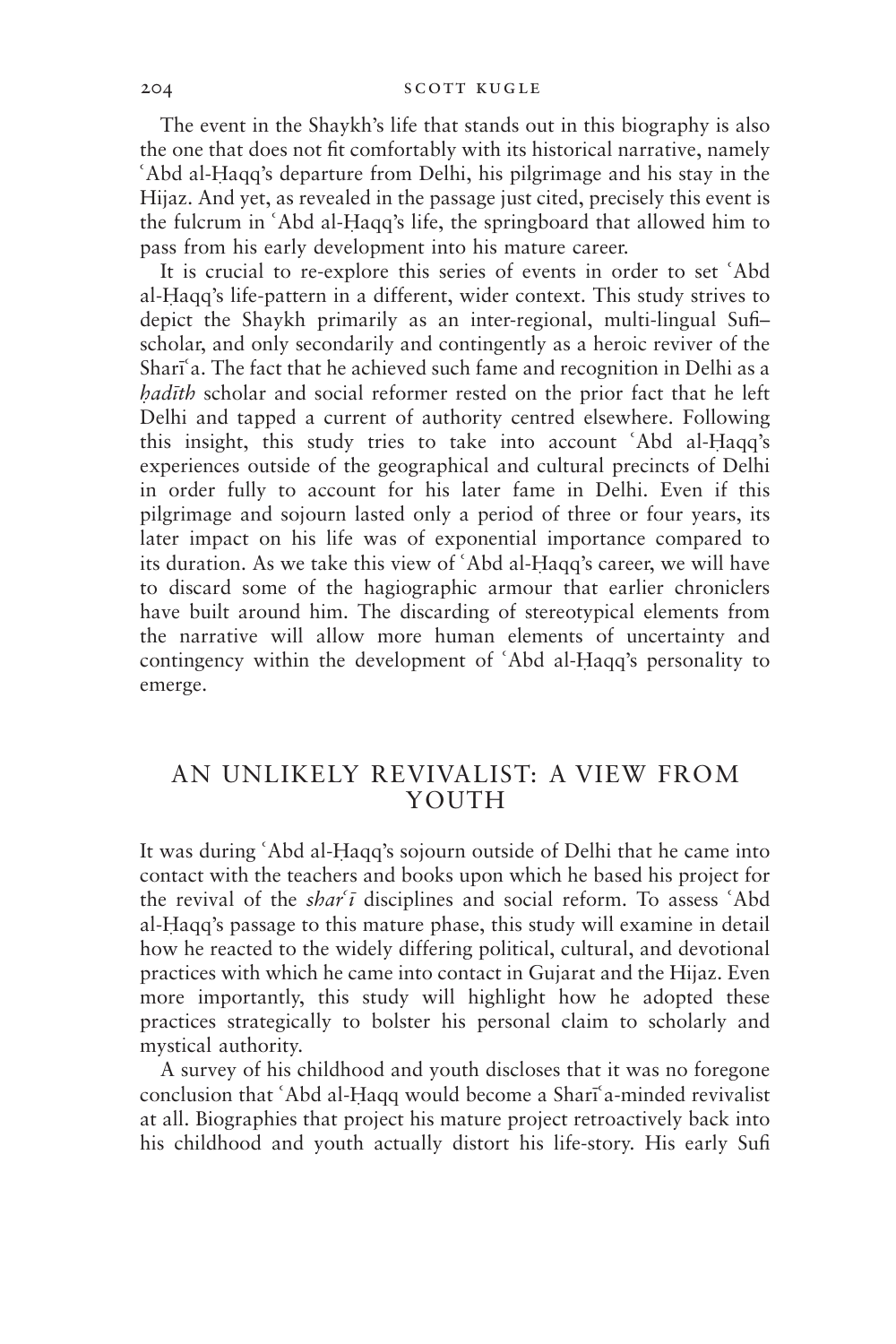orientation was ecstatic and philosophical, with just as much emphasis on poetic eloquence and passionate longing as on scholarly achievement. Abd al-Haqq began his Sufi training under the tutelage of his father, Shaykh Sayf al-Din.<sup>10</sup> His father gained renown in Delhi as a poet who expressed the mystical themes of losing the self through immersion in the divine presence which sustains the world, and regaining the self through passionate union with the divine. Although he had studied the basic Shari<sup>6</sup>a disciplines, he was not a famous Shari<sup>6</sup>a scholar, nor did he advocate a sharpening of Shari'a training in order to revive a society in decay. Shaykh Sayf al-D;n formally initiated his son into the Qadiri order in 967/1559, when 'Abd al-Hagq was only nine years old. 'Abd al-Hagq recalled the ecstatic states inspired by his father's gatherings for the recitation of poetry and pious exhortations.

Five years before 'Abd al-Haqq's father died, he ordered his son to take initiation from another Qadiri preceptor, Shaykh Mūsā, and to join his circle of disciples in Delhi.<sup>11</sup> 'Abd al-Haqq met the Shaykh in 985/1577, when he was twenty-seven years old and had already developed into an accomplished scholar and teacher. Abd al-Hagq does not relate many

<sup>10</sup> 'Abd al-Haqq Dihlawi, Akhbār al-akhyār (Delhi: Persian lithograph, no ascription, 1308 AH), 243. Shaykh 'Abd al-Haqq grants his father, Shaykh Sayf al-Dīn, an individual entry in this, his most renowned, collection of sacred

biographies.<br><sup>11</sup> Akhbār al-akhyār, 316–17. 'Abd al-Haqq gives the biographical details of Shaykh Jalāl al-Dīn Mūsā in the midst of his own autobiographical sketch in the conclusion of the collection. 'Abd al-Haqq took initiation from him in 985/1577. This happened most probably in Delhi, for he took this initiation at his father's order and it is assumed that 'Abd al-Haqq remained in Delhi until his father died in 990/1581. Strangely, 'Abd al-Haqq does not accord Shaykh Mūsā a separate entry in Akhbār al-akhyār, as he does his father, his father's Qadiri shaykh, his own later shaykh, 'Abd al-Wahhāb, and 'Abd al-Wahhāb's shaykh. Perhaps this lacuna was a way to avoid mention of the controversy that dominated Shaykh Mūsā's life. It was left up to a secular chronicler, Badā'ūnī, to document the struggle over Shaykh Hamid's seat of authority after his death, leading Shaykh Mūsā to seek the emperor Akbar's support, and then to stay on in Agra with a royal mansab of the rank of 500. See 'Abd al-Qādir Badā'ūnī, Muntakhab al-tawārīkh, English transl. by George Ranking (Delhi: Idarah-i Adabiyat-i Delhi, 1st edn. 1898, repr. 1973), ii. 404 and iii. 91. 'Abd al-Haqq mentions Shaykh Mūsā in the entry of his father, Shaykh Hamīd, asserting that Shaykh Mūsā was the true successor of his father without mentioning the conflict between Shaykh Hamid's two sons. By including Shaykh Mūsā only under the rubric of his father, Abd al-Haqq not only avoids citing the conflict over succession, but actually effaces any mention of Shaykh Hamid's other son, Shaykh 'Abd al-Qādir, who was older than Shaykh Mūsā and remained in their hometown of Uch upon the seat of authority of his father; see Akhbār al-akhyār, 206.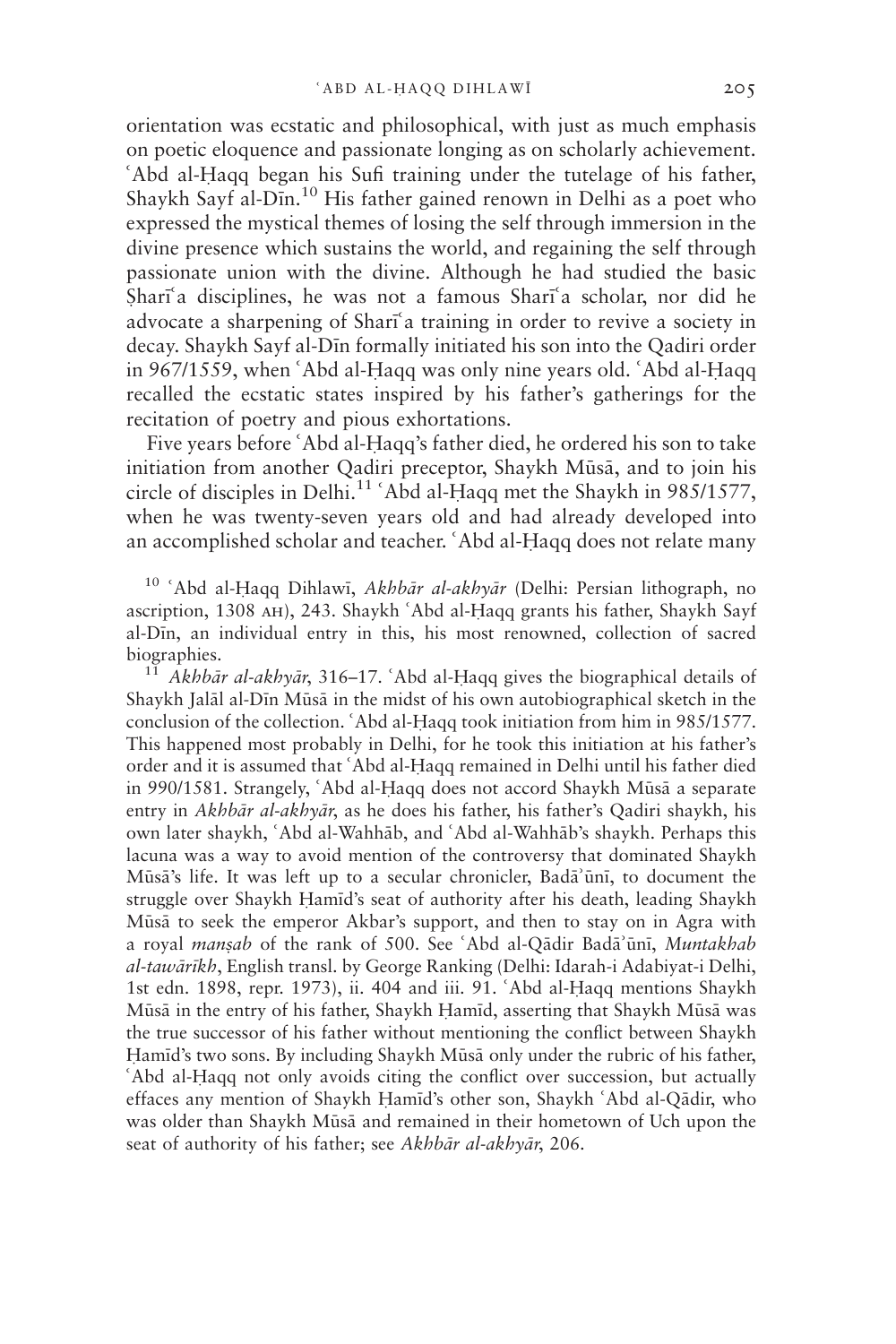details about his training under Shaykh Mūsā, but he indicates that the essence of his Qadiri training was immersion in love mysticism with the goal of subverting the bonds of reason and freeing the heart.<sup>12</sup> Abd al-Haqq writes of his life during that time:

I was always engaged, day to night and night to day, in trying to gain this great profit [union with the divine presence]. Sometimes I would stay awake for many nights, so that a flash of that divine beauty might light up my consciousness. Sometimes I would spend many days as if in a dream of my imagination, so that I might find some sign of divine union.

If you promise to meet me while I am awake then I forbid myself from ever sleeping a wink If You reveal a glimmer of Your beauty in my dreams till Judgement Day I won't lift my head from sleep.

I remained in this practice until the time when the obstructing veil of my reason and my own desire for self-knowledge were lifted from me. This act was the result of divine blessing and generosity alone, that raised me up, helpless in myself, and brought me to the threshold of the divine's own home. And all wakefulness [that I was granted] is a result brought forth from closing the eyes and discerning dreams, which is a state much better than the wakefulness of one's self.

I am content simply to sleep and imagine You for I meet You only through imagination and slumber.

Just this much is enough of this story; more details I cannot tell with the pen. One can never fully express the depth of longing Better then to leave the drawn-out saga cut short.<sup>13</sup>

'Abd al-Haqq saw his second initiation as a natural progression from his first. Not only was the second initiation at the order of his first Shaykh, his own father, it also represented an intensification of his Qadiri allegiance. His father may have been a Qadiri shaykh, but Shaykh Mūsā was a direct descendent of Shaykh 'Abd al-Qādir Jīlānī, and like the Qadiri founder, he was a descendent of the Prophet. 'Abd al-Haqq praises him as the physical embodiment of Shaykh 'Abd al-Qādir Jīlānī, since he is genealogically descended from his family. Though Abd al-Haqq could never gain access to this ascribed Sayyid lineage,

 $12$  Shaykh Mūsā wrote at least one work, an exposition of different prayers, meditations, and recitations current among the Qadiri Sufis. Adhkar-i Qādiriyyah (MS Calcutta: Asiatic Society Collection, 1261 Fārsī Taṣawwuf),

fos.  $45-125$ .<br><sup>13</sup> Akhbār al-akhyār, 317. The lines in italics are poetic couplets interspersed with 'Abd al-Haqq's prose.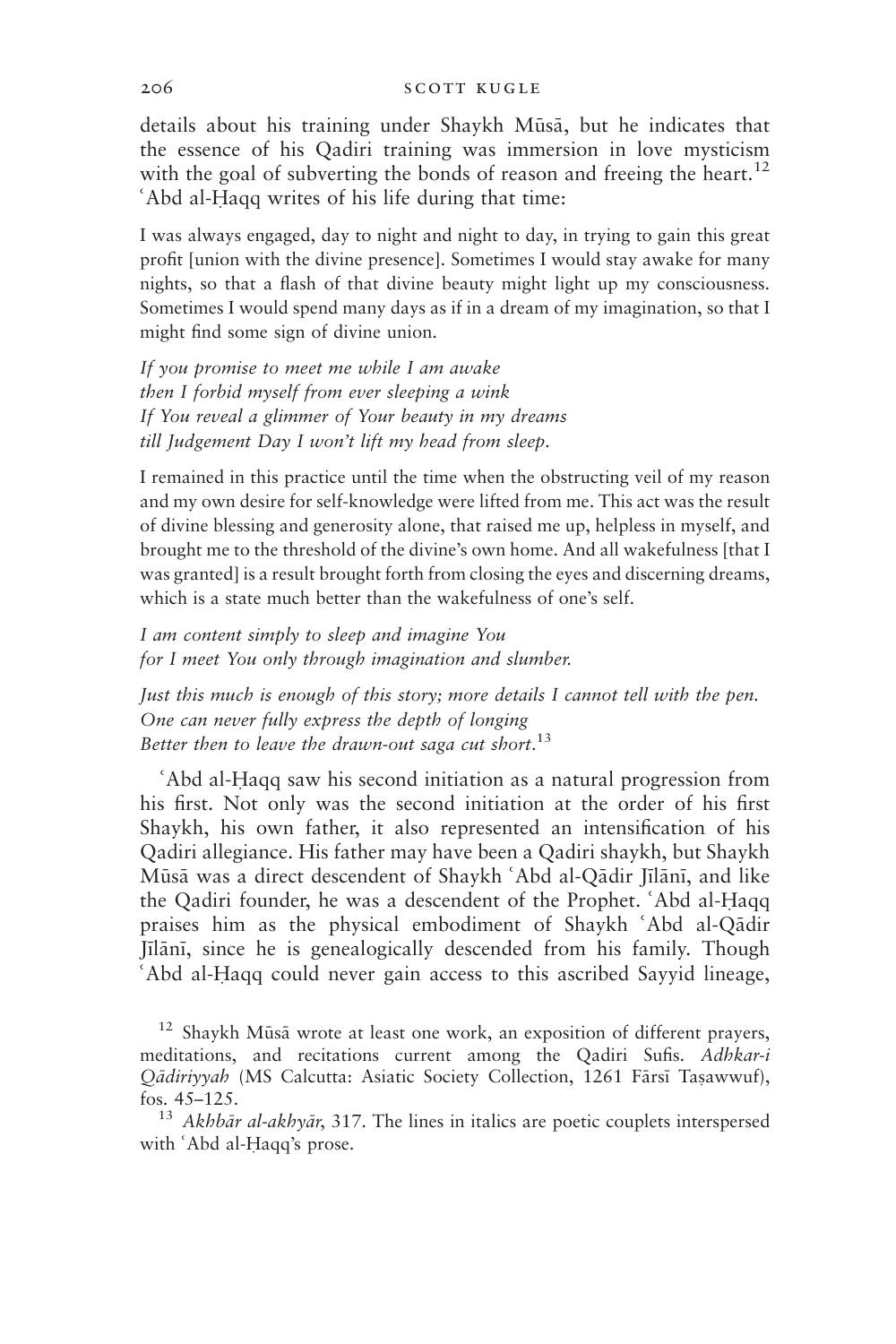he came as close as possible to acquiring it, for he reports that 'Shaykh Mūsā loved me to the furthest extent possible and accepted me as his son, and gave me leave to be his *khalifa*.<sup>14</sup>

Although it is clear that he was engaged in very intense devotional exercises under the care of Shaykh Mūsā, 'Abd al-Haqq does not specify what the Shaykh's devotional method really consisted in. As for the spiritual benefits that he accrued during this time, 'Abd al-Haqq hints that he experienced ecstasy, alienation from his egoself, and longing for union with divine beauty by breaking the bonds of his reason—standard stages of love mysticism. He never mentions a revivalist project, nor did he seek to contain Sufi practice through Shari'a disciplines or to address social and political issues through the Shari<sup>6</sup>a.<sup>15</sup>

There has never been a contradiction between the practice of rituals obligatory in the Shari<sup>a</sup> and the inward practice of mystical longing and esctatic love. Fidelity to the practices of the Shari'a does not eclipse the longing for mystical union; conversely, the ecstatic exercises of love mysticism do not normally lead to the reification of Shari'a disciplines through revivalist strategies. Such is the relation between scholarly discipline and mystical devotion apparent in 'Abd al-Haqq's early life under Qadiri preceptors; each had its sphere of activity and its religious legitimacy. It is clear that 'Abd al-Haqq was participating in a current of the South Asian Qadiri order whose initiates were immersed in love mysticism and tawhīd-i mutlaq. Like them, he revered Shaykh Muhyī al-Din b. 'Arabi, and was devoted to the Persian poetic tradition that popularized Ibn 'Arabi through love lyrics.<sup>16</sup>

<sup>14</sup> Nizami, Hayyāt, 132. Nizami relates this quote from 'Abd al-Haqq's Wasiyat-nāma, in which he provided details of all his initiations from different Sufi masters. Nizami claims that the text of 'Abd al-Haqq's Wasiyat-nāma is preserved in the prose of a later work,  $Mir^2$  at al- $haq\bar{a}iq$ , 60. The manuscript of the Wasiyat-nāma seems no longer to exist. However, a manuscript containing similar information on 'Abd al-Haqq's various initiations currently exists under the title Risāla fī-labs al-khirqa (MS Rampur: Reza Library, Arabic 993).<br><sup>15</sup> Badā<sup>2</sup>ūnī observed that Shaykh Mūsā scrupulously performed his obliga-

tory prayers, even to the point of himself giving the call to prayer in the court of Akbar. However, this does not imply that Shaykh Mūsā was in any way a 'revivalist'. Rizvi, *Muslim Revivalist Movements*, 156.<br><sup>16</sup> Tawhīd-i mutlaq is the theological term for 'reducing all existence to

absolute unity'. Tawhid, or 'limiting God to One and only One', is the primary theological foundation of Islam. Sufis distinguished between tawhid as a statement of belief that is required of all Muslims, and *tawhid-i mutlaq*—the inward experience in which all material reality becomes existent only in that it reflects the divine presence animating it. Some intellectually oriented Sufis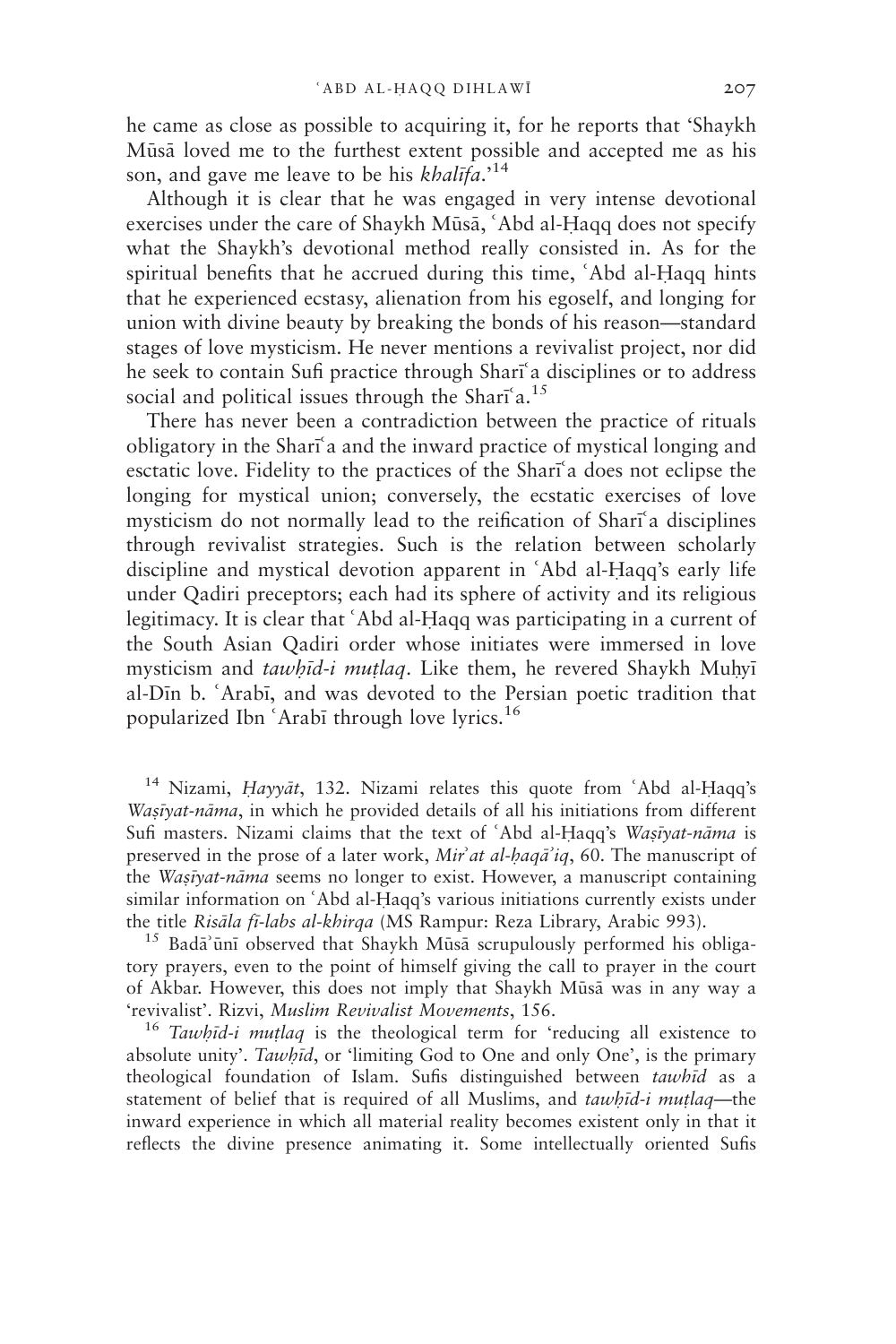The Qadiri order has always harboured many variegated currents. Some Qadiri communities tended to emphasize upholding the Shari<sup>6</sup>a, others stressed becoming absorbed in  $tawh\bar{d}$ -i mutlaq. As in the example of Shaykh Mūsā, one shaykh can represent both currents. Carl Ernst depicts the 'Qadiri option' as the dynamic of some Sufis choosing to affiliate with the Qadiri lineage because they wished to stress adherence to the Shari'a.<sup>17</sup> While this description may be true for some Sufis, it cannot characterize the devotional style of the whole lineage in its diversity. The eponymous Shaykh 'Abd al-Qādir himself embodied all these various cross-currents. He harboured within his personality many claims to authority, from that based on tradition-centred jurisprudence (in the Hanbali school), to that based on discourses exhorting selfobliteration through love, as well as the more charismatic authority based on his Sayyid lineage. 'Abd al-Qādir al-Jīlānī, claimed to be closer to the Prophet than any other shaykh since he wielded three types of authority—the authority achieved through aptitude in scholarly disciplines, the authority embodied through personal virtue, and the authority inherited through social status.<sup>18</sup> Thus his person provides a multi-dimensional axis of authority for the various devotional styles current in the Qadiri *tariqa*. The crucial point is that, during the youth of Shaykh 'Abd al-Haqq in Delhi, none of the devotional styles stressed the need to revive the Shari<sup>c</sup>a or necessarily saw it as in imminent danger of fading into disregard.

worked out a system of poetic, scriptural and philosophic references that became known as wahdat-i wujud, or 'the unity of existence', to capture this ecstatic experience of tawhid-i mutlaq in a systematic form. While wahdat-i wujud as a philosophical system became contested and debated, the experience of 'reducing all phenomenal reality into absolute Unity' subsisting in the divine presence was a primary experience for all Sufis, even those who questioned or rejected *wahdat-i wujūd.*  $17$  Carl W. Ernst, 'Persecution and Circumspection in the Shattari Sufi Order',

in Fred de Jong and Berndt Radtke (eds.), Islamic Mysticism Contested: Thirteen Centuries of Debate and Conflict (Leiden: E. J. Brill, Islamic History and Civilization Series, 1999).<br><sup>18</sup> Shaykh 'Abd al-Qādir Jīlānī, made many bold claims to absolute spiritual

authority, the most famous being his statement that 'my foot is on the neck of all the other saints'. 'Abd al-Haqq defends this statement as an utterance made in a state of spiritual intoxication while the Shaykh was spontaneously speaking in poetic meter. Despite this, claims 'Abd al-Haqq, the statement is true since, at the moment he uttered this, other saints in distant locations knelt to the ground and extended their necks for him to step upon. 'Abd al-Haqq, Zubdat al-asrār wa zubdat al-āthār (n.p.: Bookselling Company Press, lithograph, 1312 AH).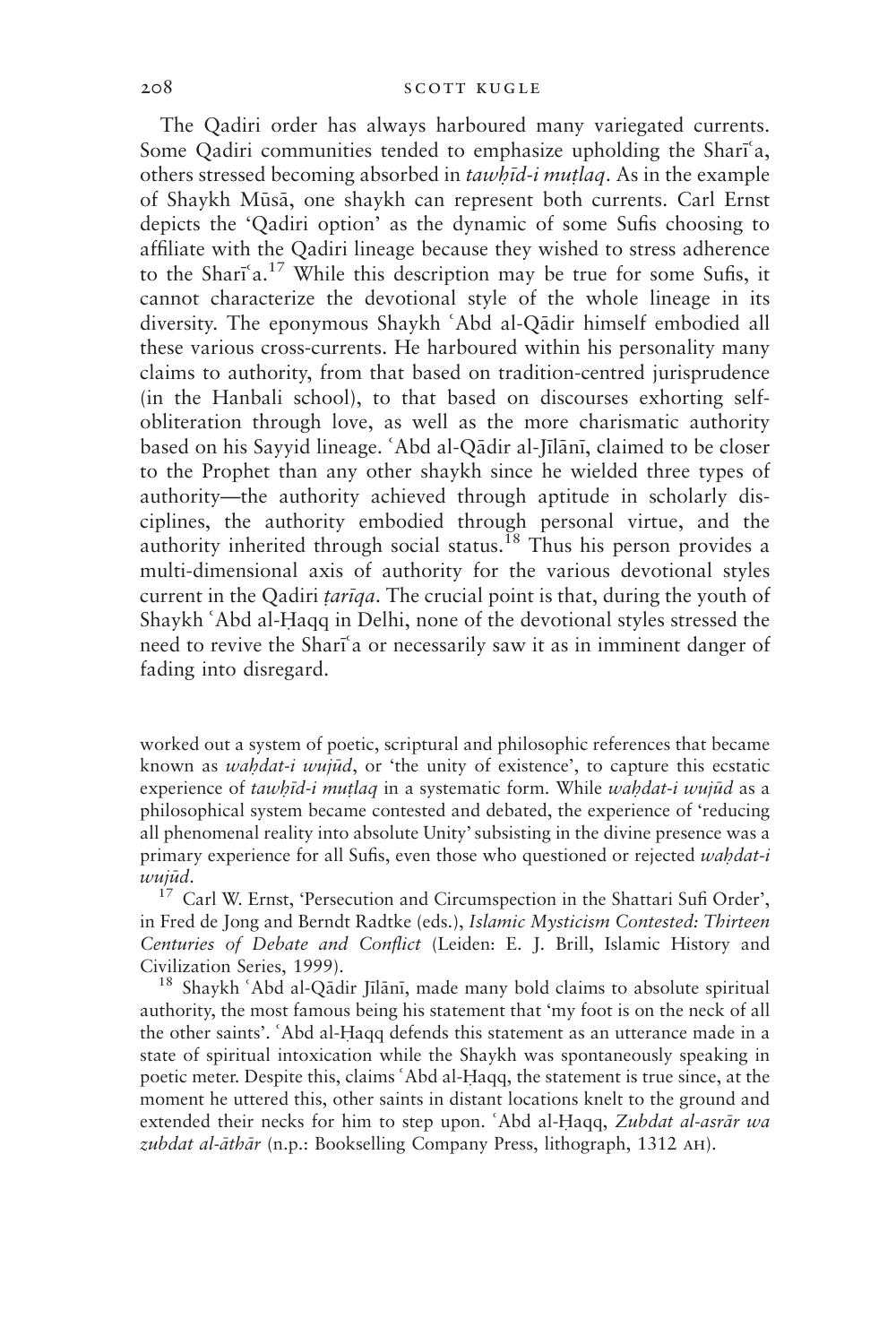The period during which 'Abd al-Haqq took a second initiation with Shaykh Mūsā is the very ambiguous one of his early adulthood, his twenties and thirties. His traditional biographers simply note that 'when he reached the age of twenty, he had completed his studies and advanced to the stage of teaching and guiding others. After some time of active teaching, he departed to Makka for the hajj.'<sup>19</sup> This abridged account leaves obscure many salient points: such as what he taught, in what official capacity, and where. It is reasonable to assume that he stayed in Delhi until his father died in 990 AH, when 'Abd al-Haqq was 32 years old. He was already married and a father by this time.<sup>20</sup> But soon thereafter, he moved to Fatehpur Sikri, to the court of Akbar. Whether he was a teacher or a courtier there is not clear. The discovery that Abd al-Haqq spent time at Fatehpur is one of the greatest contributions of K. A. Nizami's biography, for 'Abd al-Haqq himself purposefully blurred this period in his own autobiographic record (and the early biographic accounts of him followed his lead). These records simply state that while teaching, the Shaykh was overpowered by *jadhba*, by strong powers of attraction to the divine which erupted in his heart, breaking his power of reason and discrimination and overshadowing his personality in the form of something like insanity. In the traditional records, this divine attraction drew him inexorably to Makka.

The reality of these years is considerably more complex. Shaykh Mūsā was probably the one who introduced 'Abd al-Haqq into the court, either personally or through his contacts there. Shaykh Mūsā himself had made successful use of the resources of Akbar's court. He had come to seek Akbar's aid in the conflict over succession to his father's prestigious position, a conflict that had erupted between himself and his elder brother. Instead of supporting Shaykh Mūsā directly in his family quarrel, Akbar persuaded him to settle near the court and offered him the rank of nobility. Shaykh Mūsā accepted this offer and settled down to train disciples around Delhi, and was a frequent visitor to the imperial court. It is not beyond conjecture that 'Abd al-Haqq in his early adulthood sought to emulate the success of his preceptor by making use of the resources of the court. As an educated gentleman, budding scholar and avid poet, courtly circles would have welcomed him and respected him; indeed he made friends with some of the leading personalities there like Faydī, Badā'ūnī and Nizām al-Dīn Ahmad Bakhshī. 'Abd al-Haqq

<sup>&</sup>lt;sup>19</sup> Nizami, Hayyāt, 90.<br><sup>20</sup> Ibid, 257. 'Abd al-Ḥaqq's eldest son and major successor, Shaykh Nūr al-Eaqq, was born in 983/1575.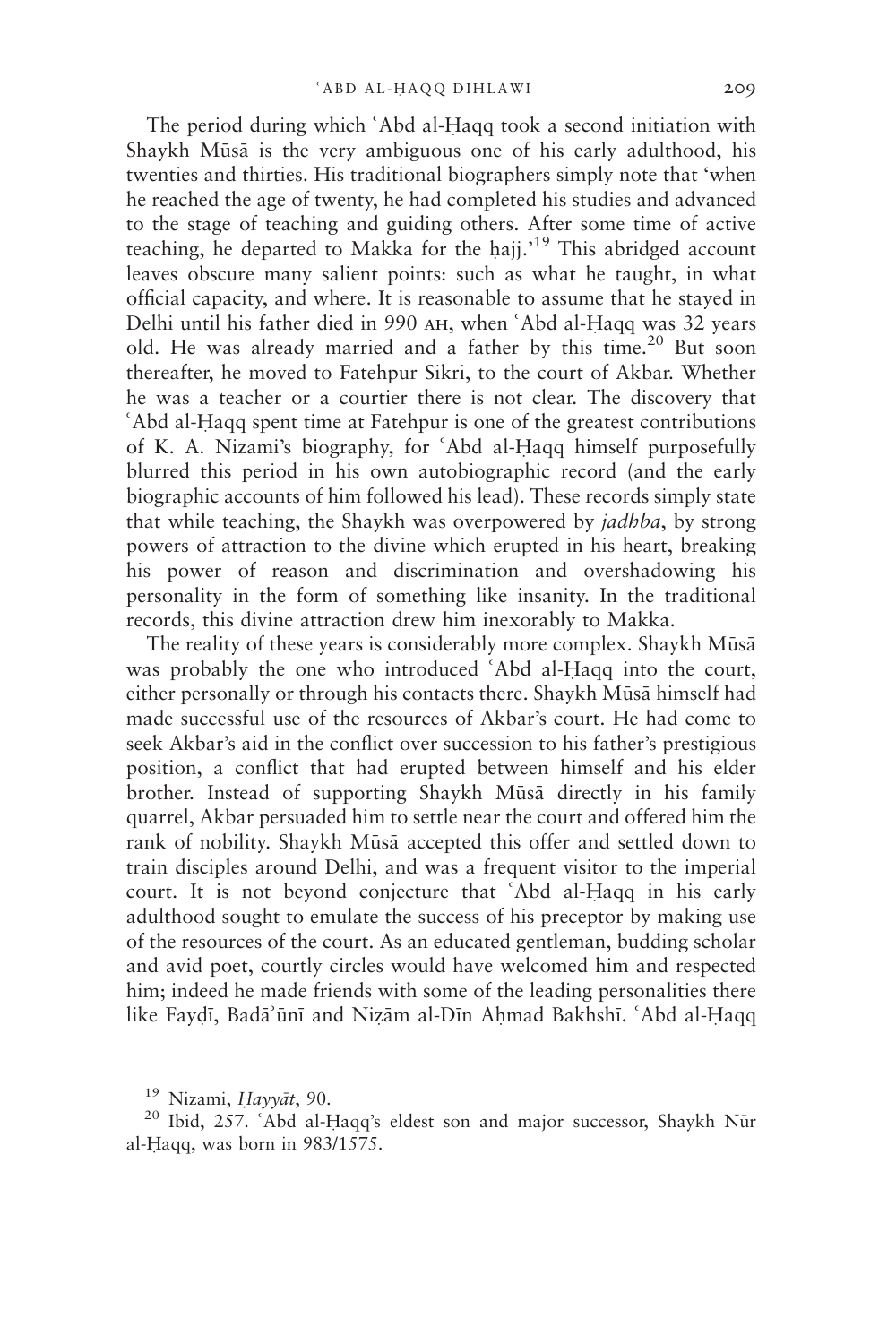participated in the lively debates on religious topics that coursed between these luminaries.

Did 'Abd al-Haqq come to the court in order to revive the Shari'a, as implied by the narrative scheme of Nizami's biography? This is very doubtful, because it was not a high priority of the Qadiri order (as 'Abd al-Eaqq experienced it) to reform the court or to blame court life for social and religious 'degeneration'. There was no figure in his past who might have pointed him to such a project or established a precedent for it. Although Shaykh Mūsā was personally pious, there is no evidence of his thinking of the Shari<sup>c</sup>a as being in need of dramatic revival or of Akbar's court as being degenerate. If he had thought this, he surely could not in good conscience have accepted a position in the nobility and a  $j\bar{a}g\bar{i}r$  stipend from the emperor.

It is far more likely that 'Abd al-Haqq came to the court at Fatehpur to seek royal patronage or a teaching position in court in order successfully to make the transition from gifted student to respected teacher. He may have spent a period of as long as five years at court. But unlike his Sufi shaykh, 'Abd al-Haqq could not turn the resources of the court to his own advantage. He began to alienate himself from the more ambitious people around him. In his 'official autobiography', the conclusion of his masterpiece Akhbār al-akhyār, 'Abd al-Haqq makes only the most elliptical, literary references to this period, while shying away from any direct statement about what he was doing, whom he knew, even about where he lived. From this, it is clear that he was deeply scarred by and ashamed of his experiences at court. He felt that he had to show that he knew nobody there, that he was indebted to nobody and helped nobody. This insistence hints that there is something to hide.

I was sitting in isolation, separated from home and relatives. My heart bore great hopes, yet I neither did favours for others nor harmed them. I never allowed the dust of other's footsteps to settle on my heart. My conscience was clear of the need to keep the company of this person or that particular person; no, even more than this I had grown tired of mentioning the names 'Zayd and 'Amr in grammar lessons and books of composition.

A hundred thanks that I have no quarrel with anyone and have done nothing to injure the heart of anyone Although my enemies may bear a weight in their hearts among my friends no bad conscience burdens anyone<sup>21</sup>

6Abd al-Eaqq makes only tangential, figurative and literary allusions to his retreat from the burning ambition and intrigue of the court.

 $^{21}$  Akhbār al-akhyār, 313-14.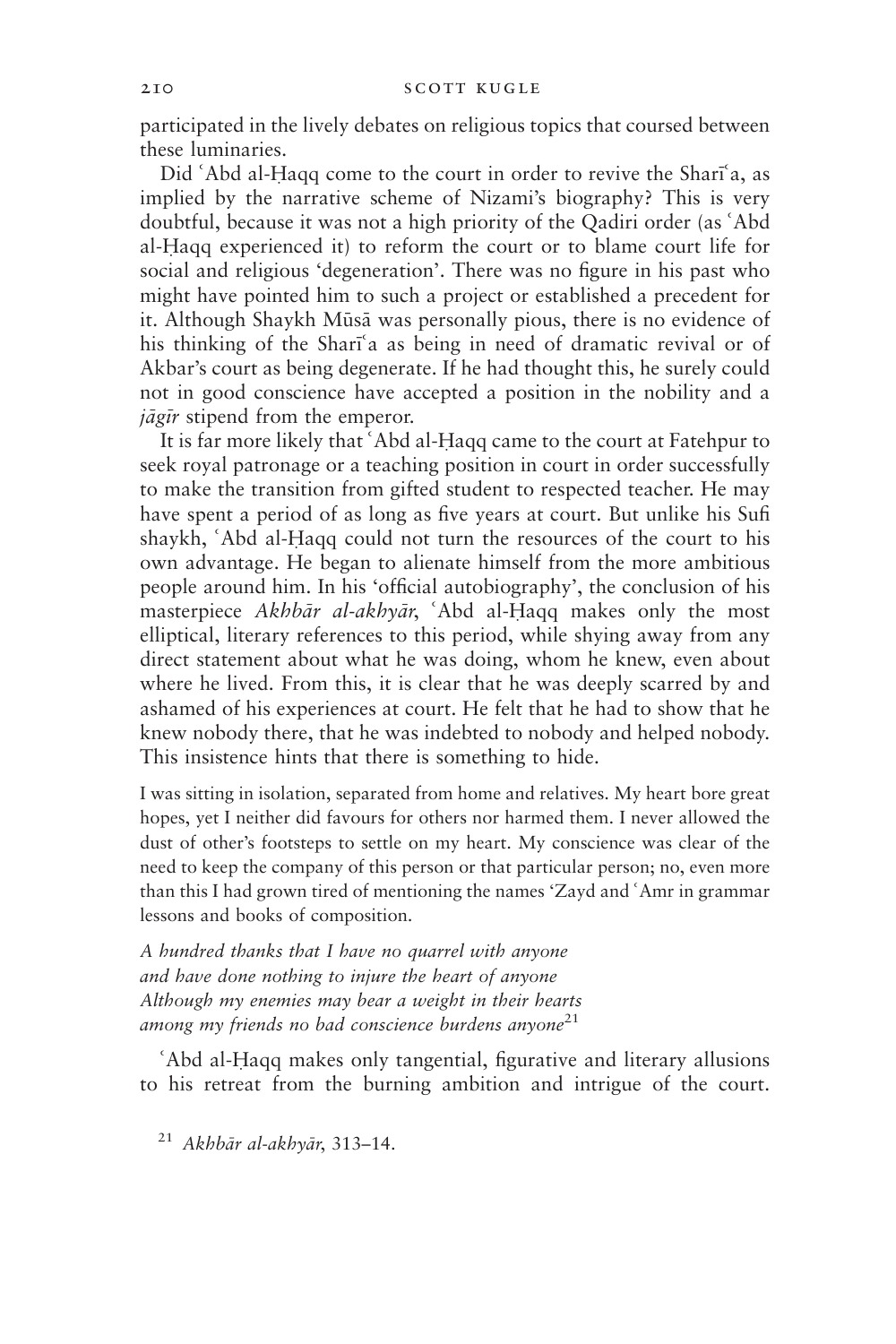He deliberately uses ambivalent expressions that could be descriptive of his Sufi exercises at the time and/or of his liminal social status. He depicts himself during this time as sitting in the ' $z \bar{a} w i v a'$ —this could mean a lonely corner or a Sufi hospice—one valence of meaning expresses his professed aloofness from human company, while the other reveals that he was very much in the midst of a community. He also describes himself as living 'ghurba'—this could mean that he chose to live in the spiritual condition of a stranger recognized by nobody, or could more literally mean that he was spatially separated from home and family and living in a strange and alienating place.

When 'Abd al-Haqq claims in this official autobiography that his conscience was 'clear of the need to sit with this person or that person', he unintentionally reveals that he was both tempted and compelled to find patronage, support, and build allies in the court. It also shows that others at court may have vied with each other over who could claim this brilliant young scholar in their circle of debate, discussion and intrigue. This is hinted at in the allusion to Zayd and 'Amr, the stock characters of classical Arabic grammar expositions and exercises. Zayd and 'Amr could be a cipher for the two leading personalities at court, the brothers Abū l-Fadl and Faydī; if 'Abd al-Haqq was engaged as a teacher of Arabic composition and rhetoric as well as religious sciences in the circles of these courtiers, his mention of Zayd and 'Amr during lessons might entangle him in exhausting court intrigues.

Abd al-Hagq mentions obliquely that, during this time, he turned to others for counsel and relied on their guidance, a reliance upon others which exposed his conscience to temptation, doubts and even moments of disbelief; but his turning to them was of no avail:

The Lord has blessed this poor servant with grace in general, and with a special spiritual taste and state that has given me presence of mind and inner tranquillity and kept me apart from the hubbub of human company and the troubles people cause each other. I have a secret that I harbour within myself, and every time I dwell upon it I experience joy, even in the midst of pervasive melancholy ...The times that make me joyful are those times, like in my youth and my endeavour to gain knowledge, when I get by the places of straits and snares which cause the foot to slip and the eyes to wander astray. In those times, a divine help is extended from beyond the veil of the Unseen from that place I know, so that the overwhelming power of divine authority leads me, without my own choosing, from the doubts and weak misgivings that are dropped into the workshop of the ego and satan, and leads me to sit in the tranquil haven of alienation and aloneness. By these means, the Lord turns the direction of my seeking aid from others into another direction, toward the Lord alone. For a time, due to the opposition of my reason and the tumult of my vain ambition, I did not even have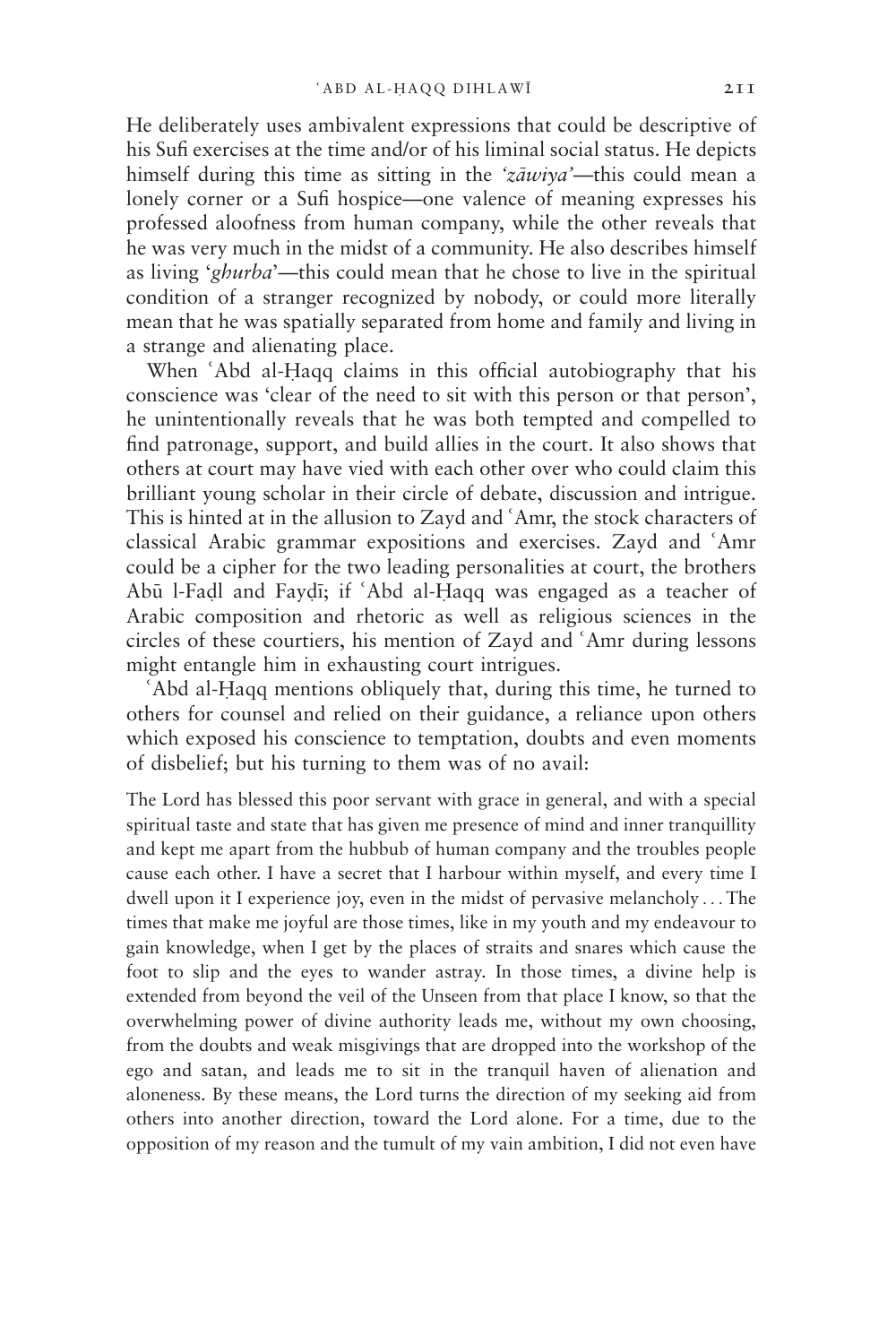that basic belief in divine singularity  $(tawh\bar{d})$  that is the primary condition for any seeker on the Way. My heart was not inscribed with the desired orientation toward sincerity and righteousness. But in the end, after taking counsel with other people and following their advice came to no use, then there remained no way out except to pass the reins of choice back to the Truth. Since my own reason could not untie the knots that held me down, there was no way forward except through letting go of reason and embracing a holy madness.

### You must leave aside calculated rationality and lay hold of what seems like insanity<sup>22</sup>

Ultimately, Abd al-Haqq blots out his experience in the court with this intense, inward self-scrutiny. In this remarkable and delicately phrased text, 'Abd al-Haqq does not accuse others of disbelief and heresy at court, but rather confesses that he found himself guilty of unbelief, for he turned to others for material aid and social advancement, rather than relying on the will of the divine alone. Just how much he relied on others is made clear by an 'unofficial' autobiographical fragment that 'Abd al-Eaqq included in one of his letters. By his own admission, he found a modicum of success and support at court. His position was raised up by the Emperor himself, who took care of his material needs. However, this success led only to his dissatisfaction, as he suspected that various factions at court sought to manipulate him and use his fame to increase their power and achieve their selfish designs. In this letter, written by Abd al-Hagq just after he returned to Delhi from the Hijaz, he reveals some of the candid details of his experience at court, and recounts how he explained his dissatisfaction with court life to Shaykh 'Abd al-Wahhāb Muttaqī once he had arrived in Makka.

When I came into the presence of Shaykh 'Abd al-Wahhāb, I presented before him my life story from the beginning, and I said: 'Sir, I am a man who grew up since my youngest days accustomed to exertions of learning and worship. So I never got accustomed to the company of worldly people and the demands of socializing with them. Once I had acquired by the grace of God a reasonable experience with socializing, and satisfied my needs and aims in engaging with society, some people of means in the government prevailed upon me to present myself for service at the hands of the worldly rulers. I met the Sultan of the age [the Emperor Akbar] and he provided for me and took care of my needs and raised my position. They sought to increase their following through using me, and to gain command of wealth and power through manipulating this poor man. But God protected me and did not leave me to their designs. God evoked in the

<sup>22</sup> Ibid, 314.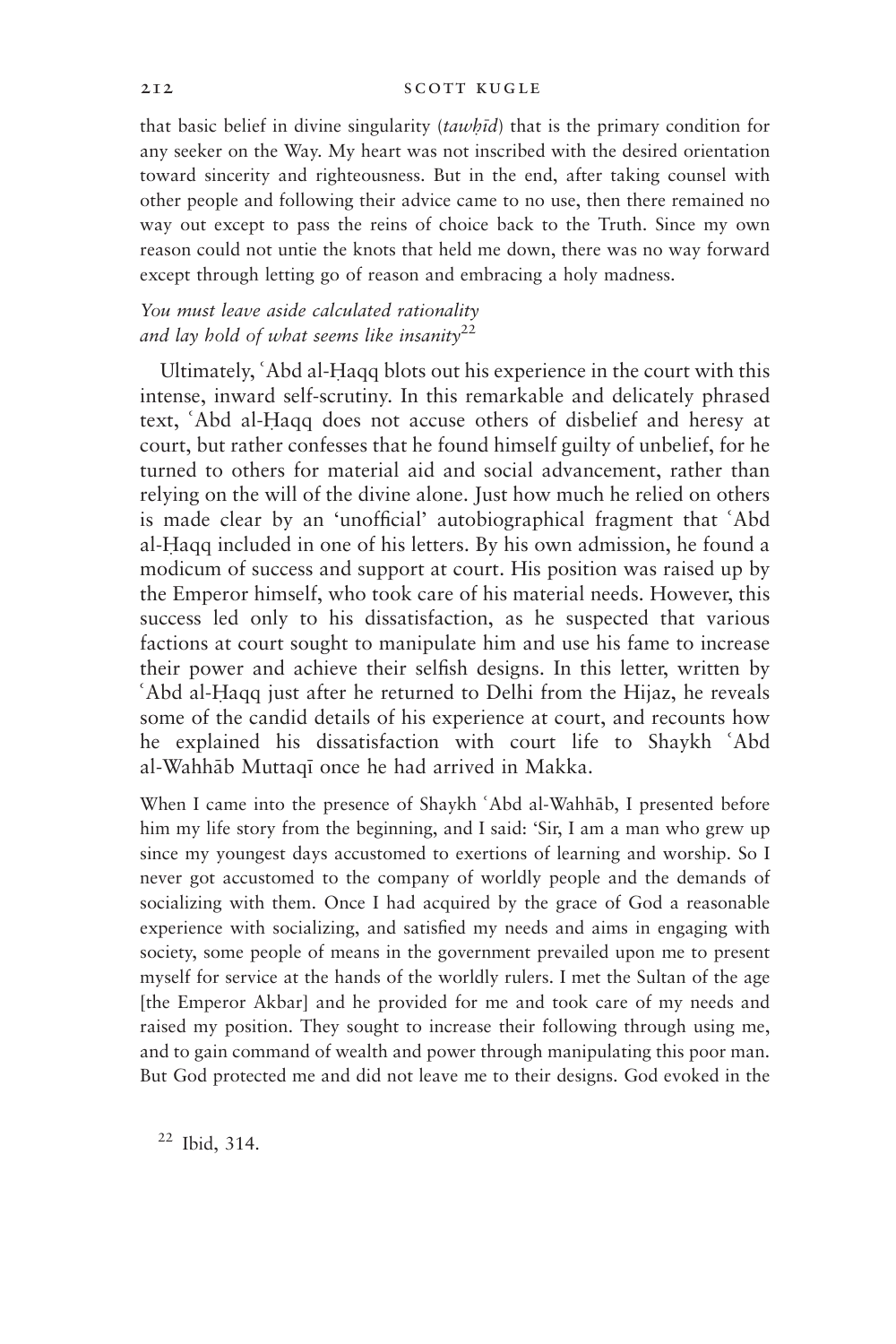heart of His servant an overwhelming attraction and passion for the divine and led him out of Hindustan to this holy place.<sup>'23</sup>

How explain the introversion and self-questioning into which 'Abd al-Eaqq had fallen? This state was powerful enough to cause him to leave the potentially rewarding resources of the court, and further to abandon all plans of becoming a teacher.

K. A. Nizami offers the explanation that 'Abd al-Haqq abandoned the court because of his disgust with the policies of Akbar and his closest circle of courtiers. Nizami follows the lead of the medieval historian, Badā'ūnī, who claimed that 'Abd al-Haqq's leaving the court was a protest against the Emperor's heretical experimentations.<sup>24</sup> In Nizami's estimation, a great reformer like 'Abd al-Haqq could not possibly bear to stay at a corrupt and degenerate court like Fatehpur, let alone find the companionship and support to thrive there. He writes: 'It is evident that Shaykh Muhaddith stayed for some at Fatehpur Sikri...but how could such a personality, on the face of whose destiny it was clearly written that he revive and strengthen the Islamic scholarly disciplines, possibly remain in that cultural environment in which religiously sanctioned custom [shar'] was not respected or followed and where the disruption of heresy  $[bid^{\epsilon}a]$  was on the rise.<sup>25</sup>

In this argument, Nizami clearly joins both types of biographic fallacies; he argues that 'Abd al-Hagq's mature life-orientation was inherent in him from the beginning, while also claiming that 'Abd al-Eaqq's life-path was shaped in reaction to his surrounding environment. In this case, the event that marks the change in that environment

<sup>23</sup> 'Abd al-Haqq, Makātīb va rasā'il (Delhi: Maṭba'-yi Mujtabā', 1297 AH), 279. Nizami ( $Hayy\bar{a}t$ , 92) quotes this fascinating letter as a biographical source, as does Rizvi (Revivalist Movements, 155). Rizvi mistakenly claims the letter was addressed to Shaykh 'Abd al-Wahhāb Muttaqī. In fact, the addressee is unnamed, but is evidently a Qadiri shaykh and an advocate of tawhid-i mutlaq who lived in Madina, whom 'Abd al-Haqq had been unable to meet personally when the Shaykh came to Hindustan. This unnamed Shaykh could most likely be 'Alī ibn 'Isā al-Ḥalabī al-Shāfi'ī al-Qādirī, whom 'Abd al-Ḥaqq mentions as a notable Qadiri shaykh whom he had previously met while in Madina: see Zād almuttaqīn fī sulūk tarīg al-yaqīn (MS London: British Museum Library, Oriental Collection 217) fol.  $63^b$ . All translations and folio citations in this study are from this British Museum Library manuscript. Other copies are located at: Rampur: Saulat Public Library, 407 (acquisition no. P/19), and Hyderabad: Oriental Manuscript Library and Research Institute (formerly the Asafiya Collection) 1523 Persian Taşawwuf.<br><sup>24</sup> Badā'ūnī, *Muntakhab al-țawārīkh*, iii. 113.<br><sup>25</sup> Nizami, *Hayyāt*, 92.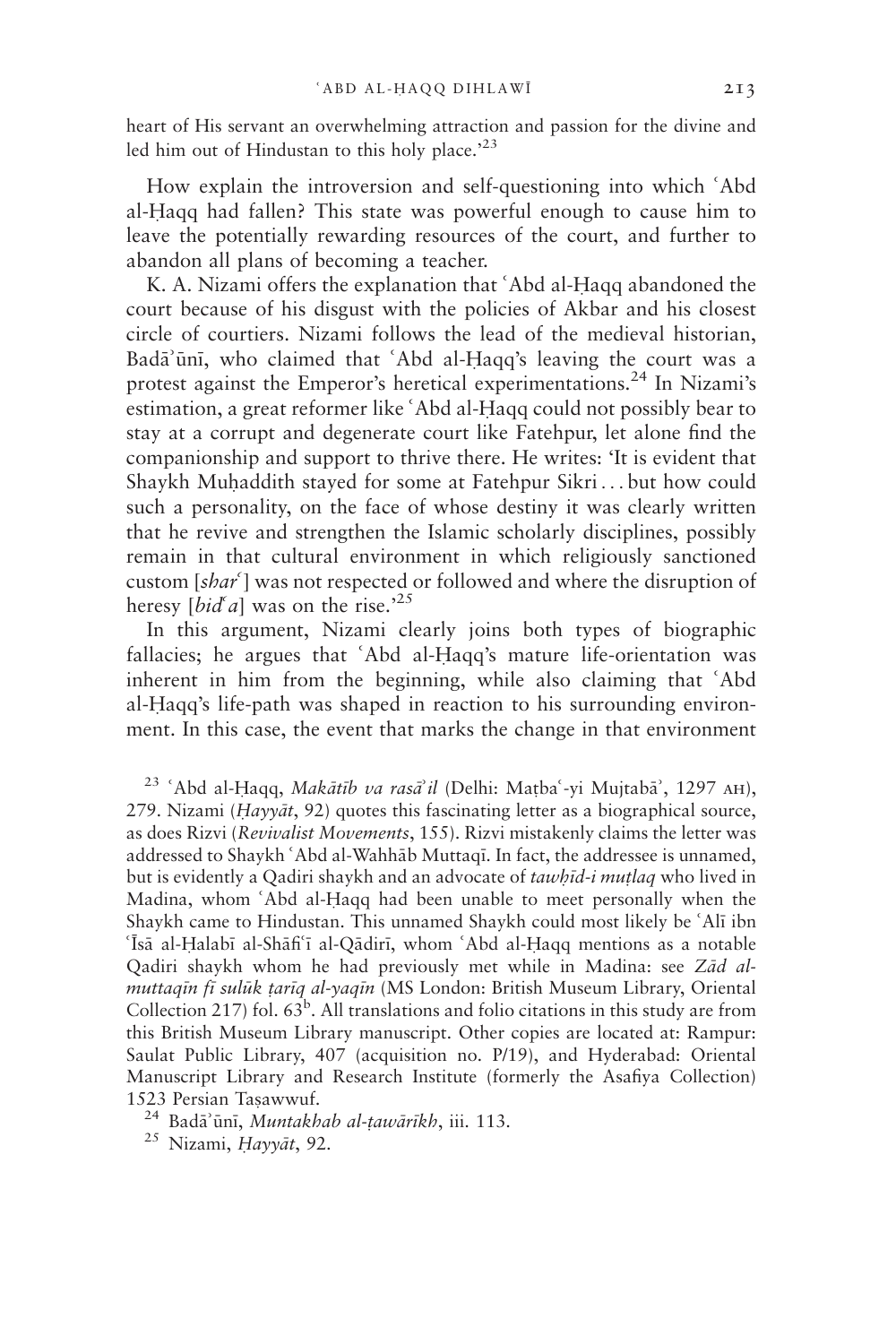was Akbar's circulation of his *mahdar*, the decree that 'a just Sultan was superior to a paradigmatic legal scholar.'

Nizami bases his very gloomy assessment of Hindustan's level of heresy and decay upon the Tadhkira of Abū l-Kalām Āzād, which he explicitly quotes as a historical source for the judgment pronounced in the following passage: 'In the time that Shaykh Muḥaddith had decided to leave Hindustan, its religious environment had become completely corrupted. Worldly [ulema] both within the court and outside it had created such a regrettable and despicable situation that no great shaykh could stay there without suffering great trials and difficulties. The renowned scholars and masters of the religious arts as well as those who cashed in on showy asceticism and inherited positions of mystical popularity had spread corruption and social strife from every side.'<sup>26</sup>

In point of fact Akbar circulated his controversial decree in 987/1579, three or four years before 'Abd al-Haqq would have come to the court. He further established the 'ibādat khāna and formal religious debates among the ulema two years later, in 989 ah. Yet the only religious scholars officially banished in this period were Sadr al-Sudūr and Makhdūm al-Mulk, who were, by all accounts, crooks and cheats not interested in the Shari'a beyond what it might profit them. Nizami seals his argument with the following claim.

The religious speculations of Akbar began to change rapidly with alarming intensity. Courtiers began to critique the masters of the Islamic sciences and to belittle them. Beneath the guise of the discourses of 'the Ahmadī faith' [belief in the special dispensation of the second thousand years in which the Islamic legal norms would no longer apply], contentment with the pillars of normative Islamic custom began to dissolve. Then the ' $D\bar{i}n-i$  Il $\bar{a}h\bar{i}$ ' was organized and an entirely new dimension was added to the religious strife of the time ... Abu l-Fadl and Faydī were the vanguard of this religious ideology. Shaykh 'Abd al-Haqq had friendly, even intimate, relations with Faydī. Upon witnessing this situation at court, his conscience became alarmed and perplexed. If he would act a little like the movers and shakers of his time, then he might secure fame and wealth or power and social prestige. However, his religious sensitivities remained acute and his conscience remained alert. By some decree of fate, he was not prepared to

<sup>26</sup> Ibid, 92-3. Immediately after this passage, Nizami quotes Mawlānā Abū l-Kalām Āzād, Tadhkira (Lahore: Anārkalī Kitāb Ghar, 1st edn., n.d.), 87. Āzād advanced the claim that heresy abounded in order to explain why his ancestor, Shaykh Jamāl al-Dīn, left Delhi and settled in the Hijaz. It is unfortunate that many modern scholars have treated the Tadhkira as a historical study, whereas it is actually a text of personal and ethical reflections by Mawlānā Āzād as refracted through his historical imagination.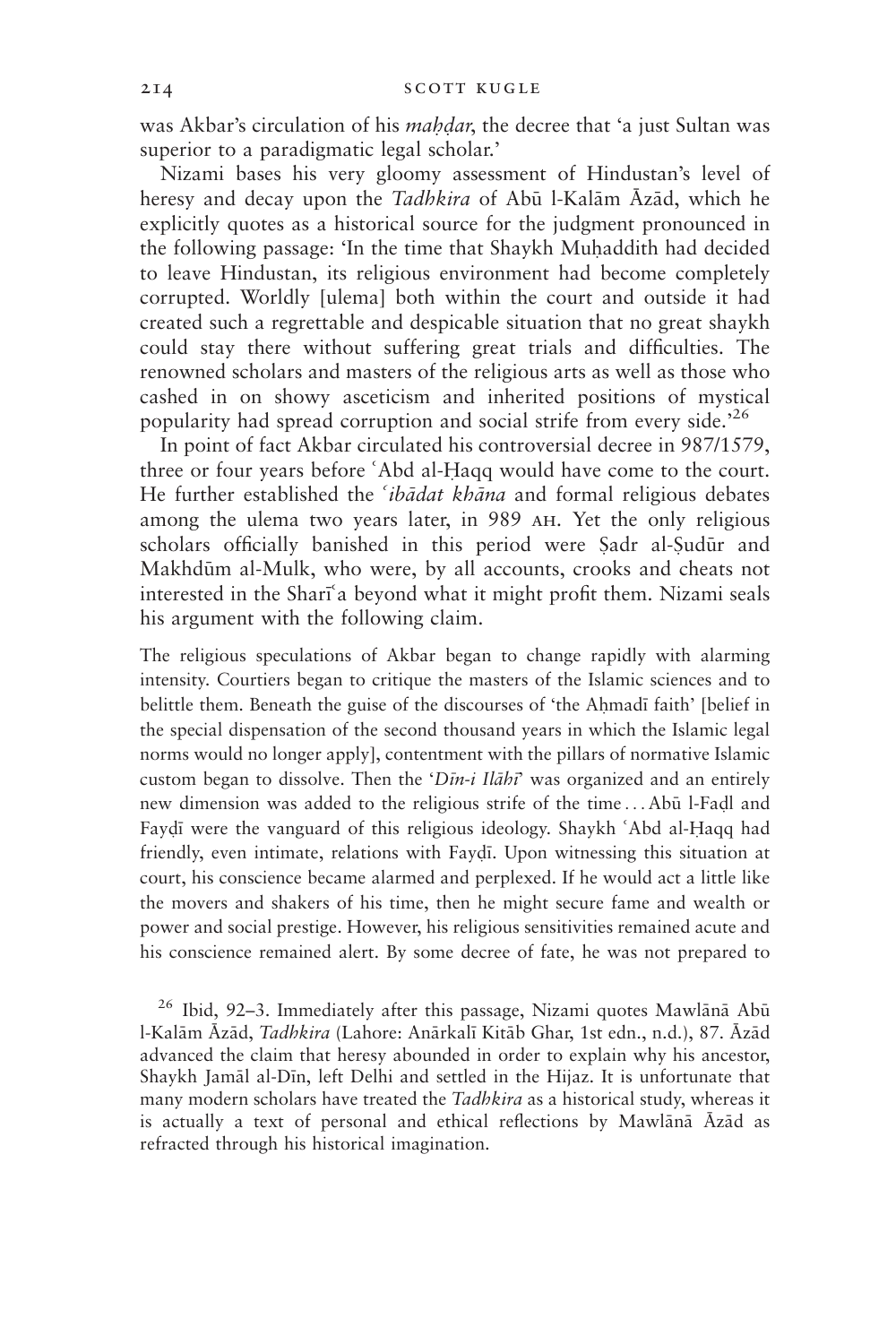suppress the inner voice of his conscience. In these circumstances, no other course of action seemed possible except voluntary exile from his home country. So in zealous and jealous defence of his religion, he made his way to the Hijaz.<sup>27</sup>

The problem with this explanation is that nowhere does 'Abd al-Hagq claim to have left Hindustan in defense of orthodoxy. His conscience was certainly alarmed and perplexed, and he was tempted to secure power and prestige like his colleagues. However, the religion that he declares as defunct and bankrupt is his own, not that of Akbar or Faydi or Abū l-Fadl. In addition, 'Abd al-Haqq was not composing any texts during this period which sought to reify the Shari'a against perceived threats. He began to compile his first major work, Akhbār al-akhyār, in 993/1584, during this period at court. Yet this collection of biographical narratives about saints and scholars offers no evidence of disgust with contemporary heresies.

Abd al-Haqq's second modern biographer, Athar Abbas Rizvi, scoffs at the explanation offered by Nizami, but offers no cogent counterexplanation.<sup>28</sup> Rizvi claims that many scholars at Akbar's court were able to follow the Shari'a without being ridiculed or banished, either by imperial decree or by their own scruples. By way of a counterexplanation, Rizvi claims that 'Abd al-Haqq left Hindustan simply because the pilgrimage is an obligation upon every Muslim, and that beyond this he may have held purely scholarly motives to get further training in *hadith* studies. However, this claim accords neither with the texture of 'Abd al-Haqq's own narrative nor the common pattern of scholarly travel.<sup>29</sup>

It is the contention of this study that 'Abd al-Haqq became a revival-minded Sufi-scholar only after having met Shaykh 'Abd al-Wahhāb in Makka, after having trained under him in the Muttaqi method. The autobiographical reflections cited above make clear that Abd al-Haqq was not so much disgusted by others at court, as by himself for having come there. He was perplexed not by the spread

<sup>27</sup> Nizami, *Hayyāt*, 94–5.<br><sup>28</sup> Although Rizvi is critical of Nizami, he is also dependent on Nizami's painstaking research in Urdu and, regrettably, fails honestly to give credit where it is due. He refers to Nizami's biography as the weak opinion of 'some modern scholars', yet clarifies later that he intends to single it out for criticism: Revivalist Movements, 156–7, n. 6.<br><sup>29</sup> Scholars normally set out for the Hijaz for the purpose of study and

initiation at a younger age, before marrying and starting a family. This is the typical pattern as evidenced by 'Abd al-Wahhāb Muttaqī and Muḥammad ibn Tāhir Pattanī, a generation before 'Abd al-Haqq.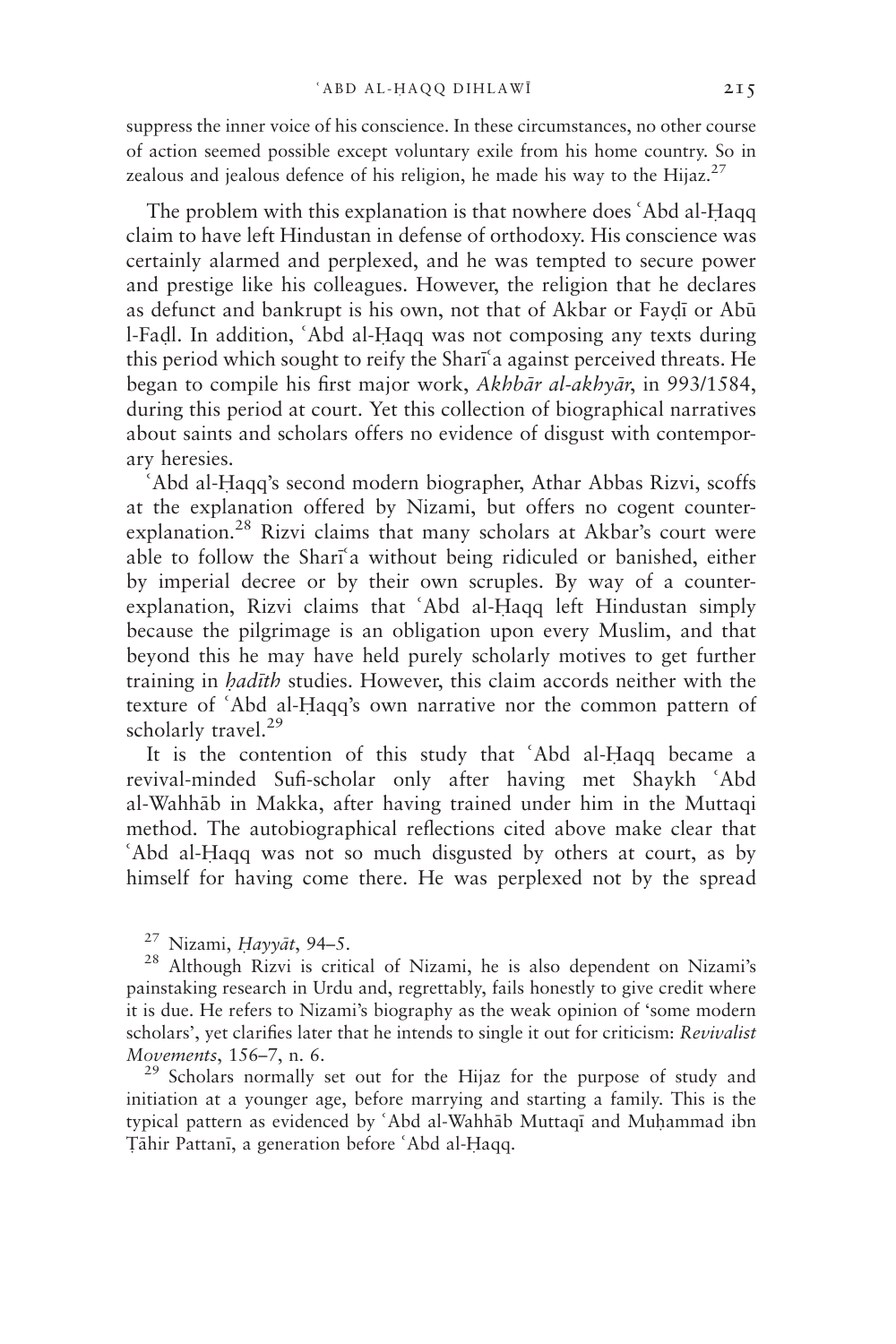of heresy in the imperial camp, but by his own worldly ambition to gain fame as a teacher of religious knowledge and an embodiment of Islamic piety. In the intense internal reaction that overwhelmed him, he not only abandoned the court and his position as a teacher, but perhaps also all claim to being a saintly guide. $30$ 

During this period at court, 'Abd al-Haqq was traversing the dangerous zone between being a scholar and becoming a saint as recognized by the society around him. But the process of finishing one's studies and emerging as a saint is not at all painless; it is often a precarious passage, even a dangerous one. The modern anthropologist 'Abdellah Hammoudi has analyzed this passage in the life of a late nineteenth-century saint in southern Morocco, and his observations are very pertinent in regard to Abd al-Haqq: 'Here is a young man who starts out by devoting himself to  $'$ ilm [knowledge]. This decision itself sets him apart from the majority of his contemporaries and launches him on a path which differs from the ordinary lives of cultivators, merchants, shepherds and artisans... But if a student, reaching the end of his apprenticeship and the beginning of adulthood—and expected to settle in an occupation and found a family chooses to follow another path, to search for God through Sufi exercises and illumination, the decision brings distress to the family and concern to the group.<sup>31</sup> The pursuit of knowledge can be the key to a profitable career and a life of secure social status. Throughout his early life, 'Abd al-Eaqq's loyalty to the ideals of Sufism and its practice did not conflict with his aspiration to become a scholar and teacher. However, as he began to work as a teacher and attain renown and symbolic capital, he experienced an internal backlash and a deep questioning of all that he was engaged in, including his pursuit of and dependence on knowledge.

There is no question that the saint is a familiar figure, but unlike the scholar in the Islamic sciences, he is engaged in an unpredictable quest. The development of his career is totally dependent on the grace of God, the work of his initiators, and endorsement by the people, all things over which the political authorities and the 'ulamā' have little control...Most important, the departure of a man for initiation takes the concrete form of a spectacular and immediate renunciation of the values which govern daily life. Instead of getting married he leaves his home and his village; instead of earning a living or accumulating resources he scorns

 $30\,$  A *majdhūb* is somebody so absorbed in divine love that his or her reason is cracked; therefore, though the *majdhūb* may display a certain spiritual potency or command social awe, he or she is not a reliable spiritual guide for others.<br><sup>31</sup> 'Abdellah Hammoudi, *Master and Disciple: the Cultural Foundations of* 

Moroccan Authoritarianism (Chicago: University of Chicago Press, 1997), 88.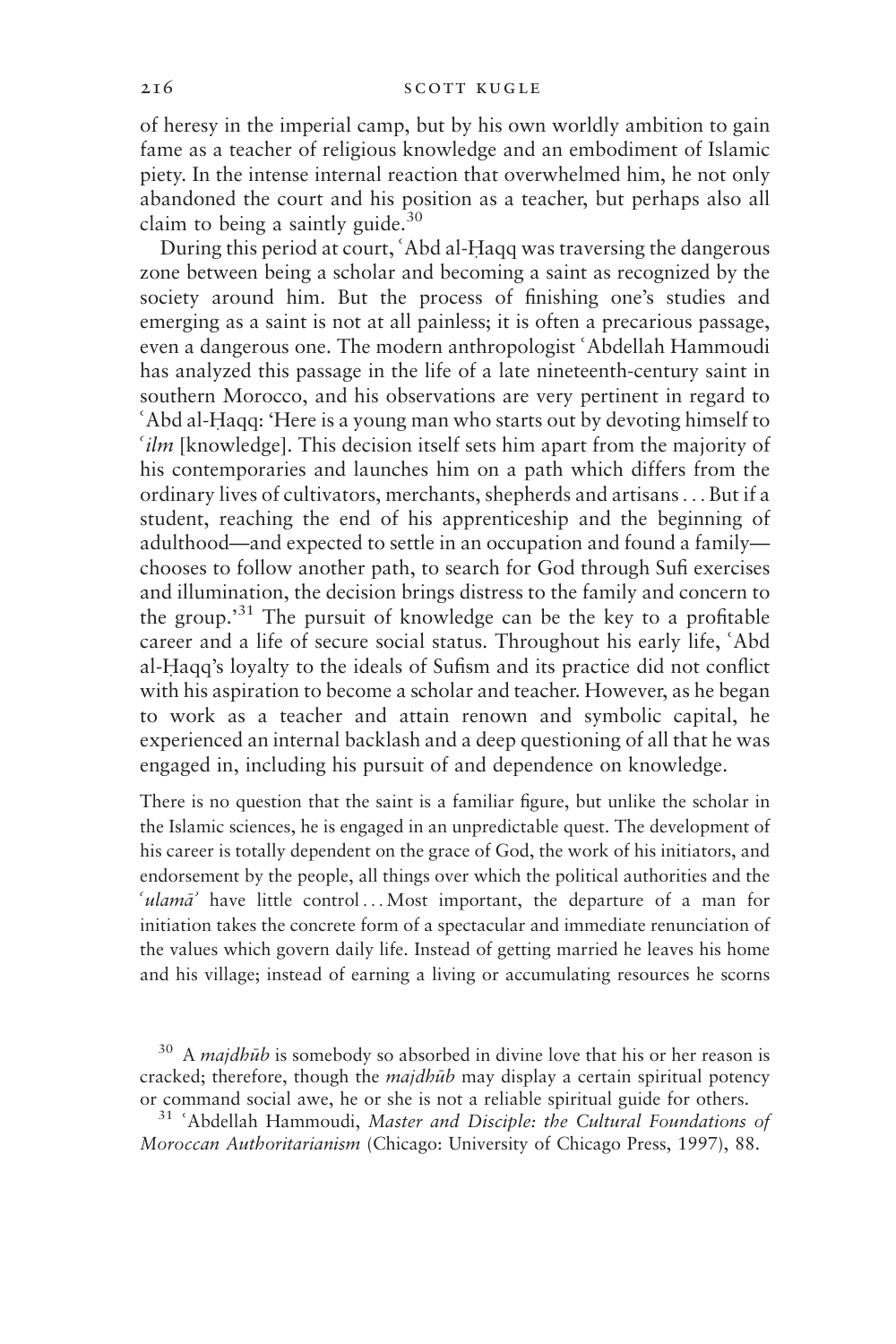money making, entrusting God with his needs; instead of settling down, giving allegiance to a territory, a community, a government, he wanders, engaged in a quest for a master and a charismatic group—travelling over spaces in which the only things that count are the traces of past revelation and the signs of future spiritual conquests.<sup>32</sup>

The relevance here of Hammoudi's analysis is that it restores to the hagiographic narrative the sense of uncertainty, contingency and danger which permeated the real life of the saint-in-process. However, 'Abd al-Eaqq deviates from the classic archetype that Hammoudi outlines in some important ways.<sup>33</sup> He was more devoted to study than the average pupil, and did not easily give up his attachment to the outward pursuit of and dissemination of knowledge. For a long time he perceived no conflict between outward knowledge that could be acquired by study and inward knowledge that came only through spiritual experience. Consequently, he had already married and settled into a life of teaching when he began to feel the urge to renounce his worldly position gained by his mastery of knowledge; this intensified his internal conflict to dangerous levels when he interrupted the stream of his career to leave for Makka.

Finally, he could not justify this renunciation on the grounds of searching after an initiating Shaykh as many students had done, for he had already pledged his allegiance to two stable figures, his father and Shaykh Mūsā. In comparison to others who joined the Muttaqi community in the Hijaz early in their lives at around age twenty (such as 'Abd al-Wahhāb and Muḥammad ibn Țāhir Pattanī), 'Abd al-Ḥaqq made this transition at a much older age, when he was thirty-eight. In many ways, then, 'Abd al-Haqq's precocious and resource-rich childhood poorly equipped him to face the challenges of early adulthood, and made this precarious passage even more dangerous for him.

In the end, Abd al-Hagq justified his devastating internal critique and subsequent renunciation as the effect of *jadhba*, overpowering urges to leave reason and calculation and draw close to the divine presence. To those conversant with Sufi concepts, the effects of jadhba are often only shades different from the signs of insanity; to most others they appear identical. It is possible that his bout of *jadhba* was actually a rhetorical strategy that he used in the composition of his autobiography gracefully to blur over the details of this difficult and disappointing time. Or he may have acted out the signs of *jadhba* socially as a means to cut loose and run from the court. It may not have been as easy to get out of the court as

 $^{32}$  Ibid, 89. 33 This classic pattern presented by Hammoudi applies more clearly to Shaykh 'Alī Muttaqī and especially to his successor, 'Abd al-Wahhāb Muttaqī.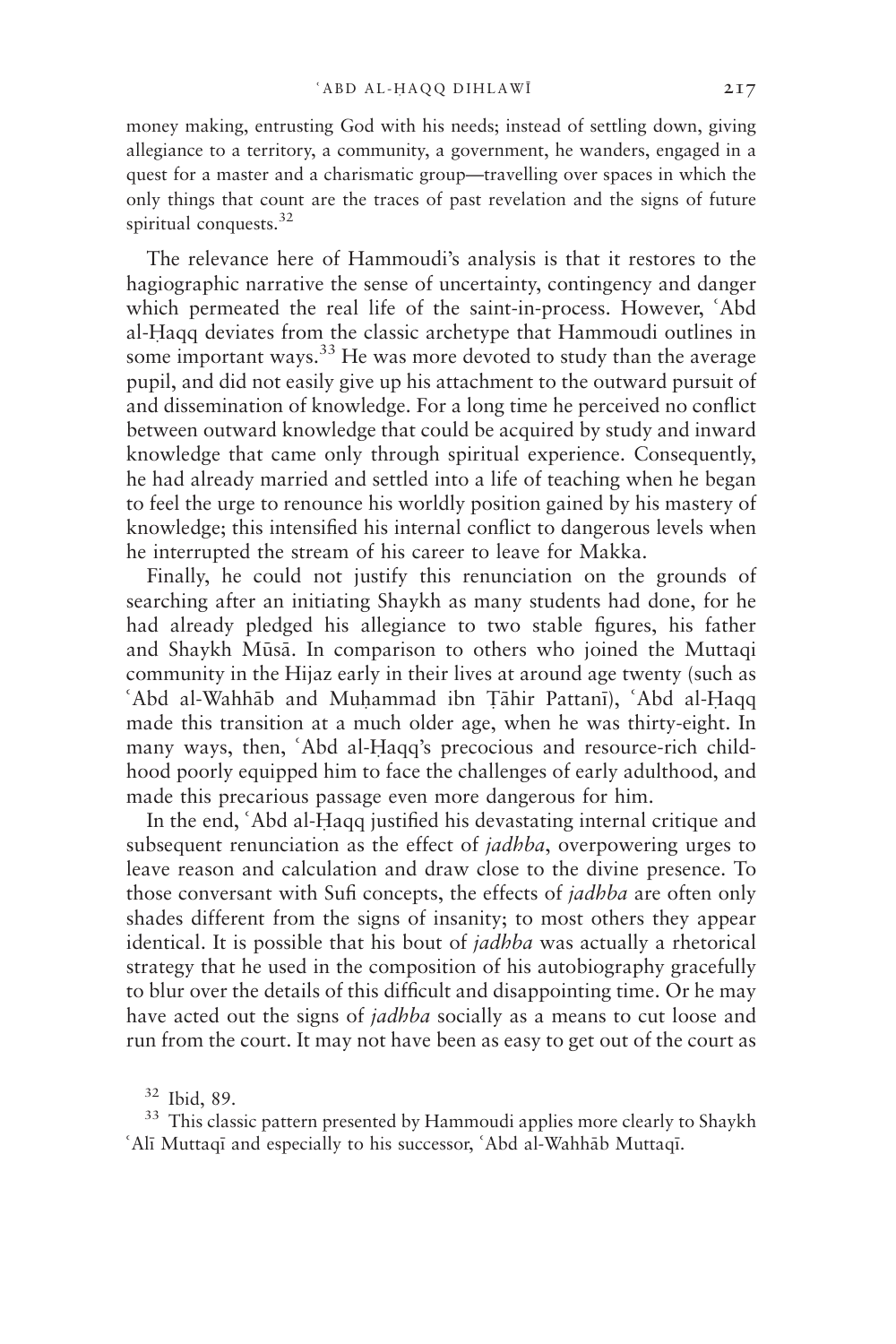it had been to get in, especially if his position had been raised by Akbar himself. Or finally it is certainly possible that 'Abd al-Haqq's autobiography reports sincerely the collapse of his worldly ambition and the eclipse of his self-discrimination, which he recognized as jadhba, as divine love pulling him out of himself as well as pulling him out of his current situation.

In any case, 'Abd al-Haqq left the court and, in his words, 'wandered'. Again, his autobiography provides no clue as to where and how he wandered; he claims only to have left all work, disregarded all human contact, and ended up in the Hijaz.

After I found some peace of mind and the agitation of doubts and temptations subsided, doubts which ultimately cause disappointment and despair, then I ceased to struggle with any kind of work and shut my eyes to the presence of others around me. I sat on the threshold of my own heart, waiting to see what might happen and what door might open before me. Under the ruling of the phrase 'Whoever allows God to act on their behalf will never be disappointed' and 'Whoever turns to God in trials will find release', the empowerer of the helpless and the guide of the wandering called me toward the divine presence. God placed the chain of longing and love around the neck of this homeless wanderer, and pulled him toward His own abode. And this undeserving one reached that most sought after goal, the place of the beloved, Makka and Madina.<sup>34</sup>

In reality, Abd al-Haqq first drifted back to Delhi in his state of jadhba. This was sensible enough, since his family may have remained in Delhi while he moved to court. He seemed to have suffered from a vague longing to go to Makka but did not have the material means, which he neither took from the court nor procured from Delhi.

If Akbar's threat to orthodoxy was so stark and the spread of heresy so extensive that 'Abd al-Haqq had left Fatehpur in protest, as presented in Nizami's account, there is little reason to believe he would head for Delhi. Surely Delhi would have been just as submerged in decay as the court near Agra. He should have left directly for the hajj. His return to Delhi was not even a means to achieve this end, since 'Abd al-Hagq did not procure funds for his travels in Delhi. Rather, his wandering back to Delhi makes sense only as a result of an emotional regression that was part of his temporary insanity. As he renounced all hopes for success

 $34$  Akhbār al-akhyār, 314. With this episode, 'Abd al-Haqq ended his 'official autobiography' in Akhbār al-akhyār, which was completed in 999/1590. He took up the narrative of his own life again from this point forward in another short autobiographical statement in the introduction to  $Z\bar{a}d$  al-muttaqin, which details his condition upon arrival in the Hijaz; this composition was completed in 1003/1594.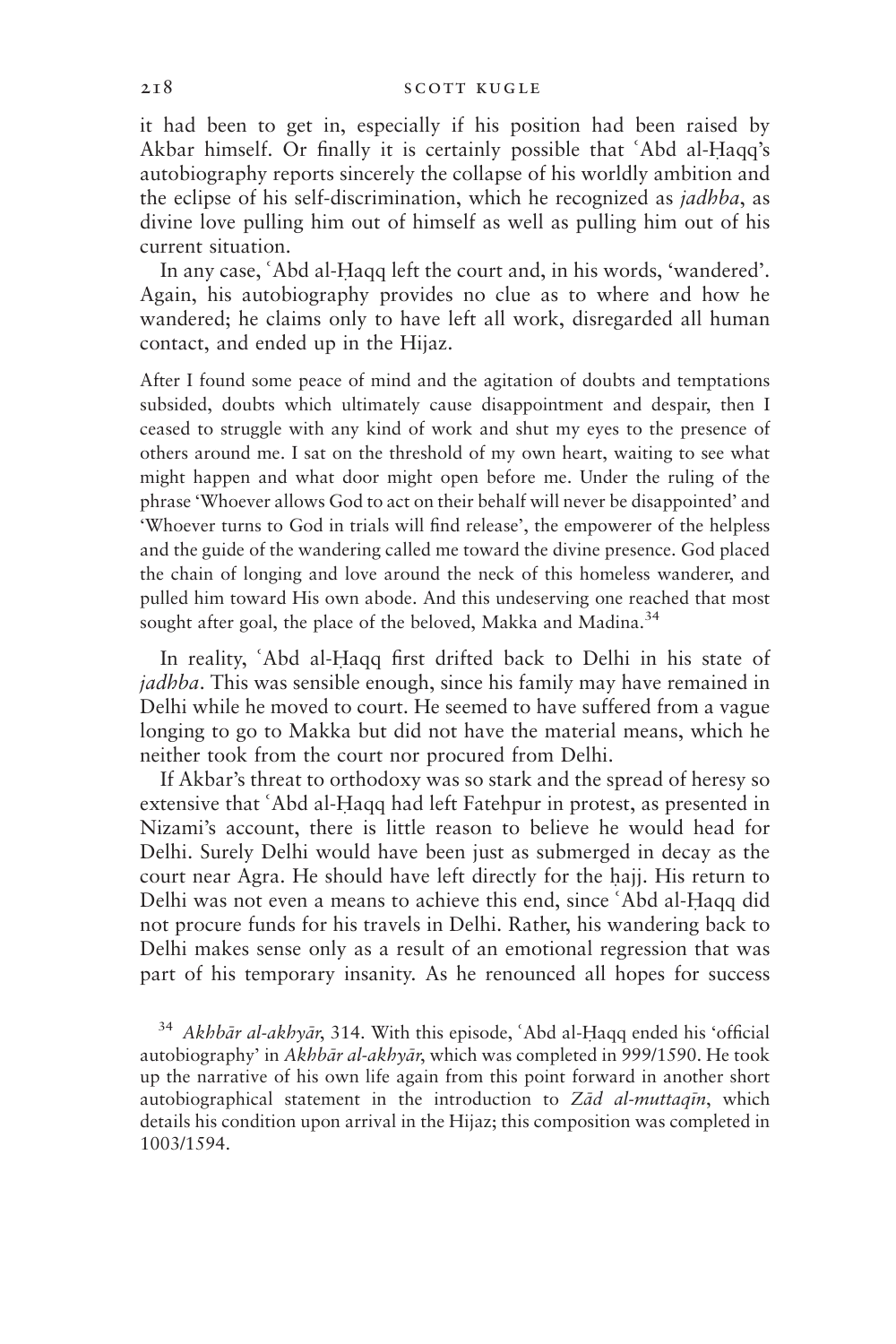through the court, 'Abd al-Haqq was also renouncing the model of his exemplary Shaykh Mūsā Jīlānī, who was still alive and well when 'Abd al-Hagq left.<sup>35</sup> As he did so, he regressed to the more comforting model of his first Shaykh, his deceased father. There is evidence of this regression where he explains his renunciation as faithfully upholding his father's advice and embodying the very spirit of his guidance.

It is as if this final couplet from a *ghazal* articulates my state of mind perfectly [while I was wandering]:

Whose company does Haqqi keep lost as he is in the thought of his lover He keeps to himself in his own world like a madman in this world of ours

From my very earliest days, I have observed the advice of my father, who used to tell me, 'Be careful that you don't become a dry and hard-hearted  $mull\bar{a}$ .' So every breath that I draw in love and passion increases my tender-heartedness, and each step I take is on the path of distancing my need from others and evoking sympathy to their needs from myself.

I am not hard-hearted, for I live in passion I bear a heart always full of pathos and pain

I am hopeful that with each breath, I can follow the footsteps of that respected master and guide [my father], and that I benefit from taking up the real work that is stepping outside the business of the self.<sup>36</sup>

As the armour of his ambition was stripped away, 'Abd al-Hagq must have sorely missed the warm shelter of his father's social circle in Delhi. He drifted back to Delhi with vague hopes of rediscovering this lost equipoise. Yet when it was not to be found, the last strands of reason beyond the cords of ambition itself snapped, and his state of jadhba reached its fullest extent. This 'insanity' allowed him to leave his family

<sup>35</sup> That 'Abd al-Haqq did not meet his Shaykh again in Delhi speaks of the depth of his renunciation of Shaykh Mūsā's personal example. Otherwise, it would have been unthinkably bad etiquette to return to Delhi and not visit his Shaykh. Nor does he mention having met him again after returning to Hindustan, though Shaykh Mūsā remained alive until the same year that 'Abd al-Haqq returned to Delhi. Shaykh Mūsā died in 1001 AH, shot by highway robbers: see Ghulām Muhammad Lāhorī, Khazīnat al-asfiyā<sup>,</sup> (Lucknow: Matba<sup>6</sup> Munshī Nawwāl Kishore, n.d.), 137. This record does not explain why the Shaykh was in Multan, but since he was a noble of the imperial court he may have been leading a military expedition in the area.<br><sup>36</sup> Akhbār al-akhyār, 314.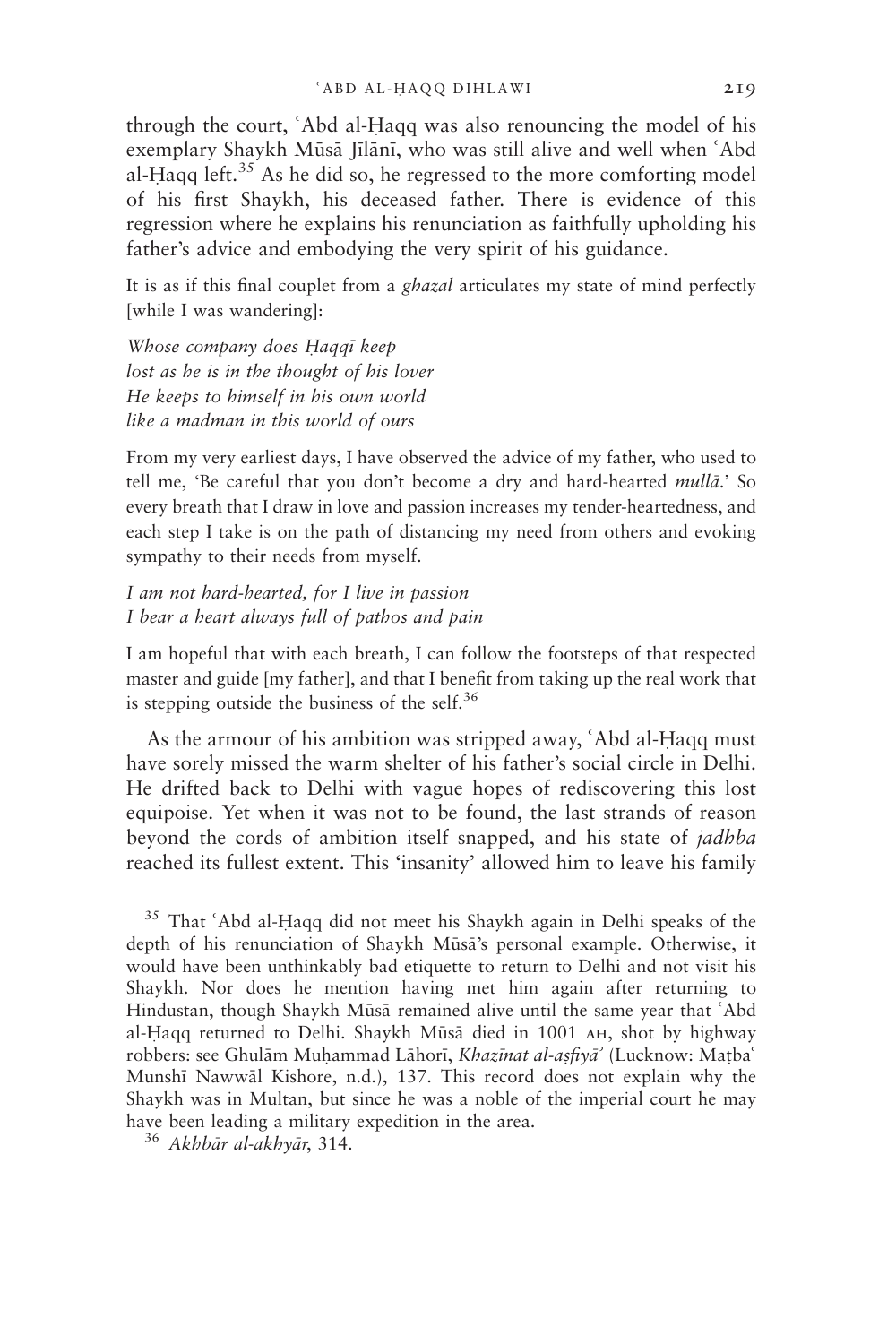### 220 SCOTT KUGLE

and children behind in uncertain conditions and to wander to Gujarat without the means in hand to secure passage to the Hijaz. He had fallen into the perplexed state now called a 'nervous breakdown' or 'midlife crisis'. The advice of his colleagues and the plans of his own reason had led him ultimately to a dead end, and only the powerful waves of jadhba could carry him on a journey whose outcome he could not yet foresee.

# RELUCTANT REVIVALIST: VIEW FROM A SERENDIPITOUS SOJOURN IN MAKKA

'Abd al-Haqq could not leave immediately for the hajj. He wandered overland from Delhi into the cities of Gujarat in a slow progress toward Surat, the major port commanding the overseas trade routes from South Asia to the Hijaz. This journey took at least one year. 'Abd al-Haqq's activities during this time provide some evidence that helps to clarify what his state of heart may have been, in regard to the Mughal court and in regard to the condition of Sufism in South Asia. An especially crucial dimension of this last point is the question of whether 'Abd al-Haqq was searching for a new Sufi initiation to provide him with a new foundation and orientation.37 On the surface, he does not mention any desire for a new shaykh representing any new lineages. Yet by the time of his arrival in the Hijaz, 'Abd al-Haqq expressed the reality that, after finding consolation by visiting the Prophet's tomb at Madina and achieving the honour of fulfilling the rituals of the hajj in Makka, he turned his attention to finding a teacher in *hadith* studies and a guide in Sufi discipline.<sup>38</sup> The events of his passage through Gujarat shed light on this apparent contradiction.<sup>39</sup>

<sup>37</sup> Although Nizami's biography provides details about all four of the spiritual guides from whom 'Abd al-Haqq took initiation and training during his long life, he does not discuss the relation between them nor does he specify what forces may have prompted 'Abd al-Haqq to request initiations from new shaykhs.<br><sup>38</sup> Zād al-muttaqīn, fol. 4<sup>b</sup>.

<sup>39</sup> 'Abd al-Haqq narrated the full story of his travel to the Hijaz, a sea voyage that involved strange events and wild tales, in the introduction to his Persian book on the history of Madina, entitled Jadhb al-qulūb ilā diyar al-Mahbūb (the Hearts' Attraction to the Beloved's Home]. This work was printed in Persian in 1846 in Calcutta, and later in Lucknow by Munshī Nawwāl Kishore Press. It was printed in an Urdu translation under the title,  $Ta'rikh-i$  Madina. He began this book in Madina in 998 ah, and completed it in 1001 after his return to Delhi; see Makātīb va rasā'il, 279.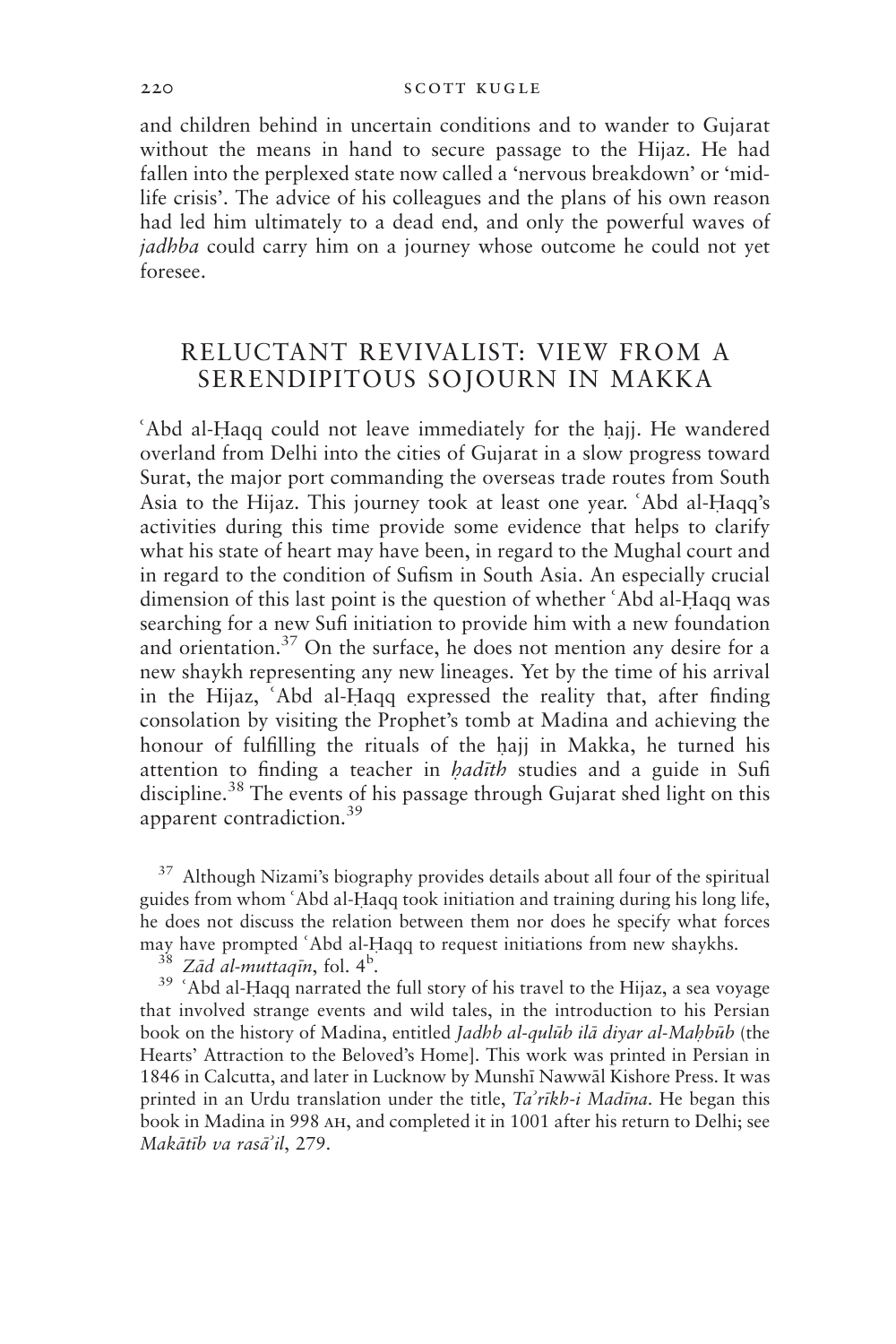When 'Abd al-Haqq arrived in Gujarat, it was a place both connected to Hindustan and also quite distinct from it. The administration of the country was an extension of the Mughal polity, since the army of Akbar had conquered Gujarat. Yet despite this surface similarity, since Gujarat had been ruled as an independent polity for about 150 years, Gujarati society and its relationship to Sufis had developed differently from that situation obtaining in the Gangetic plain and Delhi. All the while that Delhi was apparently plunged in decay and disarray, the Gujarati dynasty was wealthy and the court at Ahmadabad patronized Sufis as well as scholars. Finally, while Delhi offered a land-locked continental environment, Gujarat was a coastal, porous society, which nurtured and profited by intensive contacts with distant points—most notably Yemen and the Hijaz, but extending as far as Indonesia and the Ottoman Mediterranean. Foreign arrivals had been very quickly integrated into society as beneficial elements and given high-status positions as courtiers, Sufis and religious scholars.

Gujarat harboured many varieties of Sufi devotion. The Shattari community of Sufis acted as an important bridge of continuity between the Gangetic heartland and the Gujarati coastland, and the fortunes of this lineage were intimately connected to the ascendancy of the Mughal polity. The renowned Shattari ascetic, Muhammad Ghawth Gwāliyōrī was himself the primary foundation of this bridge, for he rose to eminence in the Gangetic plain under the patronage of Babur and Humāyūn.<sup>40</sup> Humāyūn's defeat left the Shaykh vulnerable to persecution from the victorious Sūrī regime, and under pressure the Shaykh found refuge in Gujarat. For the next sixteen years, Shaykh Muhammad Ghawth stayed in Gujarat, building up a strong following despite the efforts of some rivals to persecute him again; only after Humāyūn reconquered Hindustan did the Shaykh return to Agra and Gwalior.

When 'Abd al-Hagq travelled through Gujarat, he was supported by a network of Shattari Sufi leaders. He stayed with Muhammad Ghawthī Shattārī once he arrived in Mandu. At Ahmadabad, he kept company with Shaykh Wajih al-Din 'Alawi, one of the strongest disciples of Shaykh Muhammad Ghawth.<sup>41</sup> These good relations with the Shattari

<sup>40</sup> See Carl W. Ernst, 'Persecution and Circumspection in the Shattari Sufi Order' and Kugle, 'Heaven's Witness: the Uses and Abuses of Muhammad Ghawth Gwāliyōrī's ascension', Journal of Islamic Studies 14/1 (January 2003): 1–36.<br><sup>41</sup> Muhammad Ghawthī Mandawī Shaṭṭārī, G*ulzār-i abrār*, Urdu transl. by

Fadl Ahmad Jewarī, Adhkār al-abrār (Agra: Mațba'-i Mufīd-i 'Āmm, 1326 AH), 405–10. Wajīh al-Dīn was not only a disciple, but the teacher of four of the sons of Muhammad Ghawth Gwāliyōrī.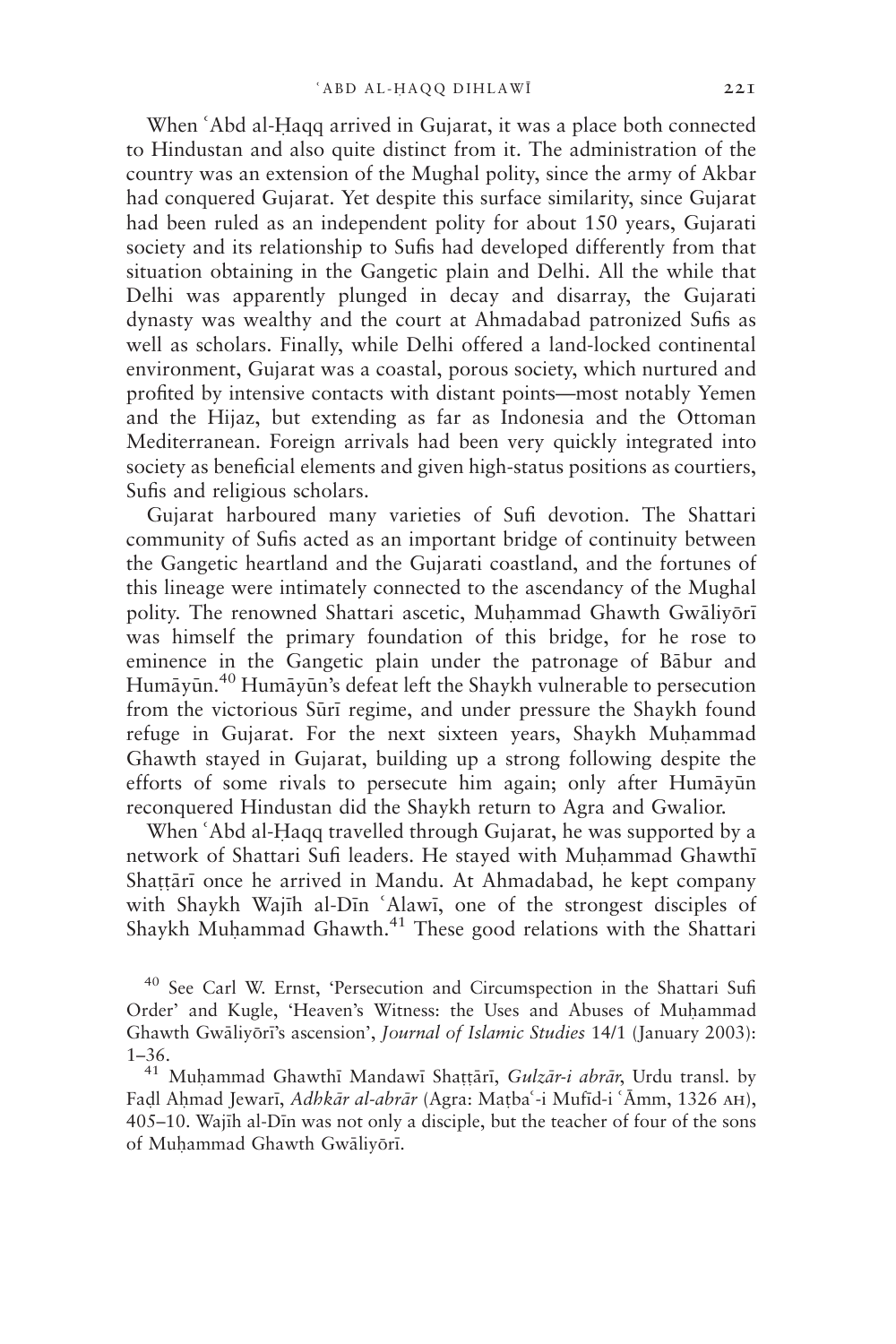community further demonstrate that 'Abd al-Haqq did not advocate a reformist agenda at this stage in his life. The Shattaris were exponents of an assertive brand of *tawhid-i mutlaq* and advocated their own lineage's superiority because of their total absorption in this mystical philosophy.

In the generation before 'Abd al-Haqq, the Shattaris had been subject to persecution by  $\text{shar}^2\bar{i}$  and reform-oriented Sufis and scholars; and the persecution in Gujarat focused upon their theology as well as their political allegiance to the Mughals.<sup>42</sup> Revival-minded Sufis were suspicious of the Shattaris' boastful asceticism and speculative theology as well as their political ties. For example, one shaykh in Mandu, Wali Allāh, warned his young son against taking initiation from shaykhs like 'certain persons prominent these days in Gujarat [who] indulge in praying on the divine names and attempting to captivate kings', and offered a sharp critique of the Shattari practices of Muhammad Ghawth and his brother Shaykh Phūl. Instead, the father urged his son to find a Shaykh who was strictly pious and scrupulously pure, and advised him specifically to serve Shaykh 'Alī Muttaqī, or someone like him.<sup>43</sup> If at this time, 'Abd al-Haqq had been advocating an internal reform from within Sufism in order to curb ascetic and speculative adventurism, he could not in good conscience have kept the company of this Shattari community.

Furthermore, when 'Abd al-Haqq arrived in Gujarat, he also found protection and support from the Mughal nobility and administrators who were based there. When he arrived in Malwa, he was hosted by the Mughal governor, Mirzā 'Azīz Kōkah. In Ahmadabad, he was welcomed by Nizām al-Dīn Aḥmad Bakhshī, the treasurer of the district and a previous acquaintance from the Mughal court; this administrator

See Kugle, Sufis and Saints' Bodies: Mysticism, Corporeality and Sacred Power in Islamic Culture (Chapel Hill: University of North Carolina, 2007), which documents 'Alī Muttaqī's decision to lead the movement to persecute Muḥammad Ghawth in Ahmadabad.<br><sup>43</sup> Zād al-*muttaqīn*, fol. 46<sup>b</sup>. This son grew up to be ʿAbd al-Wahhāb Muttaqī,

who took his father's advice literally, and continued to be sceptical of the Shattaris until his last days. 'Abd al-Hagq later asked about this practice of  $da' wat-i asm\bar{a}$  or 'invoking the divine names' and whether it was an authentic method of reaching intimacy with God; 'Abd al-Wahhāb answered: 'It might be a way of reaching a sort of closeness, and surely adhering to the divine names cannot be without effect. However, the dervishes who habitually indulge in this practice neglect to polish their ethical comportment. Most of them are truly rude and selfish people who bear grudges against others. From anyone who might slight them or oppress them, they are sure to take retribution.' Zād al-muttaqīn, fol.  $61^a$ .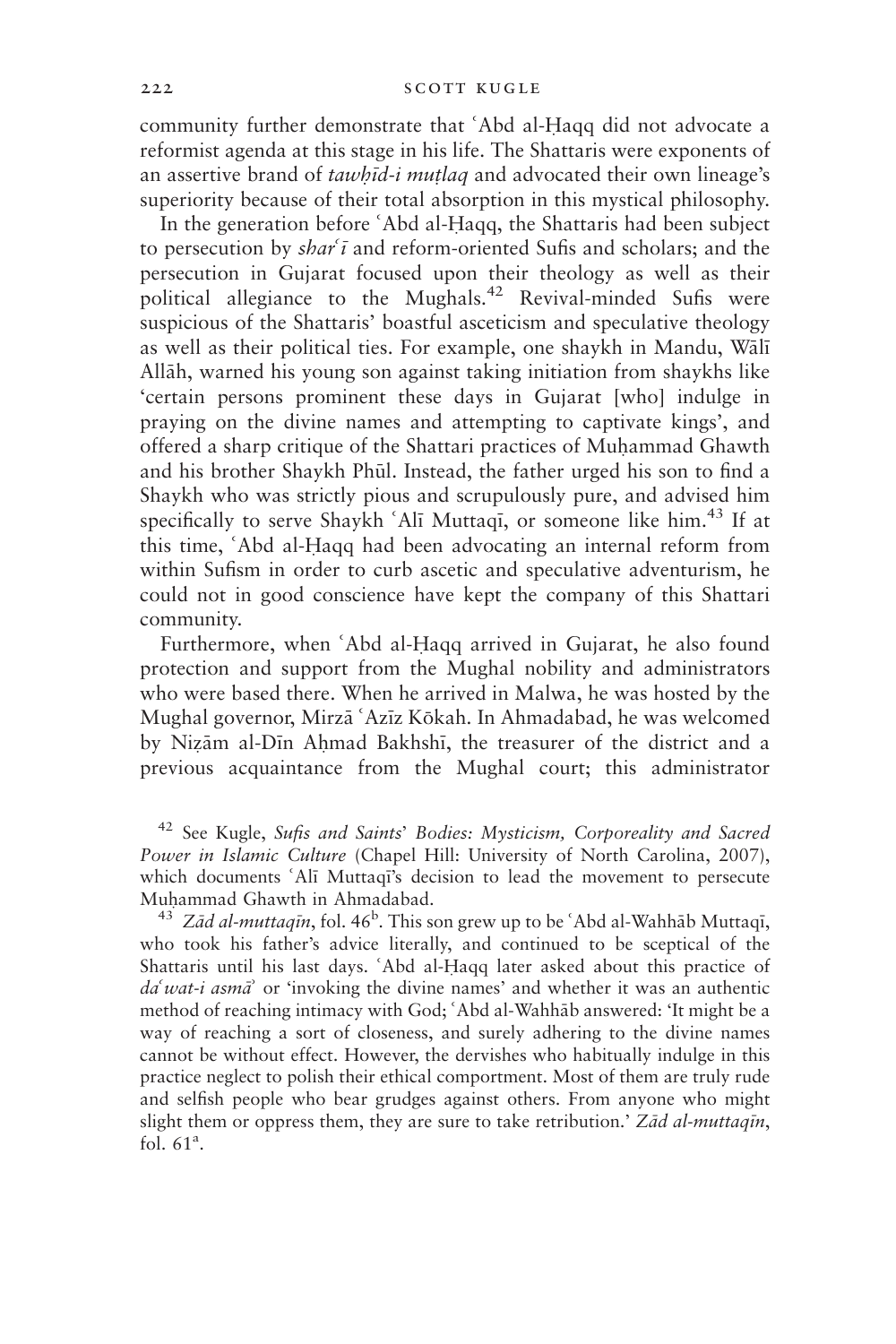secured for 'Abd al-Haqq his sea passage to the Hijaz.<sup>44</sup> This is still further evidence that 'Abd al-Haqq did not leave Hindustan in protest against the practices of the Mughal court itself.

'Abd al-Haqq's journey through Gujarat ended in Ahmadabad, where he learned that the sailing season for the westward voyage to the Hijaz had already ended. He had to wait for the seasonal winds to change, which could have meant a wait up to ten months  $\log$ <sup>45</sup>. He spent these long months in the company of Shaykh Wajih al-Din. Throughout his crisis, 6Abd al-Eaqq continued to be fiercely and zealously loyal to Shaykh 'Abd al-Qādir and his contemporaries in the Qadiri lineage. He was especially pleased to meet and keep company with Shaykh Wajih al-Din and learn more Qadiri litanies and prayers from him (for in addition to being a Shattari, he was also a Qadiri, for those who took initiation from Muhammad Ghawth Gwaliyori received affiliation to fourteen distinct lineages). By learning *dhikr* techniques from him, 'Abd al-Haqq treated him as a shaykh al-istif $\bar{a}da$  from whom he could receive learning and litanies without offering himself for discipline and training.

His close relations with Wajīh al-Dīn show that even after 'Abd al-Eaqq left the court, he still felt comfortable with the current of Qadiris who openly advocate *tawhid-i mutlaq*, like those with whom he was familiar in Delhi. Indeed, if 'Abd al-Hagq were self-consciously searching for a new Shaykh, Wajih al-Din would have been a choice dear to his heart, for this Gujarati Shaykh compounded an outer Shari<sup>6</sup>a rectitude and acumen in the discipline of *hadith* with an inner attachment to the philosophical and ecstatic method of existential unity. These were two faces of Sufi devotion with which 'Abd al-Haqq had been raised and at which he excelled. Shaykh Wajih al-Din founded the major madrasa of Ahmadabad for the teaching of the scriptural and Shari<sup>6</sup>a disciplines. At the same time, he also defended the radical ecstatic claims of Muhammad Ghawth and protected him from persecution.

Shaykh Wajih al-Din was an exemplar of one style of fusing Shari'a studies with Sufi piety: the lynch-pin that held the two together was tawhid-i mutlaq. In his spiritual outlook, the key to embodying the Prophet's ethics was to embody the properties of the divine names.

<sup>44</sup> Gulzār-i abrār, 599.<br><sup>45</sup> M. N. Pearson, *Pious Passengers: the Hajj in Earlier Times* (New Delhi: Sterling Publishers, 1994), 149–50. The annual season for sailing out of Surat to Yemen and the Hijaz occurred for only a narrow window of time in March and April, before the monsoon storms, from June through September, made navigation across the Arabian Gulf impossible. Ships returned from the Hijaz and Yemen to Surat in September. One who missed the spring sailing season would have to wait until the next spring in order to make the voyage safely.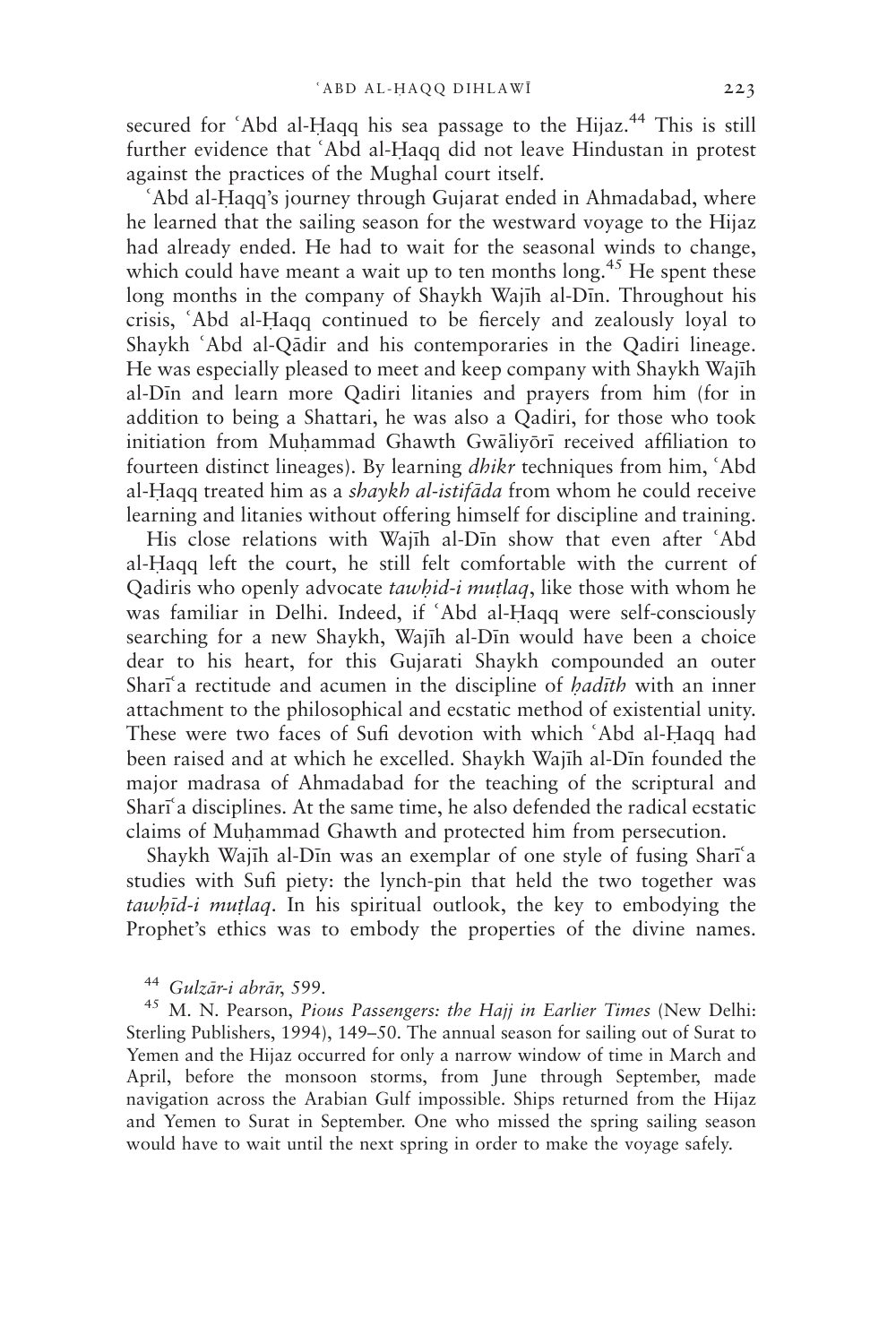These are the names of divine qualities that both support the basic structure of the Qur'anic revelation and through which the divine essence permeates all existence.<sup>46</sup> Though he was a *hadith* scholar, Wajih al-Din did not seek to reify the person of the Prophet through his normative behaviour. Rather, Wajīh al-Dīn sought to illuminate the essential reality of the Prophet, which was precisely the most complete manifestation of the divine names.<sup>47</sup>

In fact, Wajih al-Din was instrumental in opposing the activities of revivalist Sufis who advocated a more activist social ethic. His defence of Muhammad Ghawth may have occurred when Shaykh 'Ali Muttaqi was actively intervening in affairs of state to assert the primacy of the normative behaviour of the Prophet. 'Ali Muttaqi had requested permission from the Gujarati sultan Mahmūd III to review the operations of the court, judge whether they were in accordance with the Shari'a and enforce whatever changes he deemed necessary. This reformist agenda could have included placing limits on those Sufis, like Muhammad Ghawth, who were vocally ecstatic and leapt over the particular examples of the Prophet's behaviour (as formalized in the Shari'a) into more imaginary and intimate relations to the Prophet's spirit.<sup>48</sup> When this

 $46$  In this way, Wajih al-Din's method was in accordance with the tradition that, when  $\hat{A}$  isha was asked about the Prophet's character, she simply said that his character was the Qur'ān.<br><sup>47</sup> Wajīh al-Dīn composed the Arabic text, *al-Ḥaqīqa al-Muḥammadiyya*,

which presents his vision of how the divine names regulate the emanation of the cosmic world from the divine essence down to base materiality. In this way, every created being is also an event in which the divine names manifest their realities. The Prophet's essence is the light that illumines all these manifestations. This was collected into a text and given a commentary by his disciple and successor at his madrasa, Shaykh 'Abd al-'Azīz Khālidī. The whole text acts as a commentary on the saying of the Prophet, 'The first thing that God created was my light'. Muhammad Zubair Qureishi (ed. and transl. into Urdu), al-Haqiqa al-Muhammadiyya (Sarkhej near Ahmadabad: Committee of the Tomb of Shaykh Ahmad Khattū, 1966). <sup>48</sup> The persecution of Muhammad Ghawth centred around the issue of his

ascension experience, as reported in his  $M_i^r \bar{r} a j$ -nama and published in his collection of meditation exercises entitled Awrād-i Ghawthīyya (Raichur, Karnataka: Mațba<sup>c</sup>-yi Sibghatullāhī, 1313 AH). Carl Ernst has critically discussed the role of shaykh 6Ali Muttaq; in the persecution in Ernst, 'Persecution and Circumspection,' 6. In general, 'Alī Muttaqī criticized those shaykhs who claim personal authority based on having transversed various spiritual states and heavenly planes. In some letters, 'Alī Muttaqī denounces Muhammad Ghawth as a cheat and impostor who lied about having ascension experiences and disrespected the Prophet.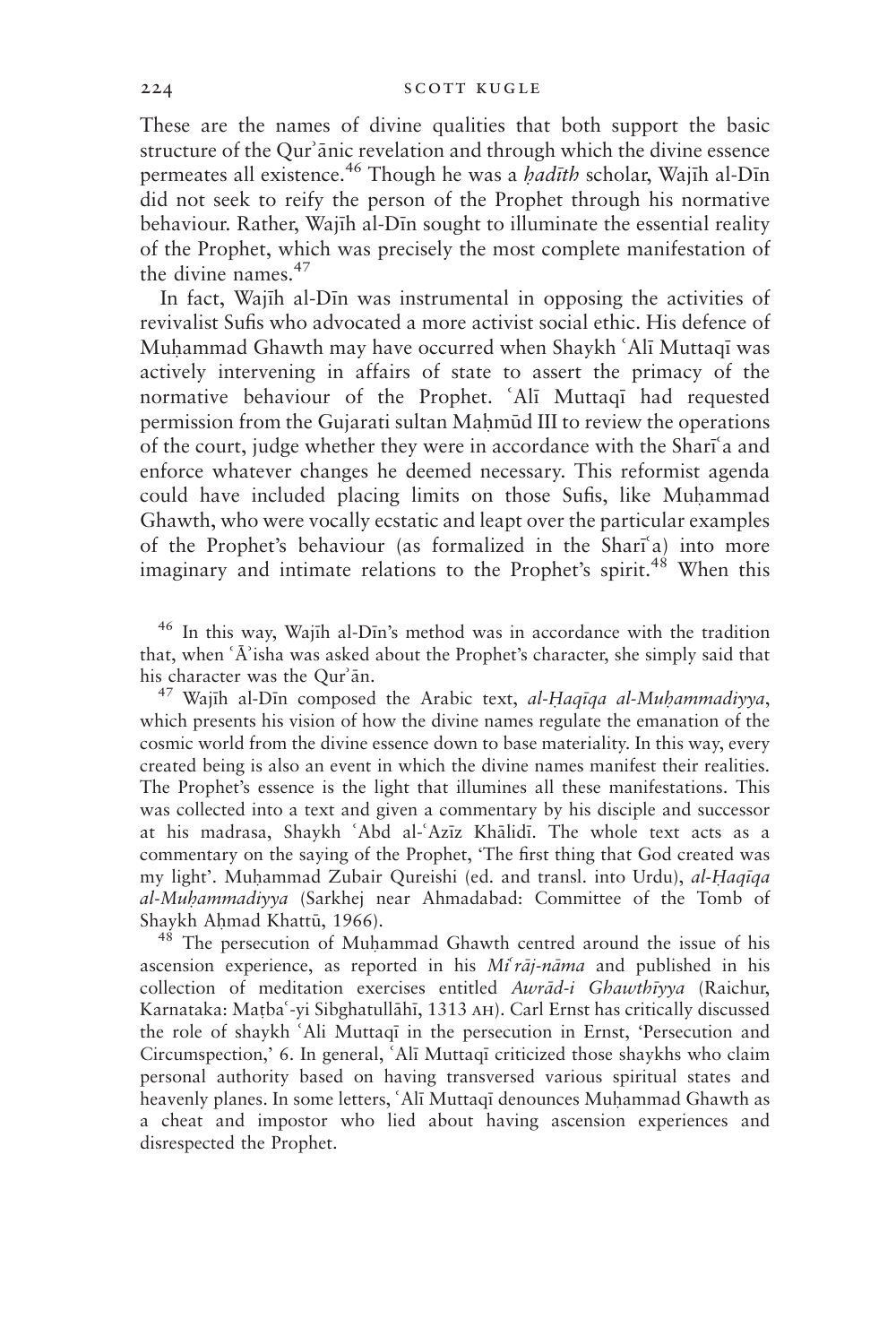attempt at reform failed, 'Alī Muttaqī returned to the Hijaz never to come to Gujarat again; his student and khalīfa, Muhammad ibn Tāhir Pattanī, took up his role. Just as he had tried to thwart 'Ali Muttaqi's persecution of Muhammad Ghawth, so Wajih al-Din also tried to curb the reform efforts of Muhammad ibn Tāhir.

From his home base in Pattan, Muhammad ibn Tāhir tried to prove that the Mahdawi movement transgressed the bounds of the Shari'a; during the Mughal invasion of Gujarat, Shaykh Muhammad ibn Tāhir conferred with Akbar in the hope of harnessing state power to enforce his aims of social reform. While travelling to Agra to see Akbar in person, again in order to complain against the current governor who was cooperative with the Mahdawi community, he met Shaykh Wajih al-Din who tried to dissuade him from his style of activist ethics and political involvement. The core of his advice to the revival-minded reformist (the advice of one master of hadith studies to another master who saw hadith in a completely different light) was to ask what was the use of reifying the Shari<sup>6</sup>a when every thing in creation exists only as a manifestation of the divine names?<sup>49</sup>

Once Shaykh Wajīh al-Dīn's background as a subtle and scholarly opponent of reformist efforts in Gujarat becomes clear, 'Abd al-Haqq's cordial relations with him take on a greater significance. It shows that 'Abd al-Haqq, even after leaving the court, did not consider  $tawbid-i$ mutlaq to be an obstacle to authentic Islamic piety. Nor did he view hadith studies as a method of tempering the speculative and poetic strains of Sufi devotion. The long period that he spent with Wajih al-Din shows that 'Abd al-Hagq was still dislocated in a state of transition. He admired the Shaykh's erudition and ecstatic piety enough to keep his company and offer himself to receive scholarly instruction and the blessing of *dhikr* techniques. Yet he did not offer his hand to Wajih al-Din for initiation. He was unable to articulate what kind of shaykh could fulfil his aspirations; indeed he was still unable to acknowledge that he was searching for a new method.

The Shattari and Qadiri affiliations of Shaykh Wajīh al-Dīn must have seemed comfortingly familiar to 'Abd al-Haqq. However, in Gujarat, he must also have come into contact with other lineages that were new and alien to him. These lineages represent the dimension of Gujarati society that faces away from Hindustan and leads out over the Arabian Sea. In Ahmadabad, he encountered the 'Maghribi' lineage of Sufis, who occupy a patriotic niche in Gujarati history because of their active involvement with the foundation of Gujarat as a separate and independent dynasty.

<sup>49</sup> An Urdu translation of this speech is reproduced in Gulzār-i abrār, 323–4.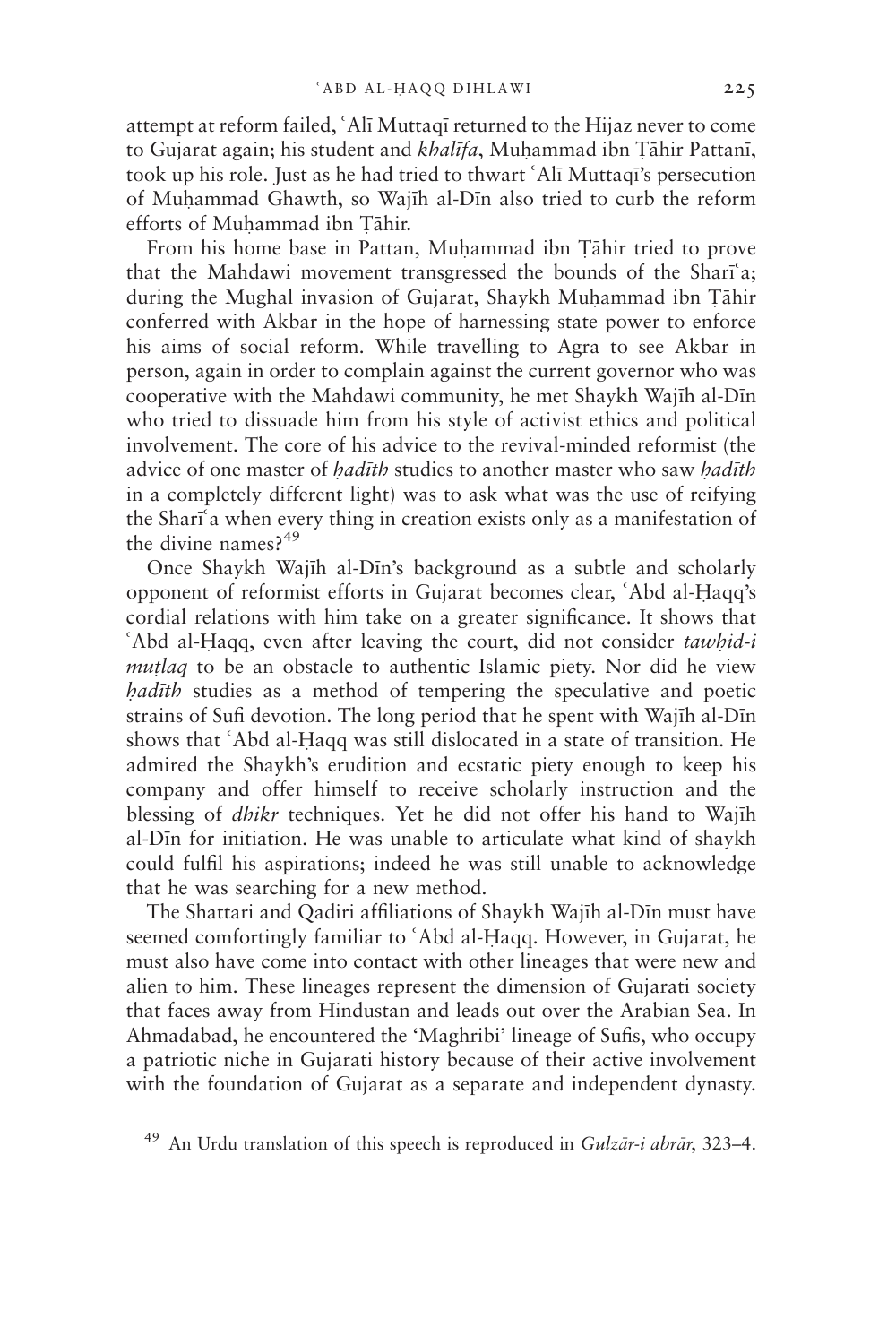Wajīh al-Dīn himself held an initiation into this lineage. The 'Maghribi' lineage is the name of a branch of the Madyani lineage, $50$  which became the most prestigious lineage in Gujarat during the days of the foundation of the Muzaffar Shāhī dynasty.

The Madyani lineage came to Gujarat from Morocco through a wandering Sufi named Bābā Ishāq Maghribī. His only disciple to gain renown was Shaykh Ahmad Khattū. The life story of Ahmad Khattū vividly illustrates how the breakdown of 'central' power in Delhi created new opportunities for 'peripheral' local dynasties. His biography reads like an allegory of the process by which Gujarat gained independence from Delhi's rule.<sup>51</sup> Shaykh Ahmad eventually settled in Gujarat at Sarkhej; his blessings helped the local governor to break free of imperial control from Delhi, and to establish the Muzaffar Shāhī dynasty. Shaykh AAmad continued to cooperate with this Sultan's son, named AAmad

 $50$  Vincent J. Cornell, ed. and transl., The Way of Abū Madyān: Doctrinal and Poetic Works of Abū Madyān Shu'ayb ibn al-Husayn al-Ansārī (Cambridge: Islamic Texts Society, 1996) provides a critical biography of the Shaykh in his introduction.<br>  $51$  Shaykh Ahmad Khattū was the son of a noble in the Tughluq court in Delhi

who became lost in a dust storm, but Bābā Ishāq rescued and adopted him. Even after his origins became apparent, Ahmad stayed with Bābā Ishāq, renouncing his ties to Delhi's ruling house. Bābā Ishāq quit Delhi on account of the behaviour of Sultan Firōz Tughluq, whom he thought did not keep the proper respect and obeisance toward the Sufis. He took AAmad and left Delhi for good, a riddance that implies that the blessings of Ahmad Khattū would support some other kingdom. After his Shaykh's death, Ahmad Khattū travelled to perform the hajj, and then returned to Delhi. In accordance with the sign of Bābā Ishaq, Shaykh Ahmad was carried off from Delhi by Timur, who sacked Delhi and drove out the Tughluq sultan, Mahmūd. Ahmad Khattū managed to impress Timūr and gain his freedom from Samarqand, then toured the 'periphery' territories, which were slowly gaining independence: Sindh, Gujarat, and the Deccan. As he passed through Gujarat, the governor begged him to stay in his own territory, and Shaykh AAmad settled at Sarkhej. The governor financially supported the Sufi's community kitchen, and eventually become the first sultan of independent Gujarat. Shaykh Ahmad Khattū wrote about his own Shaykh, Bābā Ishāq Maghribī, in al-Risāla al-Ahmadiyya fī l-shuyūkh al-Maghribiyya (MS Ahmadabad: Pir Mohammedshah Dargah 593 and 1425). Further biographical details can be found in Malfūzāt-i Shaykh Ahmad Maghrib; (MSS Calcutta: Asiatic Society Collection 247) and also in the appendix of the history of the Muzaffar Shahi dynasty written by 'Alī Muḥammad Khān, Mi'rāt-i Ahmadī, transl. Syed Nawab Ali and Charles Norman Seddon (Baroda: Oriental Institute, Gaekwad's Oriental Series nos. 146 and 153, 1928).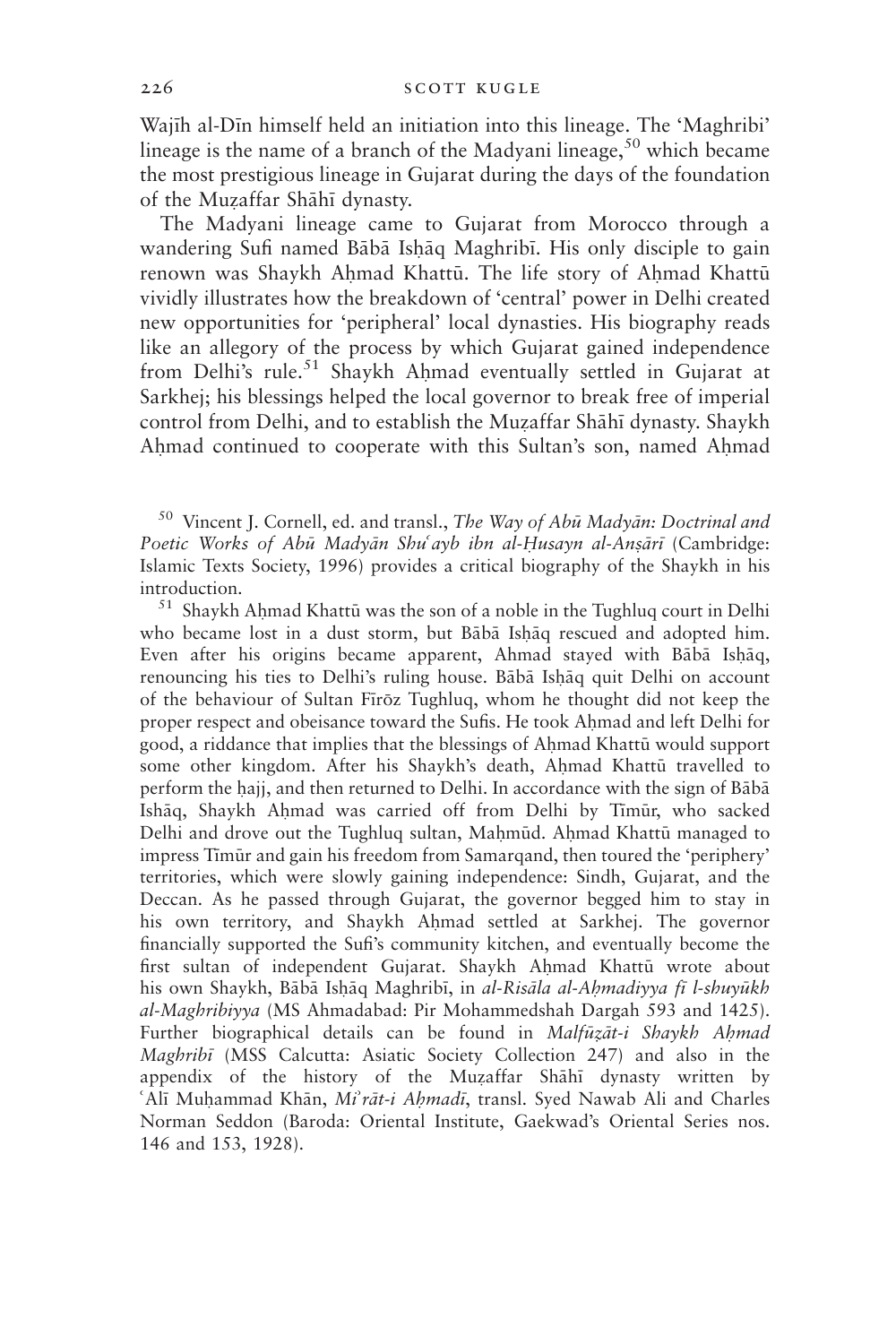after him.52 Thus the shaykhs of this lineage became the patriotic spiritual foundations for the Gujarati dynasty. The mythical biography of Ahmad Khattū reflects the idea that Gujarat inherited the best from Tughluq rule while the Tughluqs themselves were steeped in tyranny and political disaster. Gujarat was able to prosper due to contacts across the oceans (with the Arab world to the west as indicated by the nisba 'al-Maghribi') while Delhi was plunged in disarray due to its connections to continental central Asia.<sup>53</sup>

6Abd al-Eaqq probably understood this Madyani lineage as a branch of the Qadiri lineage, for the two have often been juxtaposed, and members of the Madyani lineage often consider themselves to be Qadiris as well. Those who narrarate the life-story of Shaykh Abū Madyān often distort the facts to depict him doing the hajj and meeting Shaykh 'Abd al-Qādir in order to be initiated by him. Others explain that Abū Madyān accepted a spiritual initiation by 'Abd al-Qādir that did not require a physical meeting.<sup>54</sup>  $\Delta$ bd al-Haqq was to build upon this newly-gained familiarity with the Madyani order, for when he took initiation from 'Abd al-Wahhāb Muttaqī in Makka, he took a khirqa that symbolized three lineages fused together: the Qadiri, the Shadhili, and the Madyani lineages.

<sup>52</sup> Together they laid the foundation stone for the new Gujarati capital of Ahmadabad in 815/1412. The centrality of Shaykh Ahmad Khattū's disciples to the new Gujarati polity is reflected in popular nicknames that they were granted: 'Shāh-i 'ālam', the Ruler of the World, and his son 'Qutb-i 'ālam', the Axis of the

World.<br><sup>53</sup> The alliance between Ahmad Khattū and Sultan Ahmad Shāh marked a new pattern of relations between Sufis, scholars, and rulers. Their new city of Ahmadabad collapsed the bipolar model (of Pattan as governing centre with Sarkhej as spiritual centre) with the creation of a new capital city that was also a centre of intense Sufi activity.<br>
<sup>54</sup> Although such authors acknowledge that Abū Madyān never travelled

outside the Maghreb, they claim that he once inexplicably bowed his head to the ground and extended his neck: he later explained to his astounded fellows that, just at that moment, Shaykh 'Abd al-Qādir in Baghdad pronounced that 'my foot is upon the neck of all the saints'. The hagiographer Dara Shikoh includes Shaykh Abū Madyān as a link in his very own lineage back to Shaykh 'Abd al-Qādir Jīlānī, with the former as a successor to the later's spiritual authority. Dara Shikoh, Safinat al-awliya<sup>2</sup>, Urdu transl. (Delhi: Naz Publishing House, n.d.), 98. Still other hagiographers depict Abū Madyān as the axial saint of the West, just as 'Abd al-Qādir is the axial saint of the East, and the two are indelibly linked by their shared prestige, rather than by any more colourful meetings.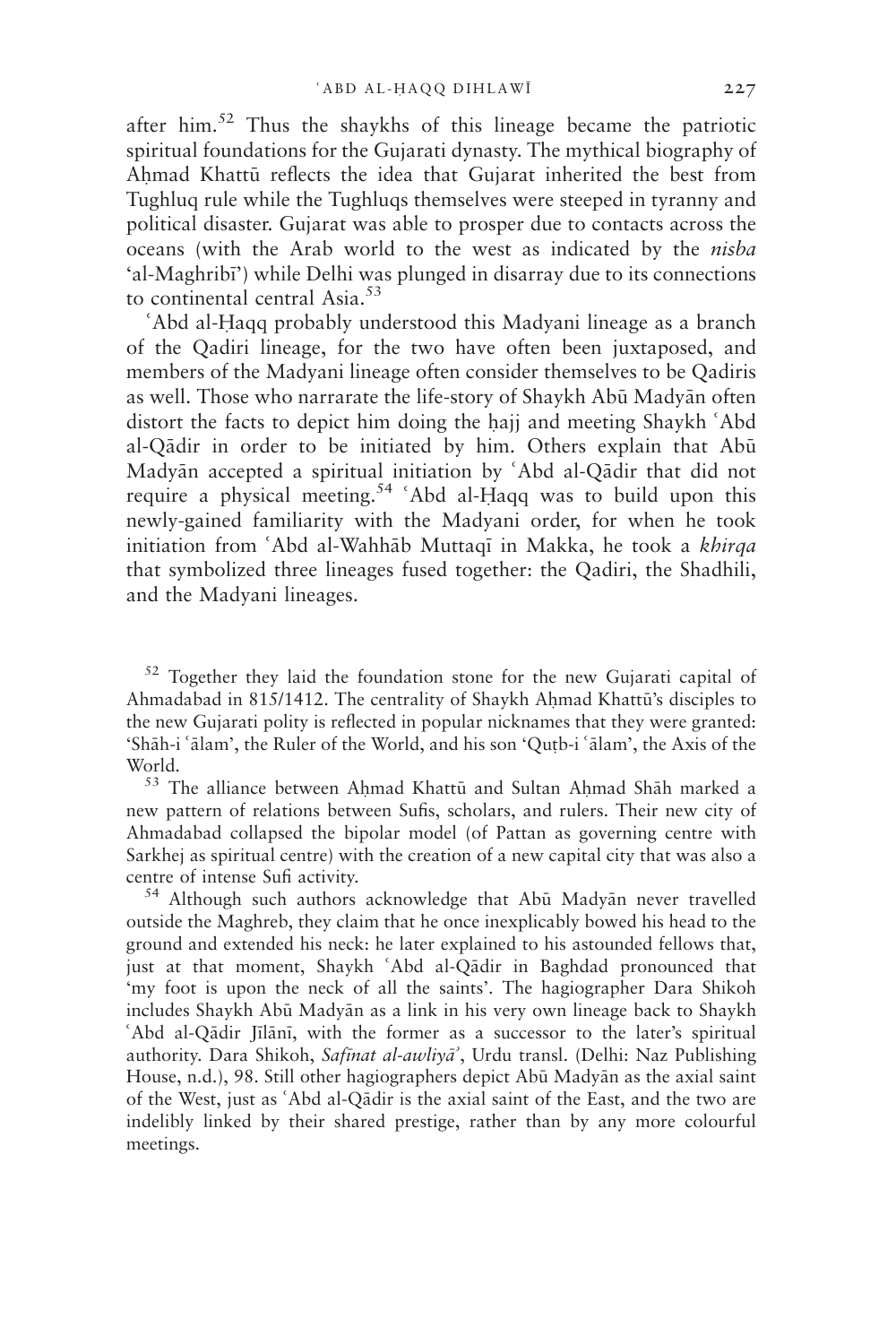From Wajīh al-Dīn, Shaykh 'Abd al-Ḥaqq may have learned about the existence of this distinct current of Sufi–scholarly devotion that was exemplified by Shaykh 'Alī Muttaqī and his disciple, 'Abd al-Wahhāb.<sup>55</sup> Shaykh Wajīh al-Dīn was an admiring competitor of 'Alī Muttaqī, and spoke of him often. He is reported to have been the one to engineer a compromise which obscured the original conflict between Muhammad Ghawth and 'Ali Muttaqi. He often told his disciples to take 'Ali Muttaqi as the exemplar for how to uphold the outer dimensions of Shari'a (devotion to the Prophet's normative behaviours, social ethics, scrupulousness, non-dependence on others, just behaviour), and to take Muhammad Ghawth as the exemplar of how to uphold the inner experience of the Shari'a (devotion to the Prophet's inner experience, of dissolving attachment to the world, meditative equipoise, inner ascension).<sup>56</sup> Although 'Abd al-Haqq never mentions that he knew of 'Abd al-Wahhāb Muttaqī by reputation before he left for the Hijaz, he may well have, for 'Abd al-Wahhab's name was well known in Yemen, Gujarat and the Deccan.<sup>57</sup> And if he did not, then at least his stay in Gujarat while waiting for his ship's advent gave him a glimpse into the more variegated streams of Sufi affiliation and method that were coursing through Gujarat and connecting that land with the Hijaz, Yemen, and even the Maghrib.

The very act of 'Abd al-Haqq's pilgrimage needs to be reconsidered. Many analysts, including Nizami, assume that the hajj was the central factor in bringing  $\textit{shar}^{\prime}\bar{\textit{i}}$  activism and reform-mindedness

 $55$  Most likely, he heard of them only by reputation, for most of 'Alī Muttaqī's direct disciples who had returned to Gujarat, like Muḥammad ibn Țāhir and Qāḍī 'Abdullāh Sindhī, had died by the time 'Abd al-Haqq arrived. Thus by 996/1586, the Muttaqi circle was active mainly in the Hijaz.<br><sup>56</sup> This advice is recorded in the sayings of Shaykh Wajīh al-Dīn, and is

included in every biographical report on him. With such advice, he meant to show that the once dramatic conflict between the two Sufis was actually no conflict at all. His mediating position was very effective since almost all hagiographic sources do not specify that 'Alī Muttaqī criticized or denounced Muhammad Ghawth at all. Of all the major sources, this information is specified only by a secular court chronicler, Bada'ūnī. See Ernst, 'Persecution and Circumspection', 4. See also Malfūzāt-i Shāh Wajīh al-Dīn 'Alawī Gujarātī (MSS Hyderabad: Oriental Manuscript Library and Research Institute [formerly Asafiya Collection] 547, Fārsī Taṣawwuf) and also (MSS Calcutta, Asiatic Society Collection 1343, Fārsī Taṣawwuf), fos. 67–76.<br><sup>57</sup> 'Abd al-Haqq reports that 'Abd al-Wahhāb received letters of admiration

and praise from Sufis in distant locations, as well as considerable charitable contributions from supporters and well-wishers in Gujarat and the Deccan. Zād al-muttaqīn, fos.  $48^a$ ,  $50^a$ .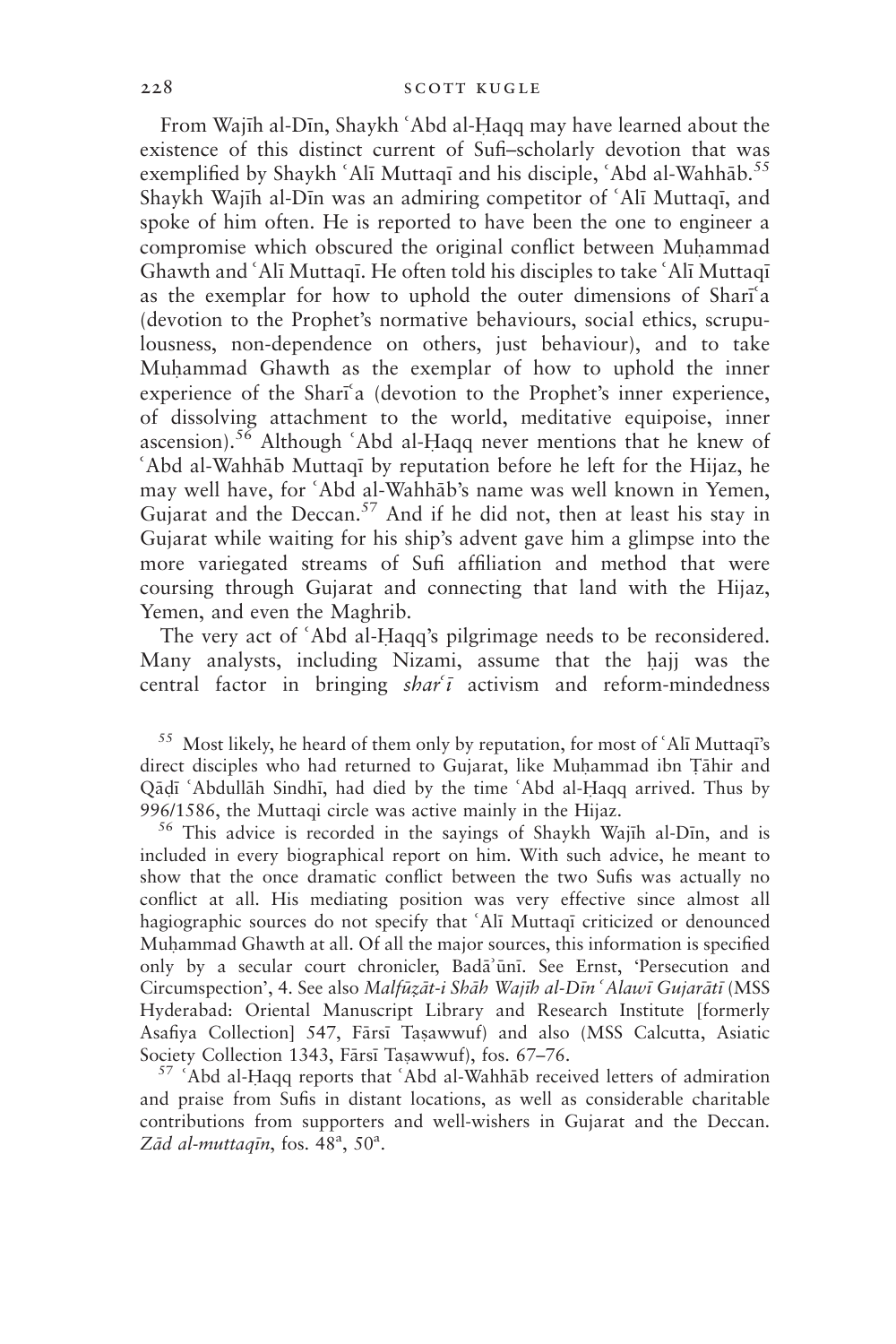to India. This is undoubtedly an important dynamic, but not at all a simple one. That Sufis who return from the hajj will return as reformers is not at all a foregone conclusion or a natural event. Rather, this dynamic requires further explanation and illustration. It is clear that many Sufis who made the pilgrimage and settled in the Hijaz for a time of intense scholarly training never became reformers. Many of these Sufis, even after extended residence in Makka and Madina, never wavered in their devotion to *tawhid-i mutlaq* as the primary intellectual and aesthetic articulation of Sufi practice.<sup>58</sup>

6Abd al-Eaqq's reformist ideas, therefore, cannot be explained simply by his going on the hajj and staying in Makka for a few years. The more potent explanation lies in whom he met in Makka and the particular character of his initiation and scholarly training there. By chance or by reputation, 'Abd al-Haqq met Shaykh 'Abd al-Wahhāb, a master of hadith, the principal representative of the 'triple khirga', and the spiritual guide in the Muttaqi method of Sufi–scholarly devotion. His initiation with the triple *khirqa* opened him into a devotional and ideological world much wider than South Asia, one not readily recognized by South Asian Sufis of his time (or contemporary scholars).

It is primarily through the teaching of 'Abd al-Wahhab that 'Abd al-Eaqq found his footing again, both within his person and in his career as a saint–scholar. By examining the content of this teaching, and the ways in which it both challenged and disciplined 'Abd al-Haqq, it will become clear that he was neither a born-reformer, nor a reformer due solely to environmental pressures in South Asia. Rather, he became a reformer and revivalist because he was first and foremost an interregional, multi-lingual Sufi–scholar, which attracted him to the Muttaqi method and allowed him to excel within its paradigm. It was this connection to Shaykh 'Abd al-Wahhab that allowed 'Abd al-Hagq to return to Delhi, reoriented and strengthened to take on the rest of his mature career.<sup>59</sup> Indeed, it obliged him to do so against his will.

58 Shāh Sibghatullāh, a Shattari disciple of Wajīh al-Dīn Gujarātī and a contemporary of 'Abd al-Haqq, provides a cogent example. His biography appears in Gulzār-i abrār, 576. Other biographic details can be found in the record of his oral teachings, Malfūzāt-i Shāh Sibghatullāh (MSS Hyderabad: Oriental Manuscript Library and Research Institute, 1460 Fārsī Taṣawwuf). Pearson offers a short survey of this question about the 'purifying effects' of the pilgrimage to Makka and its role in spreading an Arabicized, standardized and self-consciously orthodox version of Islam, as well as mentioning the limits of these general trends. Pearson, *Pious Passengers*, ch. 3, 'The Centrality of the Haij'.

<sup>59</sup> 'Abd al-Haqq even admits that, had he not joined the circle of Shaykh 'Abd al-Wahhāb, he would have left the study of the religious disciplines entirely.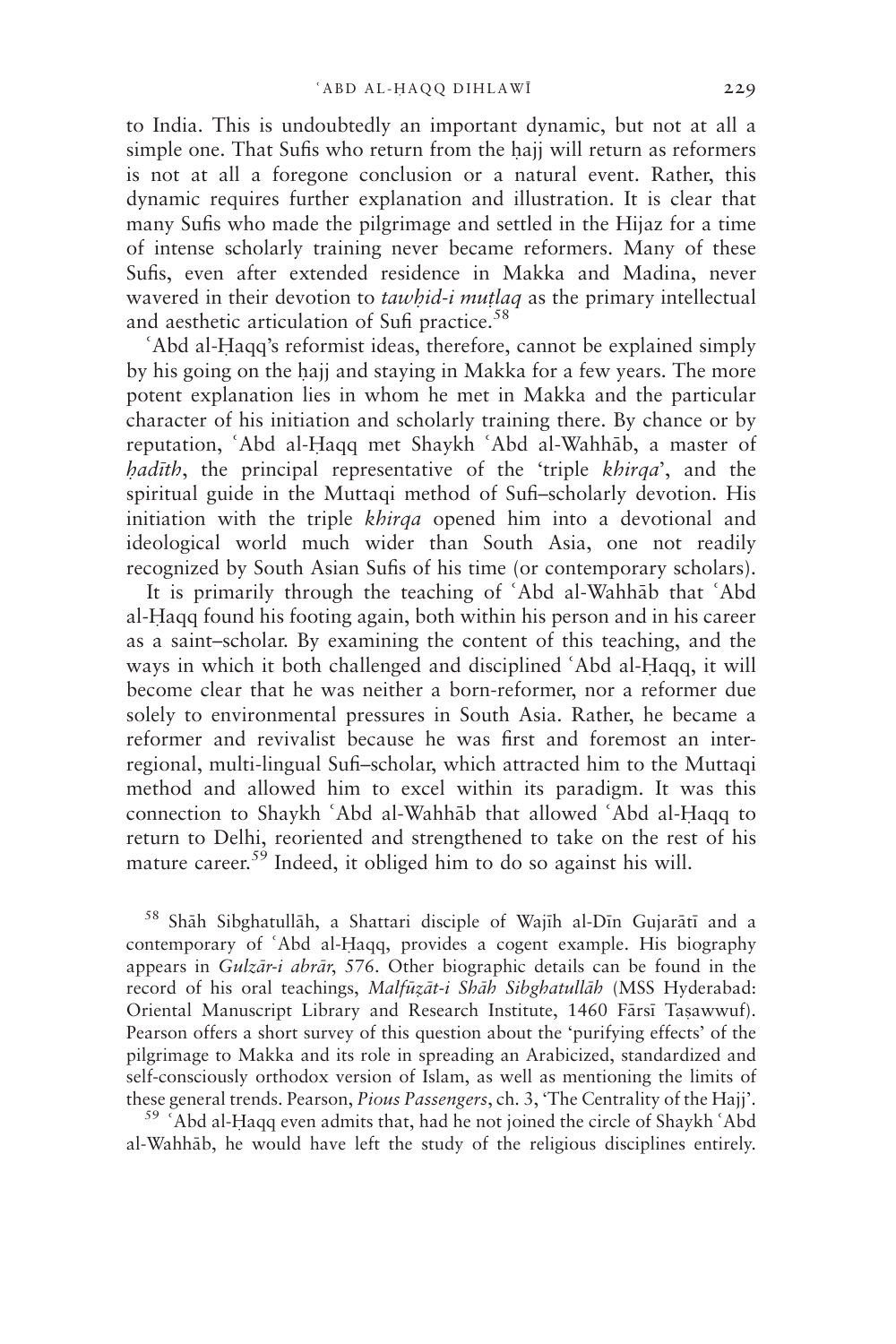### 230 SCOTT KUGLE

At first 'Abd al-Haqq had intended only to find *hadith* experts in the Hijaz and to master their scholarly discipline. Yet, he also harboured a deeper, unarticulated hope of finding another Sufi guide.

After I came to the Haramayn [Makka and Madina], I fulfilled my primary goal, and was granted the blessing of visiting the Prophet's tomb, and witnessing the beauty of the Ka'ba and performing the rites of the hajj. These are the peak experiences of anyone's life. But then, I also had a secondary goal which was to study the *hadith* of the Prophet which brings one closer to the Prophet's spirit in the Prophet's very own place. And here, I might mention a further blessing, the realization of which was completely outside of my control or planning. That was finding one of those special persons who dwell here in Makka, who are so intimate to the Prophet in their own souls. I could barely hope that one of these people might chance to meet me and to perceive my plight, or that my eye might be illuminated by the sight of him. In either case, it would be a great bliss. And further, I might get the chance to speak with one of them and to serve him, and this would provide the very key to attaining salvation and would lay the foundation for my whole life to come. For the Sufi masters say that one hour of sitting with love and affection in the presence of one who has reached the Goal and one who is chosen by the Prophet, that single hour would be the apex of one's whole life ... And if I could stay in his company and training for an extended time so that [absorbing the illumination of his sainthood] could reach its full effect, filling me with the reflection of the brilliant manifestations of divine beauty and keeping my gaze from straying to the multiplicity of the created world, then this would indeed fulfil the promise of the Qur'an [24. 35]: Light upon Light, God guides to the light whomever God wills. For many years, this prayer has been on my tongue and in my heart, to ask for just this. As Shaykh 'Abd al-Qādir Jīlānī, has said, '[Pray to Allah thus] O Lord, O Lord! Guide me to one from among those who are intimate with You, who may guide me to Your presence and may teach me the way to reach You'.<sup>60</sup>

At first, he settled in Makka with some unspecified masters of the discipline of *hadith*, who specialized in narrating, authenticating and explaining the meaning of the traditions of the Prophet. Through these teachers, Abd al-Haqq came into contact with Shaykh Abd al-Wahhab

However, since 'Abd al-Wahhab was only satisfied if a disciple combined the acquisition of knowledge with the inner experience of illumination, he kept up his studies in order to please his Shaykh. He says: 'My mental state when I arrived in Makka was such that if I saw two students debating and arguing among themselves about a point of study, I would think them totally deranged.' But Shaykh 'Abd al-Wahhāb stressed that knowledge was like food—one could never suffice without taking in more every day. Zād al-muttāqin, fol. 59<sup>b</sup>.<br><sup>60</sup> Ibid, fos.  $4^b-5^b$ .

 $-5^{\rm b}$ .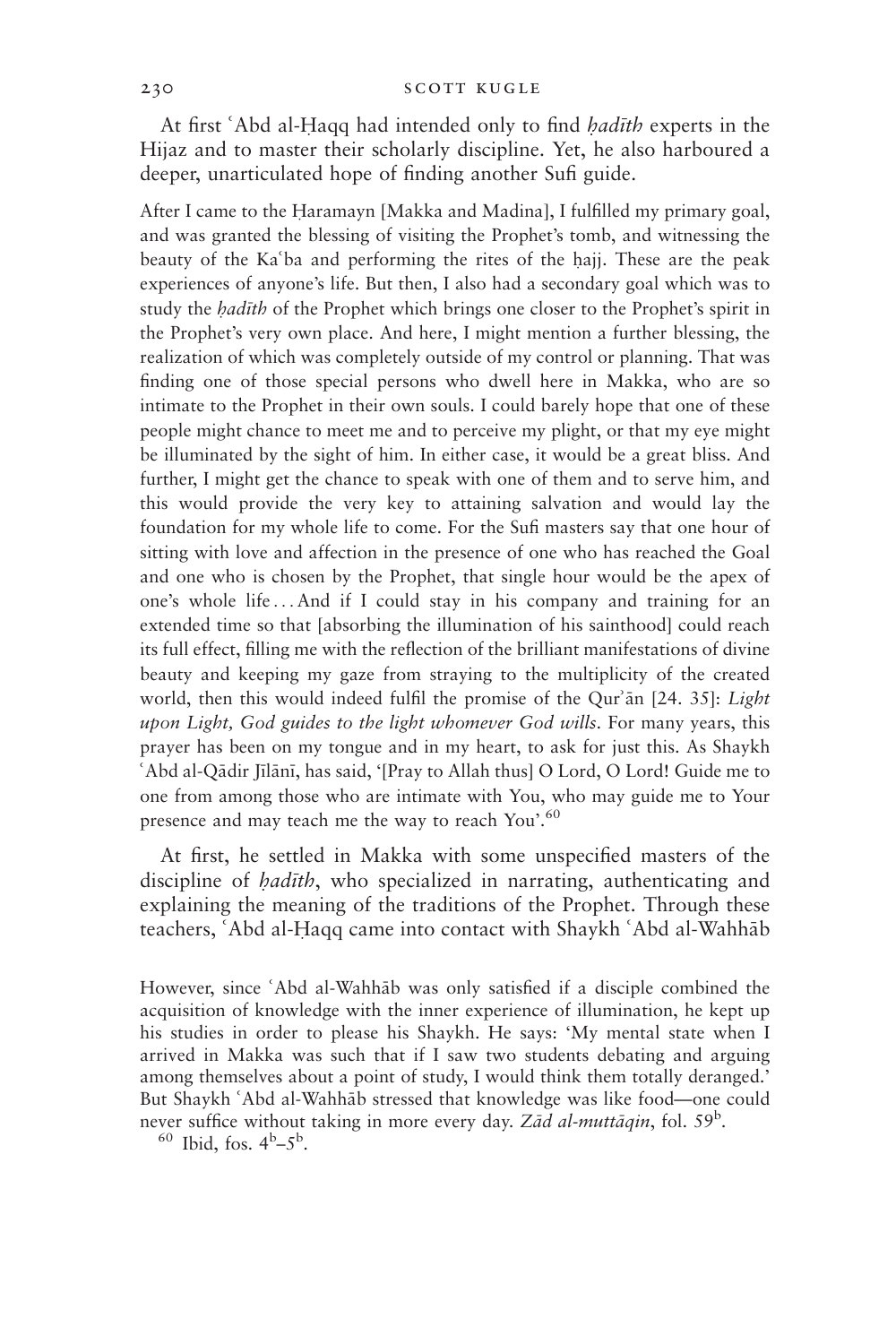Muttaq; toward the end of his first year in the Hijaz, and began to study with him the *hadīth* collection, Mishkāt al-masābīh.<sup>61</sup> 'Abd al-Haqq's two goals were thus fulfilled in one man, for this particular hadith scholar was also a Sufi master who did not separate the two activities. Rather, he intentionally fused them together into a unique, temperate piety that was orientated toward strengthening the Shari'a from within. In fact, 'Abd al-Haqq may not have immediately recognized 'Abd al-Wahhāb as a Sufi guide, for it was this Shaykh's clear method to simply teach what each student came to him to learn. Only slowly would the Shaykh focus his inner attention upon the soul of the student and subtly achieve spiritual direction as well, rather than demand up-front allegiance with dramatic rituals of renunciation and submission. $62$ 

This is the distinct style of Sufi discipline which 'Ali Muttaqi forged and 'Abd al-Wahhab propagated. They tried to fuse the pursuit of religious knowledge through study with the internal discipline of asceticism and self-alienation, which they summed up as the dynamic of 'voluntary death'. The goal is not to claim charismatic authority by distancing the Shaykh from more academic scholars and more socially active jurists; rather, the goal is to make these outer scholarly efforts sincere by infusing them with Sufi devotion, while at the same time tempering Sufi devotion and making it strong by limiting who could claim the social status of being a saint. In this sense, it is the continuation of a project initiated by Shaykh Ahmad Zarrūg, a Moroccan Sufi scholar, jurist and reformer who lived in the previous century. His ideas and writings circulated through a stream of the Qadiri–Shadhili–Madyani order in Egypt and the Hijaz, until they were picked up and refashioned by the Muttaqi community into a cogent project of Sufi reform.<sup>63</sup>

Abd al-Hagq does not record how long it took him to recognize in 'Abd al-Wahhāb the spiritual guide for whom he had been secretly longing. Within one year, he became a devoted disciple. However, 'Abd al-Eaqq was different from his master, in his early devotional training and temperament that stressed *tawhid-i mutlag*, his geographic orientation toward Delhi, and his potential mission of returning there. For 'Abd al-Wahhāb had experienced wanderlust and divine attraction very early

 $61$  Of his three-year period in the Hijaz, he had spent two years with Shaykh 'Abd al-Wahhāb: ibid, fol.  $6^a$ .<br><sup>62</sup> Ibid, fol.  $66^{a-b}$ .

<sup>63</sup> On Zarrūq, see Kugle, Rebel Between Spirit and Law: Ahmad Zarrūq, Juridical Sainthood and Authority in Islam (Bloomington: Indiana University Press, 2006). On the spread of Zarrūq's ideas to South Asia, see 'Usuli Sufis: Ahmad Zarrūq and his South Asian Disciples', in Eric Geoffroy (ed.), La Voie Soufie des Shadhilis (Paris: Maisonneuve & Larose, 2005).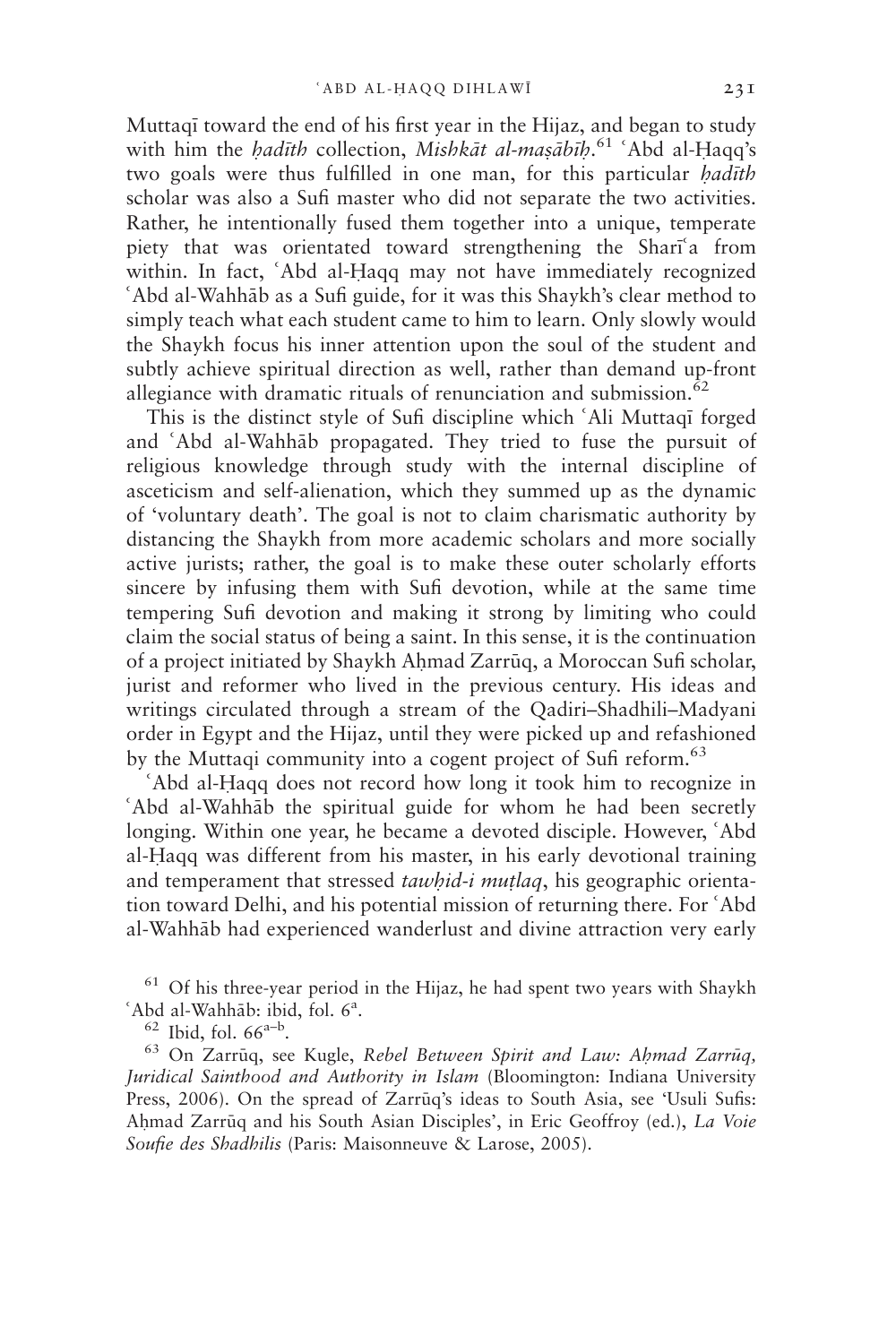in his life (more along the patterns laid out in Hammoudi's archetype); he left his fatherless home in Burhanpur in his teens and wandered extensively in Gujarat, the Deccan, and southern India as far as Sri Lanka, searching for teachers and spiritual guides, but never adhering to any for long and never finding satisfaction. Then he came to Makka at the age of twenty-three and became the assistant of 'Ali Muttaqi, and then his closest disciple and constant companion.<sup>64</sup> While Shaykh 'Ali remained alive, 'Abd al-Wahhab considered it a distraction and a disrespect to marry, and remained unwed until he reached his forties. It is evident how different 'Abd al-Haqq's life pattern is from his teacher's, for he arrived in Makka already married with children whom he had left behind, just as he arrived having already taken initiation with two Shaykhs who impressed him deeply. 'Abd al-Haqq's record of his interaction with his new Shaykh shows that he was extremely wilful, assertive, and questioning with him, in contrast to 'Abd al-Wahhāb's almost complete self-abnegation under 'Alī Muttaqī. 'Abd al-Wahhāb accepted such comportment from 'Abd al-Haqq as a mature disciple, and may even have seen his wilfulness as a sign of his increasing strength.

Despite these differences in their early lives and careers, 'Abd al-Wahhāb carefully cultivated 'Abd al-Haqq to return to Delhi to spread the Muttaqi method there. $65$  This cultivation was, to the end, against 'Abd al-Haqq's own will and natural inclination. It is apparent that this initiation was going to be a monumental challenge to 'Abd al-Eaqq, from the very first moment that he requested formal initiation. He relates that he told Shaykh 'Abd al-Wahhāb:

'When I arrived in the Hijaz and was made joyful after visiting the tomb of the Prophet, then I came into your circle of students and followers and was ennobled with your company. There appeared in my heart a little of the light of faith that refuted whatever might have remained in my heart of greed for worldly gain and hopes of attaining worldly recognition. And now, I desire only to course the path

<sup>64</sup> Shaykh 'Alī Muttaqī had already trained Shaykh Muḥammad ibn Țāhir to be the disciple who would return to Gujarat to advance his project for reform there. He selected 'Abd al-Wahhāb, a generation younger, to stay close to him as the successor who would continue his tradition in Makka. Details of Muhammad ibn Tāhir's biography can be found in Gulzār-i abrār, 322–4, and in Mawlavī Faqīr Muhammad Lāhorī, Hadā'iq-i Hanafiyya (Lucknow: Munshī Nawwāl Kishore, lithographic print, n.d.), 385.<br><sup>65</sup> By the time 'Abd al-Haqq arrived in Makka, Shaykh Muhammad ibn Tāhir

had been dead for a decade. This main exponent of the Muttaqi method in Hindustan was assassinated by Mahdawi partisans in 986/1578, while the Shaykh was going to meet Akbar to encourage him to suppress that community.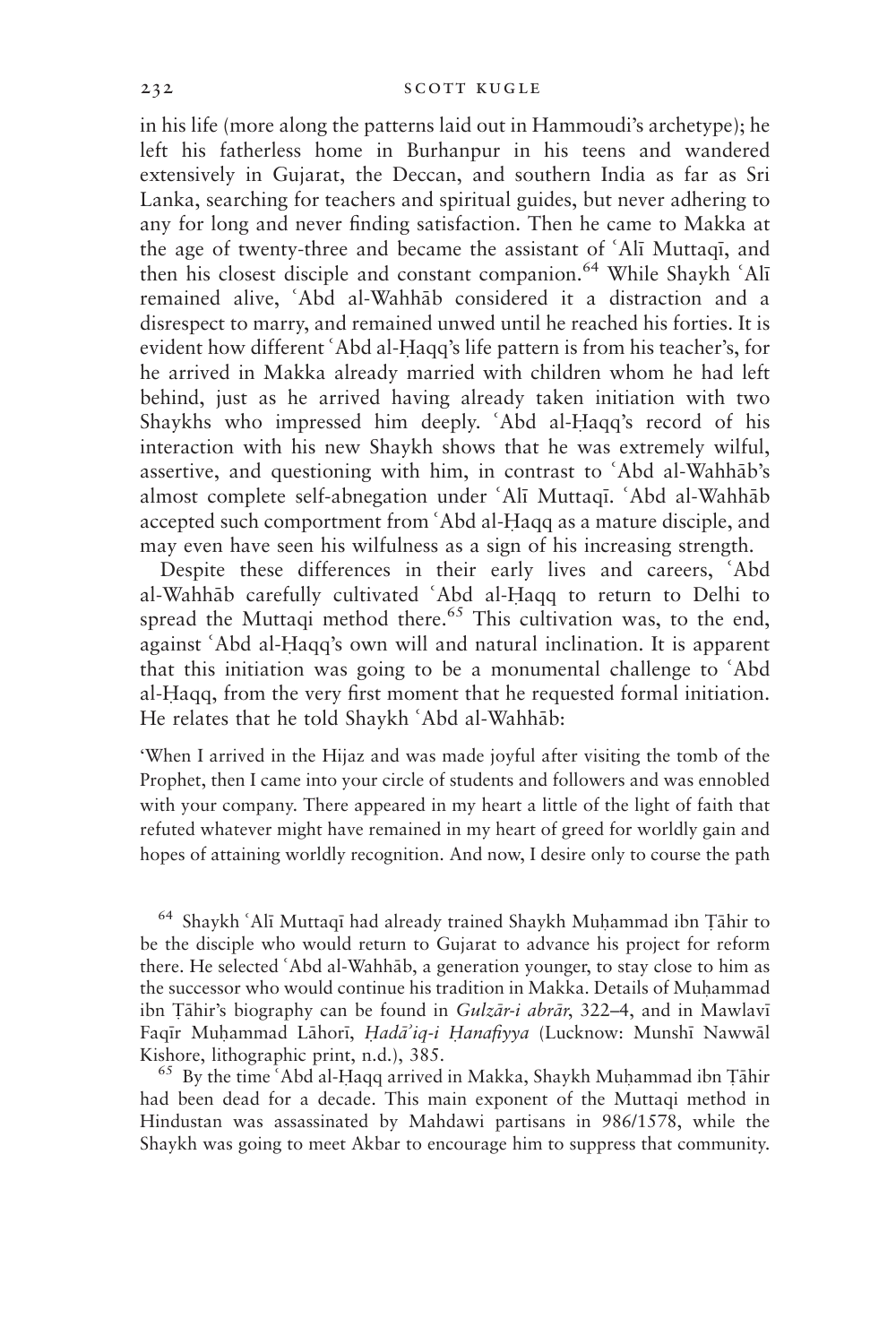that you teach along with your followers and enter into the company of the  $fuga\tau\vec{a}$  who are devoted to you.' The Shaykh remained silent for a while with his head bowed. Then he raised his head and said, 'Praise be to God! Nothing could be better than that one choose to halt the natural course of his life and commit himself to sitting in the corner of isolation and anonymity, for this is the highest level of achieving divine acceptance.' Then he added: 'But following my path is a very difficult task and attaining a firm footing in it takes long struggle. The basic principle is that you must participate in the lives of others and mix with them constantly, sharing with them in what is good and avoiding in them what is evil.<sup>566</sup>

How striking this challenge must have been to 'Abd al-Haqq! He had just finished laying bare his heart to Shaykh 'Abd al-Wahhab by admitting that before his experience at court, he 'never had socialized with people and thus suffered despair at their hands'. Yet his master told him that he would not be allowed to stay in the Hijaz, leading a simple and scholarly life in detachment from the political and social confusion back home.

As part of this two-year cultivation, Shaykh 'Abd al-Wahhāb squarely challenged 'Abd al-Ḥaqq in many other ways, and cleverly diverted him from his intellectual and ideological inclinations. Upon his arrival in the Hijaz, 'Abd al-Haqq passed out of the domain where the Hanafi legal method was predominant, and into a territory of Shafi'i dominance. In fact, Hanafi visitors to Makka found themselves often beset by zealous Shafi's who were convinced that their own legal method was the purest and the most elegant in its theoretical foundations; they accused others, especially the Hanafis, of basing their decisions on 'opinion' and 'speculation' rather than on soundly established Prophetic *hadīth*.

Abd al-Haqq was initially convinced by these arguments. As a *hadith* scholar he was eager to follow a juridical method that ideologically based itself on the Prophetic precedents, and most of the great *hadith* scholars in Makka were Shafi'is from Egypt. 'Abd al-Haqq considered changing his allegiance to the Shafi'i method.<sup>67</sup> But when he admitted this to Shaykh 'Abd al-Wahhāb, the Shaykh launched into a spirited defence of the Hanafi method and its 'founder', Abū Hanīfa. He claimed that although the Shafi's were more ideologically articulate in stressing the importance of the *hadith* in legal reasoning, the Hanafis actually

 $66$  Makātīb va rasā'il, 279. This is the first moment in the numerous fragments of 6Abd al-Eaqq's life story that such a strong reference has been made to the Qur'anic injunction to assert an activist social ethic: enjoining upon others what is known to be good while forbidding others from what is uncertain and evil, al-amr bi-l-ma'rūf wa-l-nahy 'an al-munkar' (Qur'ān 3. 17).

 $-3^a$ .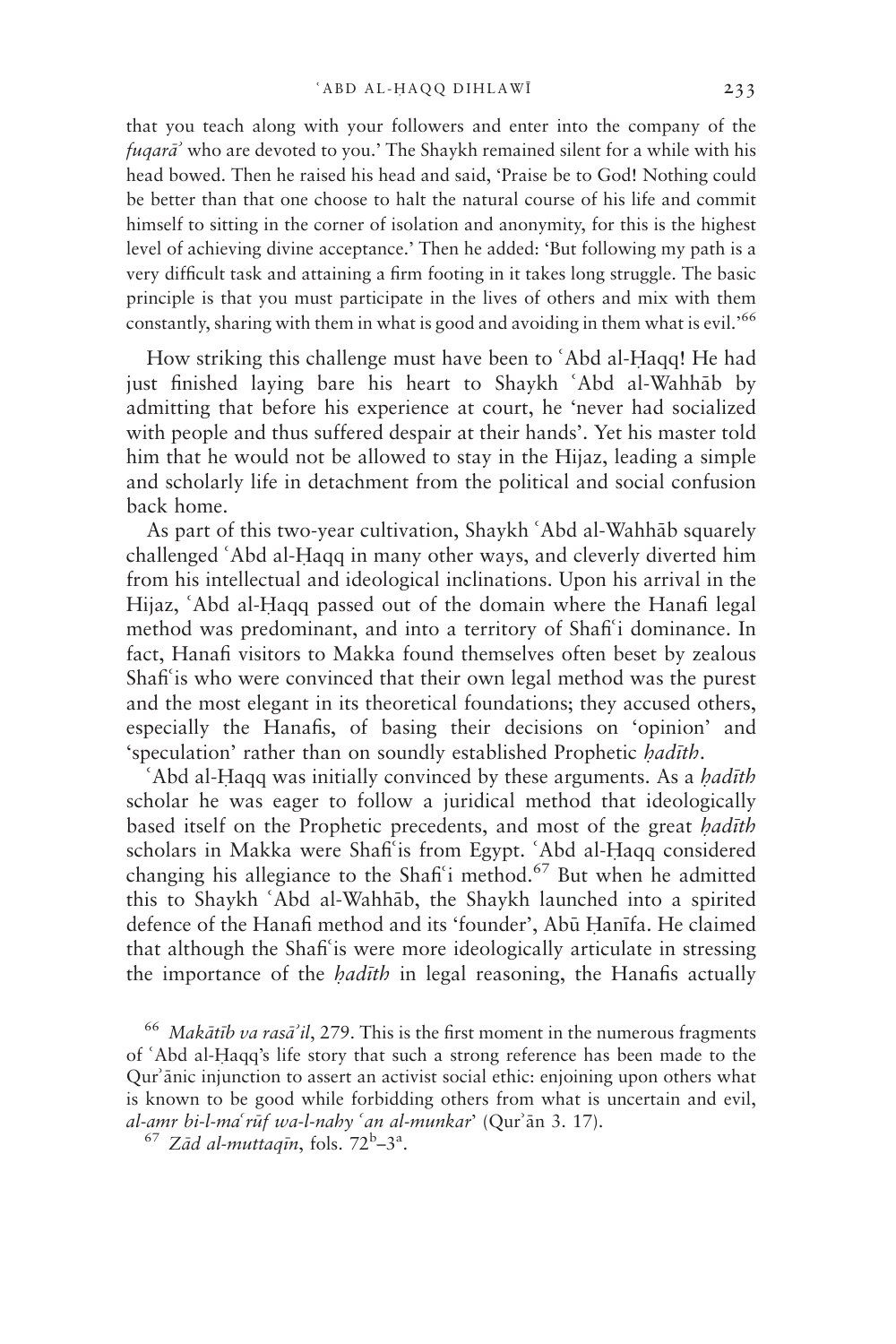made more important contributions to *hadith* literature than did the Shafi'is. Since the Hanafi method was the earliest, books of Hanafi juridical decisions actually contain the earliest compilations of hadith, and include some *hadith* traditions not found in decisions of Shafi<sup>c</sup>i jurists.<sup>68</sup>

With these creative arguments (which run against the grain of accepted ideas about the history of the development of the legal methods that are current even today), 'Abd al-Wahhāb dissuaded his disciple from a rash decision to change juridical allegiances. Becoming a Shafi'i would have been a serious obstacle to 'Abd al-Hagq's return as an effective teacher and reformer in north India, where the Hanafi method was dominant.<sup>69</sup> By dissuading his disciple from becoming a Shafi'i, 'Abd al-Wahhab subverted his explicit policy that everyone should choose for themselves which legal method to follow, rather than continue to be a partisan of the method into which they were born. That the Shaykh blatantly disregarded his own policy reveals just how crucial he considered it that Abd al-Haqq remain a Hanafi so that he could return to Hindustan as an effective reformer.

Abd al-Wahhāb also confronted his disciple on the issue of his extreme partisanship in regards to the Qadiri order. In a letter, 'Abd al-Haqq describes how 'Abd al-Wahhāb changed his viewpoint on this issue.

Shaykh 'Abd al-Wahhāb gave me legitimate certification in the books of the Sufis and their methods and initiation into four of their lineages: the Qadiri, Shadhili, Madyani, and Chishti ... But this lowly one abridges these initiations and just calls himself 'Qadiri', and is content with the nobility of this single lineage. I used to be partisan to excessive and zealous devotion to Shaykh 'Abd al-Qādir; I used to never look to other masters or even mention their names, so absorbed was I in turning toward Shaykh 'Abd al-Qādir, for he is always present for those who turn their attention toward him. Shaykh 'Abd al-Wahhab had said to me, 'You are certainly from among Shaykh 'Abd al-Qādir's disciples and servants, but

 $68$  Shaykh 'Abd al-Wahhāb argued that a Hanafi legal text written by Ibn Hammām in commentary on the Hidāya, entitled Mukhtasar al-Wiqāya wa-mawāhib al-Rahmān, makes use of hadīth reports just as methodically as any Shafi'i text, and uses more reliable *hadith* reports than the Shafi'is ever do. Zād al-muttagīn, fol.  $72^b$ .

<sup>69</sup> Later, 'Abd al-Haqq came up with other ways of conceiving the connections between his juridical affiliation and his attention to *hadith*: he invented a neologism, calling himself 'a Hanbalo-Hanafi'. 'Abd al-Haqq Dihlawi, Kitāb Tahṣīl al-ta'arruf fī l-fiqh wa-l-taṣawwuf (MSS Rampur: Reza Library 1347 Arabic) fol. 150. In this later theoretical work, he expanded substantially on these arguments of 'Abd al-Wahhāb, in the framework of his mature reform programme.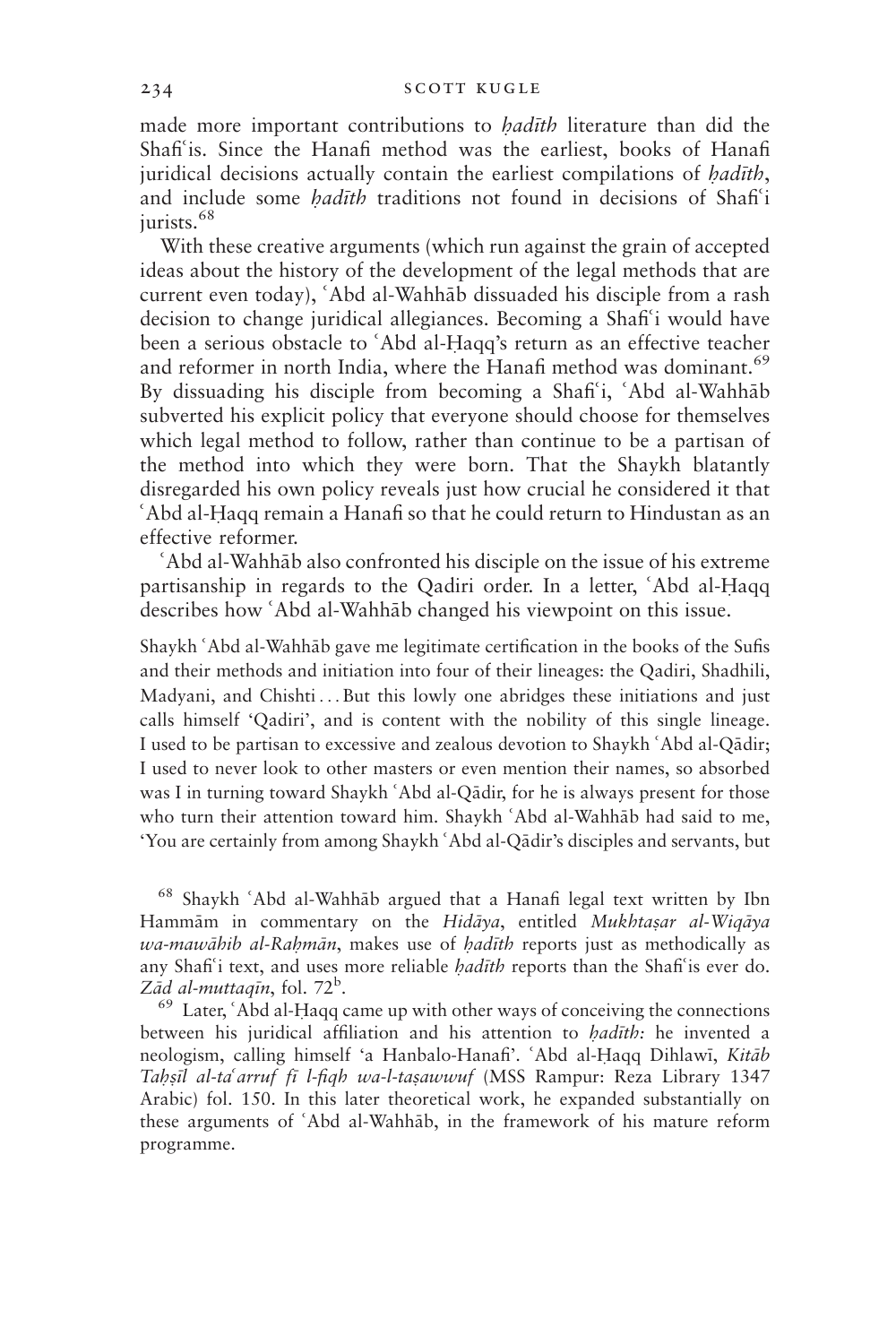it is the job of the one who seeks the Truth to learn from every beneficial source, and also to teach whomever can learn from you [regardless of their lineage]. Never close upon yourself the door of seeking or bar the way of learning from others. From whatever source you may draw benefit, you may ascribe the blessing to the presence of your Shaykh ['Abd al-Qādir].'70

'Abd al-Wahhāb came into conflict many times with his disciple, who was too eager to learn any new litany or ritual that seemed to belong to the Qadiri lineage. Often he would say that 'one should never believe that absolute perfection lies in one place and one place only; whoever claims this will induce others to denounce him and weaken his own belief'.<sup>71</sup>  $\epsilon$ Abd al-Wahhāb argued that one could have a constant spiritual orientation to Shaykh 'Abd al-Qādir without that preventing one from taking initiation into other lineages, for each lineage had a method that was beneficial.<sup>72</sup> His own Qadiri method was very moderate compared with the other Qadiri shaykhs whom 'Abd al-Haqq met and admired, for it was tempered by being fused into the triple khirqa.

Further, 'Abd al-Wahhāb tempered his disciple's admiration for the intellectual elegance of *tawhid-i mutlaq* and overtly emotional devotion in an intoxicated state. Many times he subtly turned 'Abd al-Haqq's attention away from his professed eagerness to read the texts of Ibn 'Arabī and 'Abd al-Karīm al-Jīlī. He never forbade him from reading these books, but in his last advice given to 'Abd al-Haqq when he was leaving to return to Hindustan, the Shaykh forbade him to speak openly with others about the secrets and subtleties of divine existential unity. Soon after he had arrived in Delhi, 'Abd al-Hagq received a letter from a Qadiri shaykh from the Hijaz which was loaded with reason-dazzling expressions about divine realities. In his response, 'Abd al-Haqq wrote that he admired those expressions, but was forbidden to speak of them.<sup>73</sup>

'Abd al-Wahhāb spent two intense years cultivating his disciple in this path of Sufism that was moderated from within and tempered from

Makātīb va rasā'il, 283. 'Abd al-Haqq uses this advice to justify his taking a further, fourth initiation into the Naqshbandi lineage with Shaykh Bāqī bi-Allāh once he returned to Delhi. 'Abd al-Haqq recounts another moment when Shaykh 'Abd al-Wahhāb forcefully repeated this advice, in Zād al-muttaqīn, fol. 64<sup>b</sup>.<br><sup>71</sup> Ibid, fol. 62<sup>b</sup>.

<sup>71</sup> Ibid, fol.  $62^b$ .<br><sup>72</sup> Ibid, fols.  $63^{a-b}$ . Some of these extremist Qadiris would even modify their statement of faith by attesting that 'I am satisfied with Allah as Lord, with Islam as religion, with Muhammad as Prophet ... and with 'Abd al-Qādir as Shaykh'. <sup>73</sup> Makātib va rasā'il, 272. His Shaykh urged 'Abd al-Haqq to speak openly

only about matters pertaining to the outward aspects of Islam and the condition of ordinary Muslims. This is to follow the path of Ahmad Zarrūq, who gave the strongest foundation to this 'triple *khirqa*'; he had enjoined each disciple to be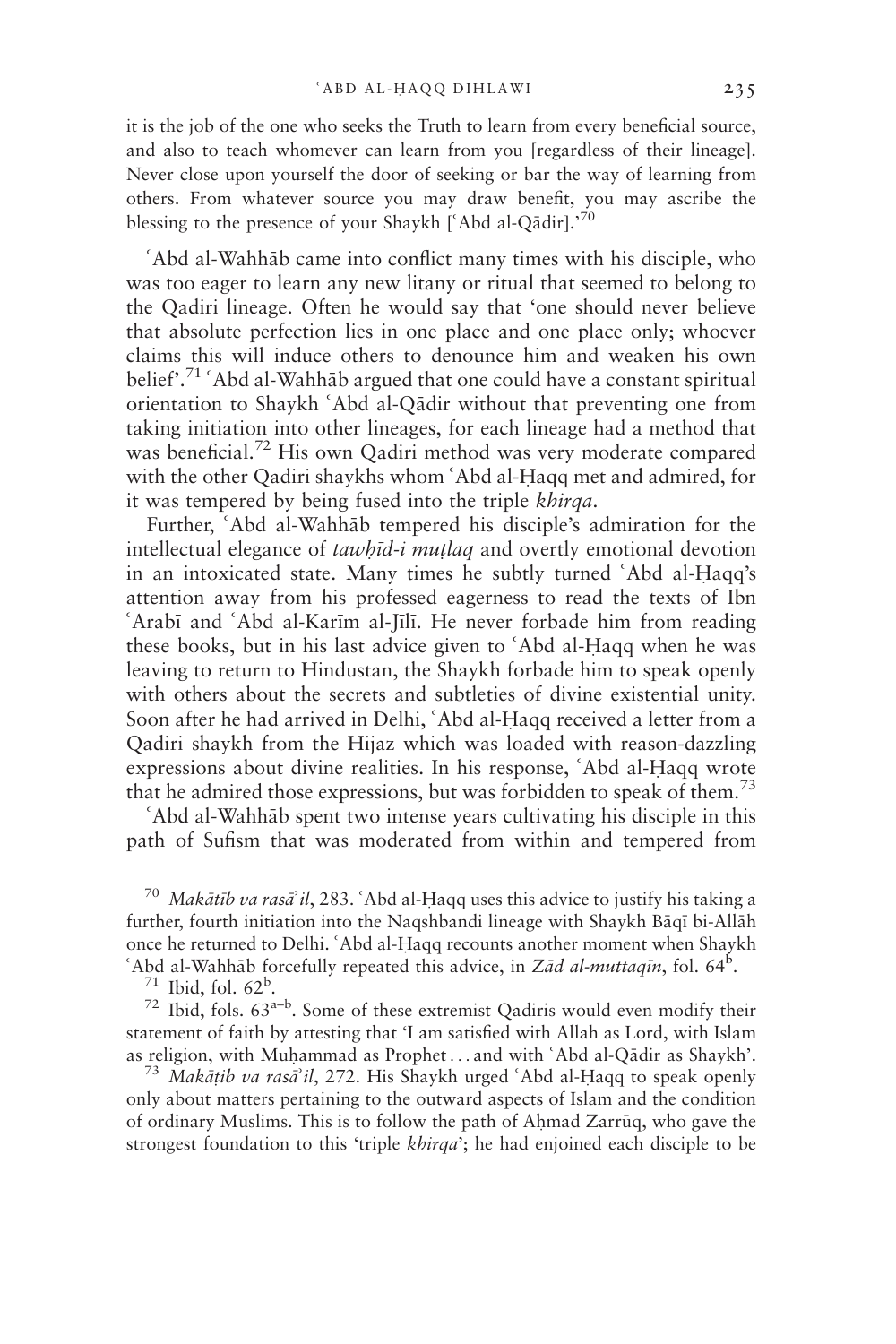without by being joined with  $\text{shar}^c\bar{\textit{i}}$  studies and the acquisition of religious knowledge. Yet by the end of two years, 'Abd al-Wahhab was still faced with a recalcitrant and headstrong disciple who insisted on staying in the Hijaz, or else going to Baghdad to stay at the tomb of 'Abd al-Qādir Jīlānī. The Shaykh had to abandon his normally subtle tactics of argumentation and strategic silences, and directly commanded 'Abd al-Haqq to return straight to Delhi. His Shaykh 'Abd al-Wahhab ordered him to keep apart from such worldly people as had devastated him before in Hindustan, and also urged him to be flexible—to visit other Sufis and scholars, and to maintain contacts with society.<sup>74</sup> 'Abd al-Haqq still had not fully acknowledged the role that 'Abd al-Wahhab had perceived within him and for which he had been primed. Or perhaps he understood what 'Abd al-Wahhāb was demanding of him, yet could not abandon the props of his former life: *hadith* studies which would require him to stay on in the Hijaz, and Qadiri devotions with would require him to move to Baghdad. 'Abd al-Haqq still longed to avoid the responsibilities of his mature life, which was now beginning to dawn as he prepared to return via ship to Hindustan.

Upon returning to Delhi, 'Abd al-Hagq set up a madrasa in Delhi for teaching the *shar<sup>c</sup>* disciplines and training those whom he initiated into his Sufi lineages.<sup>75</sup> He also began to complete and circulate more and more of the written works which he had begun in Makka at the instigation of Shaykh 'Abd al-Wahhāb. While Akbar was still emperor for the next fourteen years, 'Abd al-Haqq kept a low profile. However, once Akbar died in 1014/1604, he began to make contact with nobles and authored treatises of advice to them, subsequently included in his collected letters. Especially notable is a letter to the new Emperor

a 'faq;h–Sufi', a jurist–mystic, who joins the best of both methods and avoids the extremes of both. Finally, Shaykh 'Abd al-Wahhab forbade him to discourse about divine realities and existential unity at all, but rather to assert that Sufism rests on sincerity of orientation toward the divine, not the knowledge of secrets

about the divine.<br><sup>74</sup> Nizami's biography is especially insightful in acknowledging that, once 'Abd al-Hagq returned to Delhi, his old friend from court, Faydī, tried to lure him back into his circle. But 'Abd al-Haqq, backed by his training under 'Abd al-Wahhāb, was able to resist this.<br><sup>75</sup> Some of 'Abd al-Haqq's letters hint that his return to Delhi was not easy.

His colleagues in the Qadiri lineage tempted him to speak in the language of philosophy and existential unity, or urged him to enter absolute seclusion in order to gain further mastery over spiritual secrets. He even mentions coercion by one Qadiri majdhūb who was intent on forcing 'Abd al-Haqq to revert to his previous, ecstatic, South Asian ways. Makātīb va rasā'il, 279.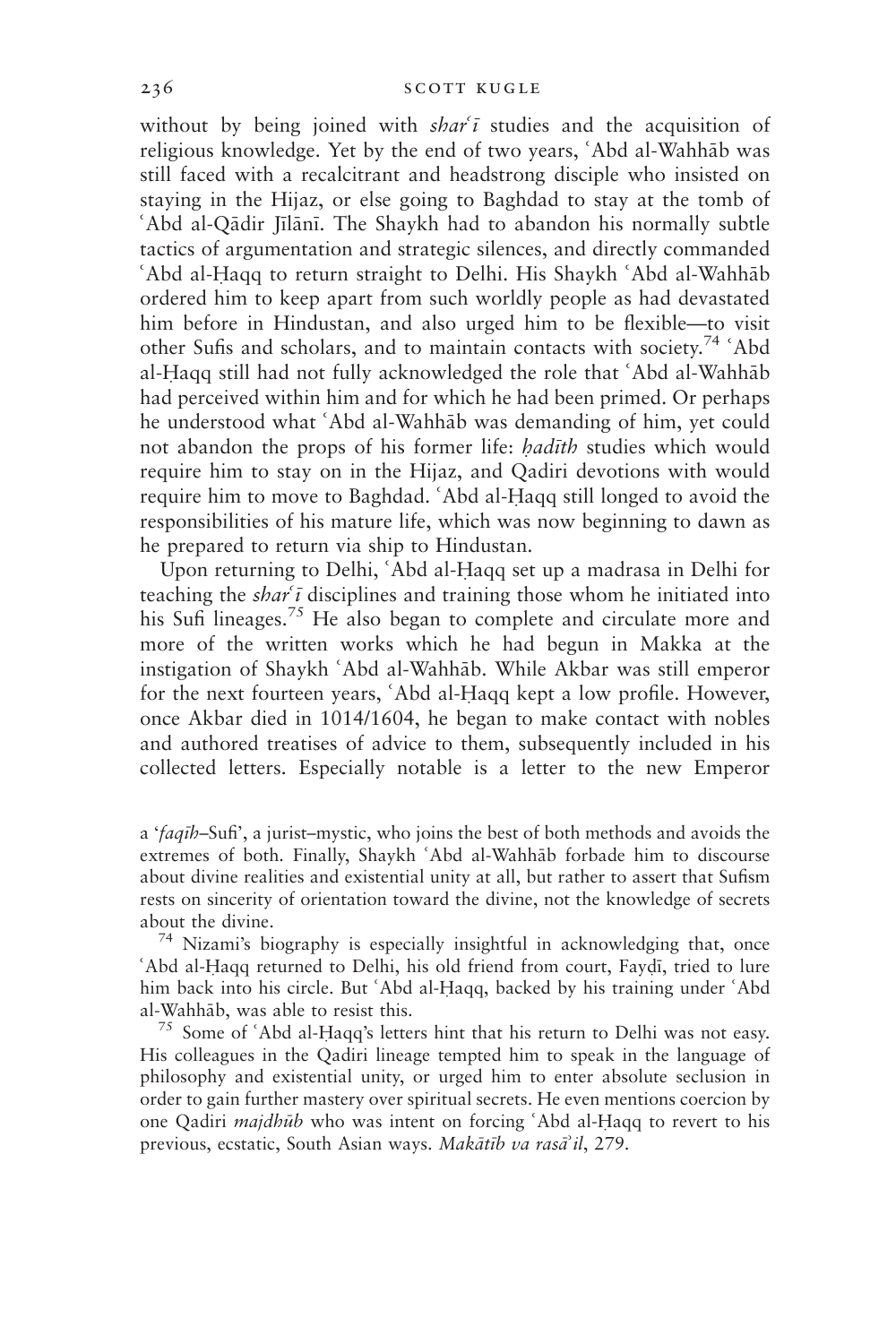Jihāngīr just after his accession. This marks the full expression of 'Abd al-Eaqq's mature paradigm. After establishing his own madrasa in Delhi, Abd al-Haqq took his fourth and last initiation with Khwaja Baqi bi-Allah in the Naqshbandi lineage, to make a strategic alliance with the forces of reform and social activism rising in Delhi at that time. He sent letters to Bāqī bi-Allāh offering his critiques of various religious movements which flourished in the time of Akbar,<sup>76</sup> thereby building a reputation as an avid reformer, the basis of his renown during his mature years in Delhi and after his death.

### Accidental revivalist: a wider view of contingencies

This study has looked in depth into the details of 'Abd al-Haqq's tensionfilled and ambivalent middle passage. But to what advantage? It is specious to argue that a more detailed biography is necessarily a better biography, or even a more useful one. This study has uncovered not just more details about his life, but rather new details: details that call in question the framework of his biography, and demand a new analytic framework. Abd al-Haqq was certainly not a born reformer, but rather developed into one, and somewhat suddenly, contingent upon his new experiences. He developed into a reformer not in Delhi, nor even in Hindustan, but rather in Makka. This development depended on the fact that Shaykh 'Abd al-Haqq, prior to his becoming a mature revivalist and reform-minded religious leader in Delhi, was first and foremost an interregional Sufi–scholar. This analytic framework provides a new perspective to help make sense of not only the new biographical details, but also of the vast and varied body of writing that 'Abd al-Hagq left behind. It also singles out what uniquely distinguishes 'Abd al-Haqq from other reformers active in Delhi at his time and after.

6Abd al-Eaqq can be classified as an inter-regional figure in a number of dimensions. First and most generally, he bridges regions in the linguistic dimension, for he wrote and taught at the interface of Persian and Arabic. He gained renown as a *muhaddith*, an expert in Prophetic traditions that are discrete nuggets of meaning encased in difficult

<sup>76</sup> Nizami, *Hayyāt*, 139. As the prime example of such social critique, Nizami cites the letter that 'Abd al-Haqq wrote to Khwāja Bāqī bi-Allāh entitled 'Tahșil al-kamāl al-abadī bi-l-ikhtiyār al-faqr al-Muhammadī', the fifth letter of his published collection. However, this social critique reveals the hidden presence of 'Abd al-Haqq's Shaykh in Makka, for 'Abd al-Wahhab had introduced him to the book which is the topic of this letter, al-Faqr al-Muhammadi, and critically discussed it with him; see Zād al-muttaqīn, fol. 65<sup>a</sup>. Discussing it gave 6Abd al-Eaqq the vehicle to express his dissatisfaction with many elements of religious life in Delhi under Mughal rule.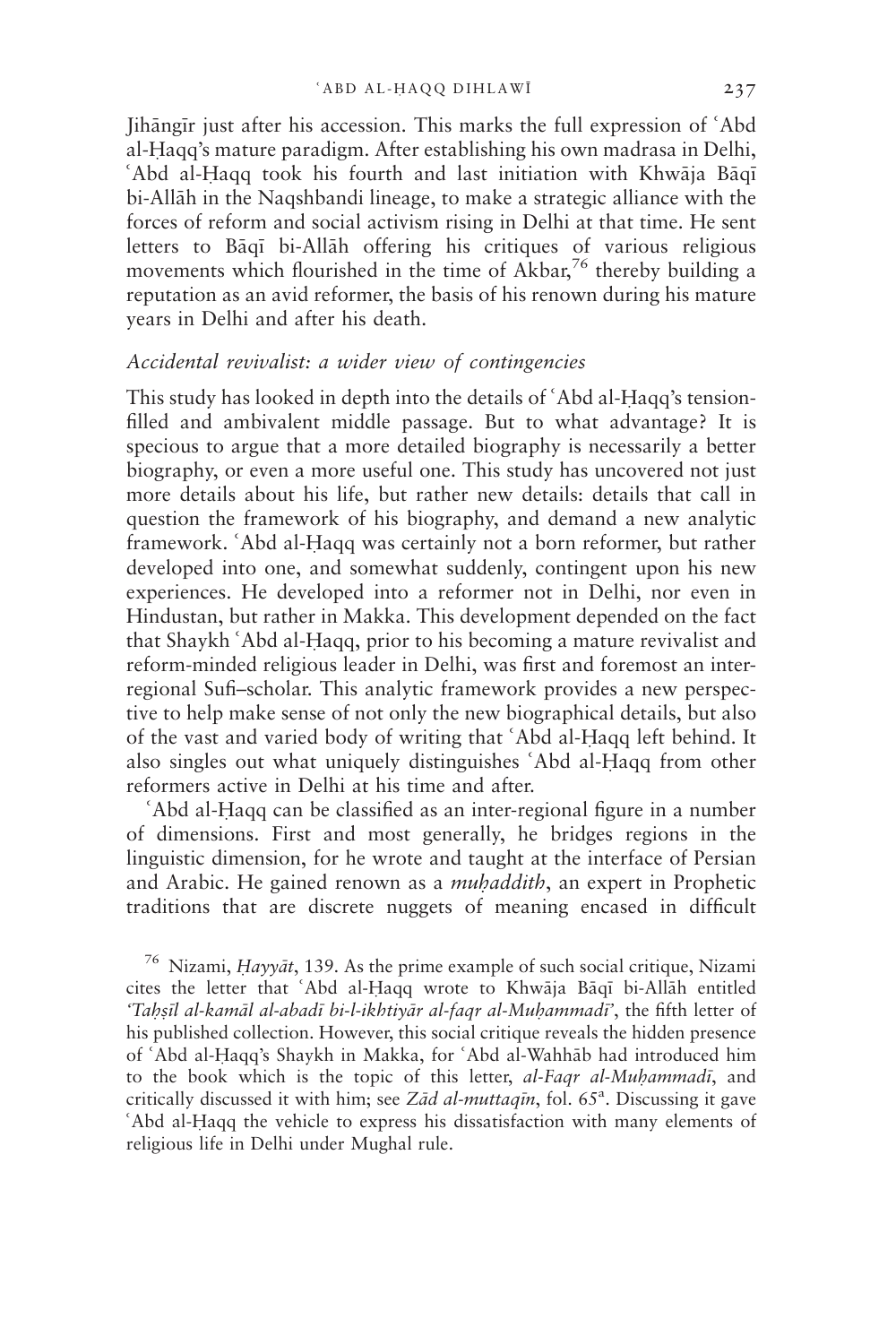### 238 SCOTT KUGLE

Arabic, often in colloquial idiom or with obscure references. Thus hadith experts from Persian speaking lands (or from areas like Hindustan where Persian was the elite language, but not the daily local language) underwent rigorous training and attained a special status. Achieving proficiency as a *muhaddith* required an intensive engagement with the minutest details of Arabic grammar and rhetoric. 'Abd al-Haqq went through this exacting training, but did not rest with the social status accorded to a *muhaddith*. He further turned his skills to practical use in writing Persian commentaries on the major collections of *hadith*, in the hopes that other scholars and Sufis would integrate the meanings of the reports into their own juridical, devotional, and literary work.<sup>77</sup>

In addition to *hadith* texts, he authored extensive translations and commentaries of Arabic works into Persian. These Arabic works are mainly from books on Sufism.<sup>78</sup> 'Abd al-Haqq would often work over an Arabic text twice: the first time as a commentary or summary written in Arabic, and the second with a fuller commentary in Persian, perhaps with a direct translation of the text into Persian.

In this endeavour to bridge the gap between theoretical works written in Arabic and the Persian reading world, 'Abd al-Haqq participated with a long line of other Sufi scholars from South Asia.79 However, he differed from others in that he projected the engagement with Arabic learning as part of a wider strategy to limit Sufi devotion within the parameters of hadith and jurisprudence. Concurrently, he hoped to wean Sufi literature in Arabic from its dependence on poetry and mysticism that centred on existential unity.

These linguistic and literary activities point out the importance of his affiliation with the Qadiri lineage, for most of his translations which

 $77$  In this project, he was carrying out the work begun by Shaykh 'Alī Muttaqī and continued Shaykh 'Abd al-Wahhāb Muttaqī. 'Alī Muttaqī spent his entire life organizing *hadith* reports into subject categories in his huge work, Kanz  $al<sup>2</sup>ummil$ , in order to facilitate their use in juridical decisions and devotional reforms. <sup>78</sup> Nizami's biography is also very useful for its full and detailed bibliography

of texts authored by Shaykh 'Abd al-Haqq, noting those that have been printed, those that remain in manuscript, and those that seem to have been lost over time. Examples of this interface between Arabic and Persian include his Persian translations like Miftah al-ghayb (from 'Abd al-Qādir Jīlānī,'s Futūh al-ghayb), Marj al-Bahrayn (from Ahmad Zarrūg's Qawā'id al-tasawwuf), and Zubdat al-asrār wa-zubdat al-āthār (from al-Yāfi<sup>-</sup>ī's Bahjat al-asrār).<br><sup>79</sup> He could be compared to his predecessor Muhammad Husaynī

Gēsū Darāz, his contemporary Wajīh al-Dīn 'Alawī, or the antecedent scholar, al-Qashshāshī.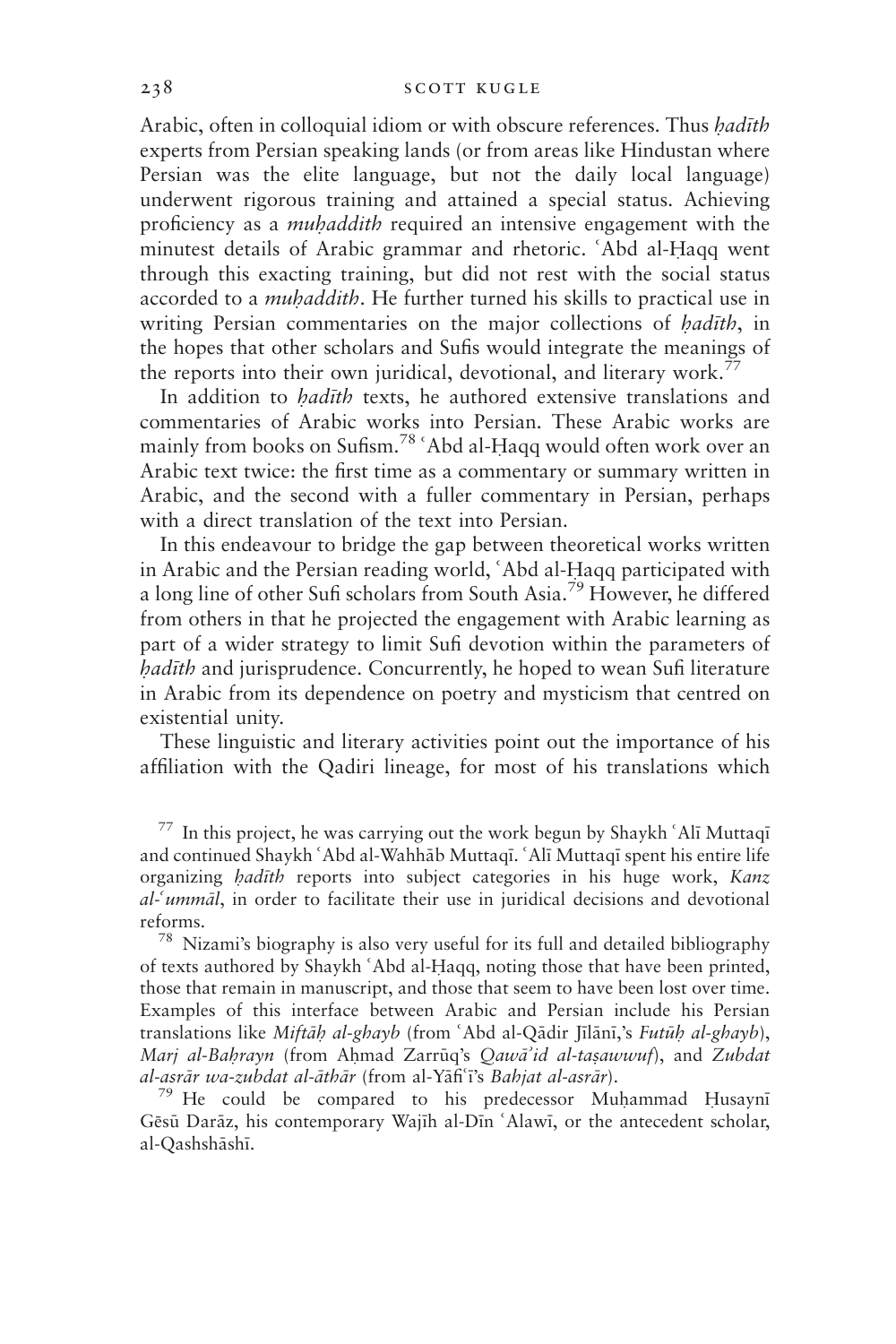were not from *hadith* texts were from texts that circulated among Qadiris. This affiliation provides another dimension to his inter-regional character. Abd al-Haqq is a Qadiri on many levels: as a family legacy, as a youthful loyalty, as an author and commentator, and finally as a compiler of hagiographic records. This last factor is very important, for 'Abd al-Haqq's main strategy in compiling his masterpiece,  $Akb\bar{a}r$  $al-akby\bar{a}r$ , was to integrate Qadiri shaykhs into the wider panorama of South Asian Sufis in an attempt to give them their 'rightful' place beside their Chishti contemporaries.<sup>80</sup> He continued this project in his second hagiographic work, Zād al-muttaqīn. In this collection, he revealed the intimate connections between South Asian Sufism and the Muttaqi community of Sufis and scholars in Makka, who fell outside the habitual limits of South Asian hagiographic writings since they were either expatriates or foreigners.<sup>81</sup> Many of these personages in Makka were Qadiris, either through the lineage of the triple khirqa or independently.

The Qadiri lineage itself has a reputation for enjoying the widest geographic scope of any Sufi lineage, and for being inter-regional in its activities. There are many reasons for this reputation, including the lineage's emphasis on fulfilling the obligation of the hajj and on encouraging members to visit 'Abd al-Qādir's tomb in Baghdad. Thus, Qadiris had a double incentive to travel outside their localities, reside for extended periods in the central Arab lands, and enjoy close contacts with Arab colleagues and teachers.<sup>82</sup> They often nurtured a

<sup>80</sup> In this strategy, 'Abd al-Haqq contrasts with Dārā Shīkoh, a second Qadiri compiler of saintly biographies. Dārā Shīkoh's project was more exclusivist in raising the Qadiri lineage above other South Asian lineages, and was not as generous or even-handed as 'Abd al-Haqq. For further comparison between Prince Dārā Shīkoh and Shaykh 'Abd al-Haqq as Qadiri biographers, see Bruce B. Lawrence, 'Biography and the 17th century Qadiriya of North India' in Anna Libera Dellapicolla and Stephanie Zingel-Ave Lallemant (eds.), Islam and Indian Regions (Stuttgart: Franz Steiner Verlag, 1994). <sup>81</sup> A few of these shaykhs from the Hijaz are included as 'South Asians'

in Akhbār al-akhyār. Others were later integrated into South Asian hagiographies because they had been independently documented by 'Abd al-Haqq in  $Z\bar{a}d$  al-muttaq $\bar{m}$ . Two examples of biographical collections which integrate them into a South Asian environment are Ghulām Muhammad Lāhōrī, Khazīnat al-asfiya<sup>2</sup>, and Bahr-i zakhkhār (MSS Hyderabad: Oriental Manuscript Library and Research Institute 328, Fārsī Tadhkira) whose author is unknown, but was probably a disciple of the Chishti Shaykh Allāhdād.<br><sup>82</sup> In comparison, the Chishti lineage's major sites of visitation are all local in

South Asia, while the Suhrawardi lineage's members were mainly satisfied with visitation sites in South Asia, even though they respected sites beyond its borders.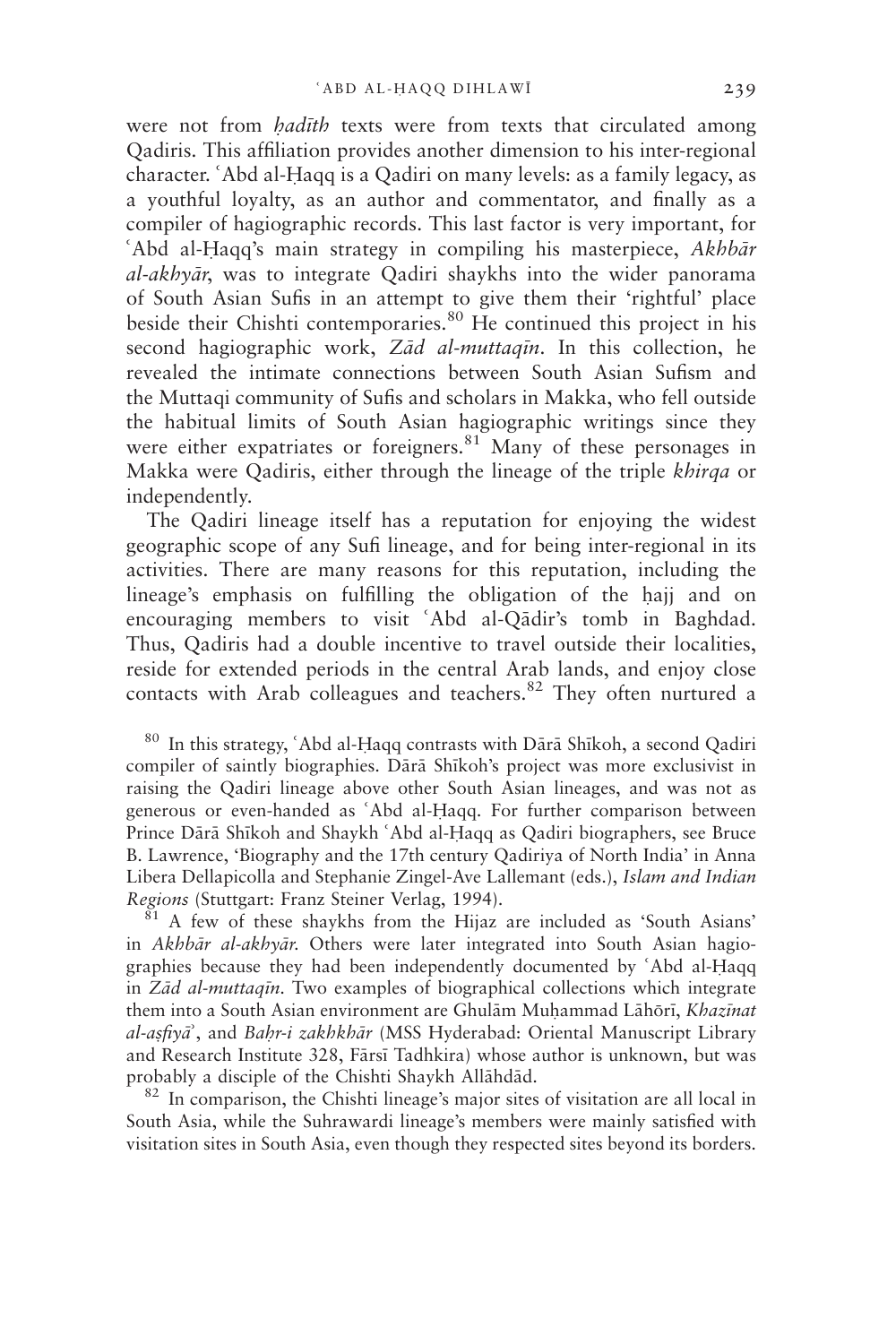### 240 SCOTT KUGLE

certain 'double-vision', with their local identity set within and against an inter-regional (largely Arab) sense of community. This double-vision was reinforced by the fact that 'Abd al-Qādir Jīlānī, was not just a Sufi shaykh, but also a sayyid, one descended from the Prophet's family. The Qadiris rejoiced in this juxtaposition of acquired saintly and ascribed genealogical authority. Qadiri shaykhhood tended to pass through generations of the branches of the sayyid family descended from Shaykh 'Abd al-Qādir, with clearly articulated Arab roots.<sup>83</sup>

Contrary to this reputation, not all Qadiris in South Asia maintained an aloof attitude toward local practices and loyalties. Many Qadiris eagerly sought parallel affiliations within the Chishti and the Shattari lineages, allowing a local South Asian style of devotion to predominate. Therefore, to assess 'Abd al-Haqq's status as an inter-regional Sufi scholar more deeply, one has to look further than his Qadiri background or his *hadith* training. He is inter-regional not just as a Qadiri, but as a particular kind of Qadiri with a special dispensation of the 'triple khirqa', with a special regime of training and a particular devotional outlook.

The 'triple khirqa' is inter-regional because it fuses three Sufi lineages from different regions: the Qadiri, Shadhili and Madyani, with centres in Egypt, the Maghreb, and Yemen respectively. It was Shaykh Ahmad Zarrūq who first institutionalized this practice and infused this affiliation with reformist ideas and juridical training.<sup>84</sup> One of Shaykh Zarrūq's disciples, Tāhir bin Zayyān al-Zawawī al-Maghribī, has analysed the nature of the initiation he received from Shaykh Zarrūq.<sup>85</sup>

This is the authentic chain of blessed transmission of the noble triple khirqa, which comes from separate cloaks representing the Way of Sīdī Abū Madyān, of Sīdī Abū l-Hasan al-Shādhilī, and of Sīdī 'Abd al-Qādir al-Jīlānī. I have received

83 'Abd al-Haqq profusely praises his Shaykh Mūsā Jīlānī, by depicting the latter's virtues as reflections of the virtues of the major members of the Prophet's family: Muștafā (the Prophet), Murtadā ('Alī), Hasān, Husayn and Zayn al-'Ābidīn. Thus Shaykh Mūsā is not just a saint in his own virtues, but as a physical embodiment of the Prophet's own character through his bloodline, Akhbār al-akhyār, 314.  $^{84}$  These lineages may have been compounded by Zarrūq's predecessors, like

Shaykh Ahmad ibn 'Uqba al-Hadramī. He expressed a marked ambivalence about his own lineage. He was reputed to be a Shadhili, although technically his lineage appears to be Qadiri; further, when Zarrūq asked him explicitly to describe his lineage, Ahmad al-Hadramī stated that he was simply a Madyani, and that this was perfectly sufficient.<br><sup>85</sup> His full name is Tāhir ibn Zayyān ibn Qāʿid al-Zawawī al-Maghribī, and

he lived in Madina.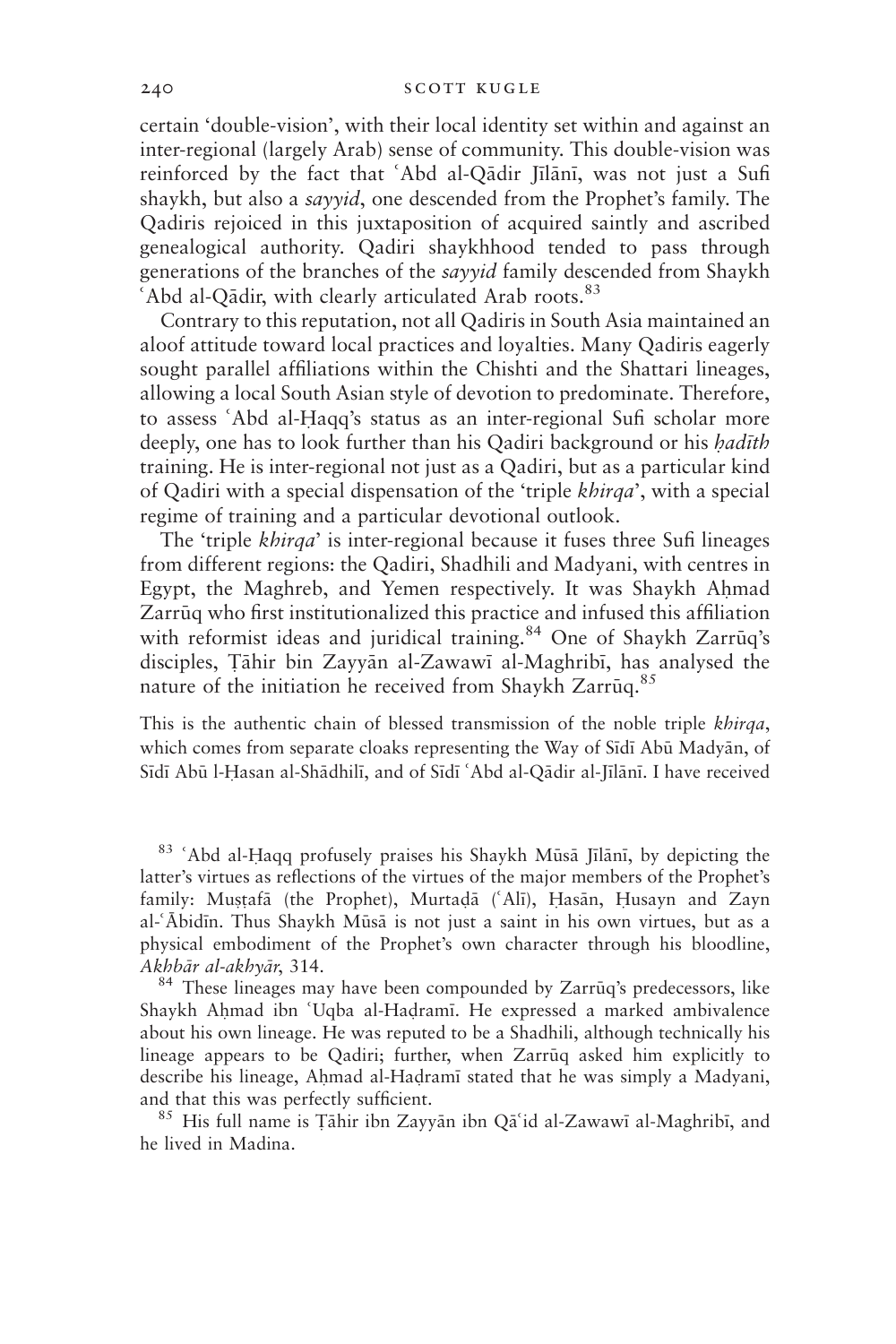all three together from my Shaykh Abū l-'Abbās Aḥmad al-Barnūsī known as  $Zarr\bar{u}q$ ...In reality, all of these lineages represent one single Way, since the lineage of Shaykh al-Shādhilī grows out of the lineage of Shaykh Abū Madyān, and his lineage grows out of the lineage of Shaykh 'Abd al-Qādir. Therefore, my Shaykh, Ahmad Zarrūq, is a Shadhili in his outward affiliation to a lineage, yet is a Madyani in his method of coursing the path, and yet further is a Qadiri in his innermost spiritual reality.<sup>86</sup>

On the personal level, the 'triple khirqa' is inter-regional because it circulated among Sufis through scholarly circles in the Hijaz and Egypt. The author of the above text, like many others in this lineage, acquired initiation while travelling outside his homeland (the fort-town of Tadla in the middle Atlas region of Morocco) and sojourning in the Hijaz. 'Abd al-Eaqq himself acquired initiation into this lineage only in Makka, through an expatriate community of South Asians who found refuge there. Among them, this lineage was known as 'the Muttaqi lineage' after Shaykh 'Ali Muttaqi. He traces his lineage through three or four generations of Sufi shaykhs (who were also *hadīth* scholars) to Shaykh Zarrūg. Ironically, the Muttagi lineage in the 'triple khirga' leads from a Gujarati-in-exile back to a Moroccan-in-exile.<sup>87</sup>

The Muttaqi community was defined not just by their lineage, but also by their common project of reform and revival. They promoted Shari<sup>-1</sup>aoriented scholarship through both jurisprudence and study of the *hadith* traditions, in order to assert that the core of Sufi devotion was nothing but emulating the Prophet in his inner character and his outer comportment. Through this revival, they sought to reconnect the methods of mystical devotion seamlessly to the normative behaviours enjoined by jurisprudence. Prophetic *hadith* provided the seam that joined these two practices, for the Prophet's example ultimately acted as the basis for both sets of behaviours, mystical and juridical. In this way,

86 Ahmad al-Sumā'i (ibn Abī l-Qāsim al-Tādilī), Kitāb al-Mu'za fī manāqib al-Shaykh Abī Yi'za (Rabat: Dār al-Jīl, 1997), 350–1. The author composed this book on the character and miracles of the Shaykh Abū Madyān in the year 1000/ 1592. In this excerpt, he quotes the Risala Qasdiyya of Tahir ibn Muhammad al-Zayyān while documenting his own initiation into this order, several generations later, in the late tenth century AH.<br><sup>87</sup> <sup>6</sup>Ali Muttaqī took initiation from Muhammad al-Sakhāwī, who took

initiation from Abū l-Hasan al-Bakrī, who is reputed to have taken initiation from Shaykh Zarrūq. However, there must be one intermediary in this lineage that has slipped mention, since Abū l-Hasan al-Bakrī was born too late to have taken initiation directly from Shaykh Zarrūq.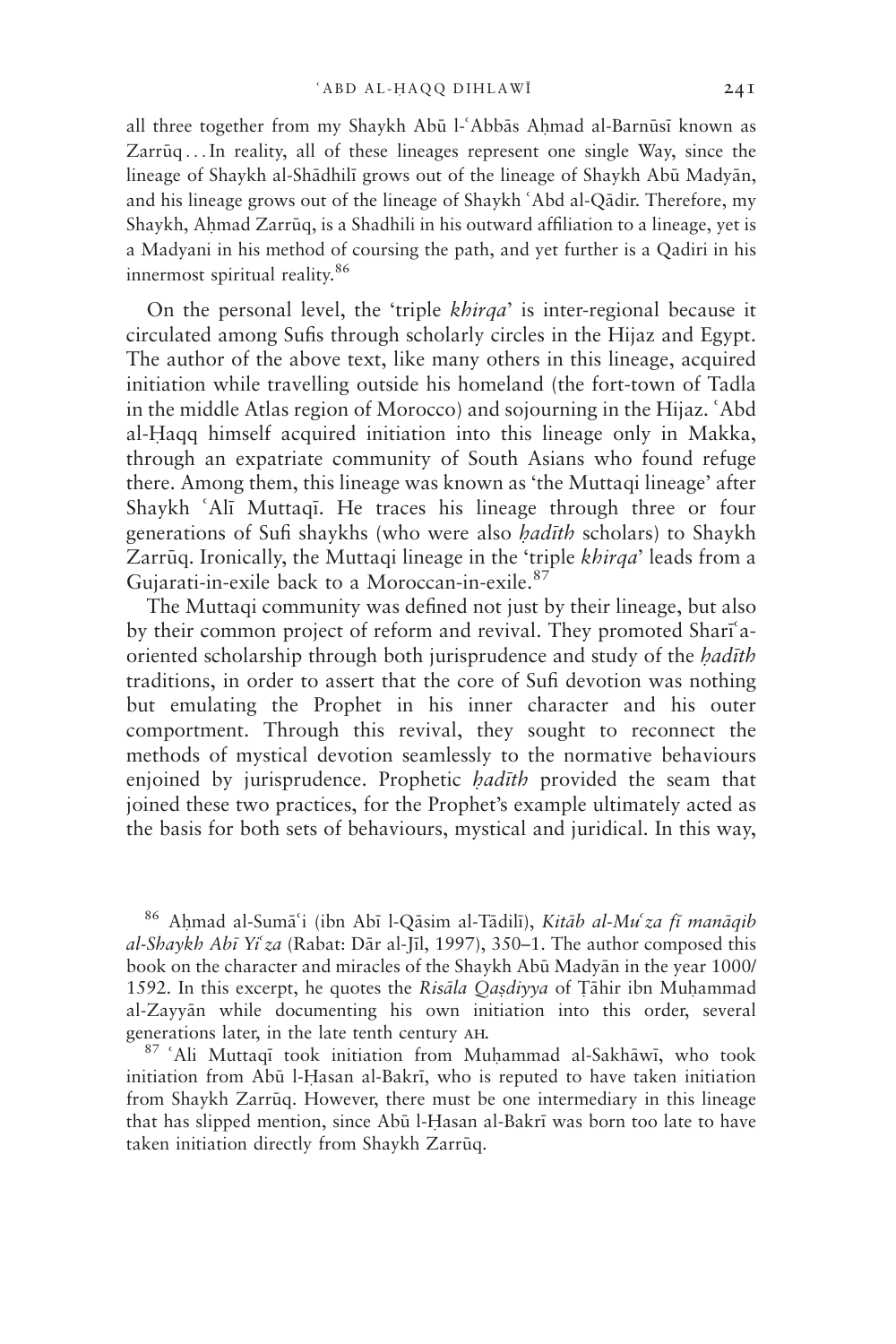the Muttaqi community advanced the project that was initiated by Shaykh Ahmad Zarrūq about a century earlier. This project was to enunciate criteria which would limit who could claim the authenticity of mystical experience and the authority of being a saint, thereby limiting what social and political forms sainthood might take.

From its outset, this was a project that sought to delineate the principles by which current forms of mystical devotion might be reviewed, judged, and reformed. In a series of exacting theoretical works, Shaykh Zarrūg had sought to outline a new genre of Sufi writings called *usul al-tasawwuf*, or the principles of mystical devotion, which would mirror the already well established genre of usul al-fiqh, or principles of jurisprudence.<sup>88</sup> He tried to specify clearly the scriptural sources for Sufi devotion, and depict the rationale by which methods of devotion had been derived from these sources. By this method, he could critique the practice of current Sufis from within the tradition without denouncing Sufism as a whole. He sought to strengthen the roots of mysticism by pruning its branches. The Muttaqi community of Sufi scholars likewise sought to retrace the devotional forms and rituals cherished in their local societies to their fundamental principles, as derived from the scriptural source of the Prophet's example. In the process, they described many of those accepted and popular forms as reproved, and actively denounced those whom they believed were manipulating public veneration of those forms for worldly gain.

Dedication to this project of revival and reform gave the Muttaqi community a unique character among contemporary Sufi lineages. As a consequence of their insistence on returning to the principles of mystical devotion, they relinquished exclusive adherence to any single lineage in order to stress adherence to the principles that underlie all the lineages. This is why the triple nature of the lineage is so crucial, and why 'Abd al-Eaqq's Shaykh was so constant in opposing his overzealous adherence to only one third of this triply-fused lineage—the Qadiri third.

Likewise, members of the Muttaqi community even relinquished exclusive reliance on the rituals of Islamic mysticism (and the popular

Shaykh Zarrūq wrote a series of works beginning with  $\alpha$ awa'id altasawwuf [The Principles of Being a Sufi] with a view to bridging the gap between mysticism and jurisprudence. Then he wrote Kitāb al-I'ānat almutawwajih al-miskin [Aid to the Humble Petitioner] to show how following these principles would shape the spiritual life of a mystic. Thirdly he wrote  $\partial^{\alpha}U_{\alpha}$  al-murid al-sādiq [Preparing the Sincere Disciple] as a religious, social and political critique of his fellow Sufis who did not cleave to these principles. In addition, he wrote Usul al-țariqa [Sources of the Path] as a concise guideline for his disciples and companions.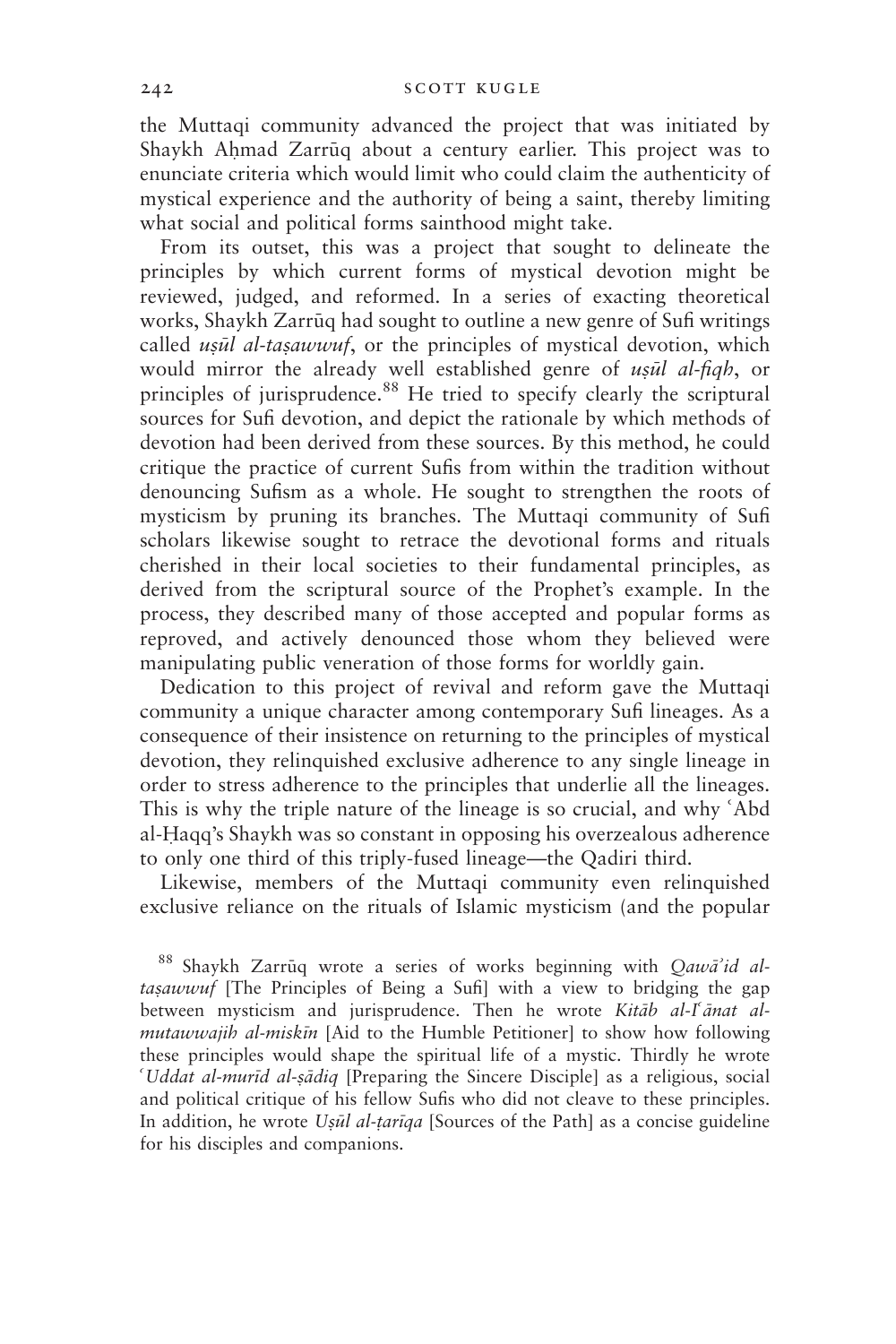appeal of such rituals) for the foundation of their own authority. Rather, they vacillated purposefully between claiming authority as teachers in the scriptural disciplines and claiming authority as saints along the pattern of sainthood recognized and expected by their surrounding society. The purpose of such ambiguity was to call into question the authority of those saintly figures who could not prove their thorough grounding in the scholarly disciplines and juridical norms, thereby limiting who could authentically lay claim to the status of sainthood. This characteristic of the Muttaqi community formed the basis of 'Abd al-Eaqq's mature persona once he returned to Delhi. He founded a madrasa rather than a khāngāh, in order purposefully to fuse his authority as a saint with his authority as a teacher of the acquired Shar'i disciplines.

The twentieth-century biographies of 'Abd al-Haqq ignore this important precedent for his reform project that is to be found in the Muttaqi community. Two types of biographical analysis miss this important connection. The first fails to take into account the interregional connections through which this project flourished. This reformist project was highly critical of contemporary Sufi practices just at a time when regional Sufi movements were offering legitimacy to newly ascendant political dynasties; it tended to reject the political legitimacy of these dynasties and the authenticity of the Sufis who supported them. Such reformists coursed a dangerous path and were seldom able to settle comfortably in their own local regions. Instead, they thrived 'in the cracks' by doing the Aajj, settling in the Hijaz, or travelling back and forth between these relatively 'safe' places of refuge and their own home territories. Analyses which limit their parameters to the 'centre' of these local dynasties necessarily fail to notice such reformist activity on the 'periphery'.<sup>89</sup>

The second type of analysis which fails to assess the importance of the Muttaqi community is one that reifies the Sufi tariqa as a rubric of analysis. Such analysis cannot acknowledge that very different currents of devotional method and ideology flowed within and between the discrete Sufi lineages. For this reason, I used the phrase 'Muttaqi community' to denote those people who associated together in a

<sup>89</sup> As an example, modern scholars fail even accurately to identify the Madyani lineage. Rizvi calls it the 'Madiniyya' lineage, relating it to the city of Madina, without specifying the eponymous saint who anchors this lineage as Abū Madyān Shuʿayb al-Maghribī. Nizami is far more accurate in specifying the Madyani lineage, yet his biographical framework does not allow any place for a discussion of this highly inter-regional community; therefore he relegates a discussion of 'Alī Muttaqī to an appendix in his biography of 'Abd al-Haqq.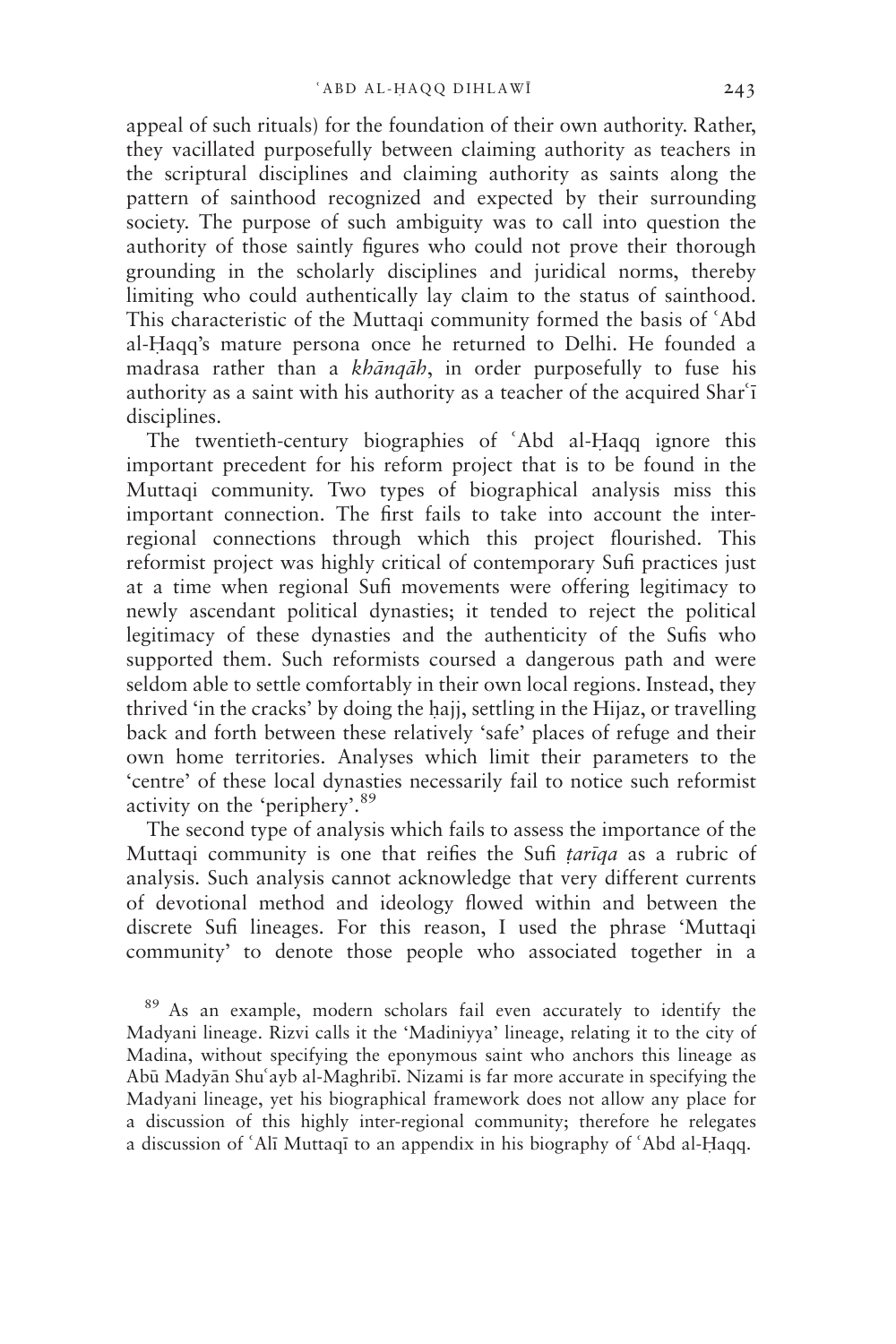common project, differentiating them from others who might have shared with them a certain lineage affiliation. The Muttaqi community represents a distinct 'type' of Sufism, which cannot be contained in an analysis which focuses only on the Sufi lineage.

An apt example of this misleading conflation between a Sufi lineage and a type of Sufi devotion is provided by the biographer Muhammad Ghawthī Shaṭṭārī. He notes that people in South Asia knew 'Alī Muttaqī as a 'Naqshbandi'.<sup>90</sup> Ghawthi means to specify that 'Ali Muttaqi's 'type' of reform-oriented, Shari<sup>6</sup>a-minded Sufi devotion was analogous to the type of devotional mysticism that later circulated among Naqshbandis after AAmad Sirhind;. Yet he confuses the matter by reifying the name of a lineage to denote this type of reformist devotion.<sup>91</sup> 'Abd al-Haqq himself may have inadvertently obscured the nature of his training in Makka, firstly by tending to stress its Qadiri lineage and secondly through his initiation into the Naqshbandi lineage. This event may have given rise to the mistaken impression among South Asian writers that 6Ali Muttaq; represented a Naqshbandi orientation or was, indeed, a Naqshbandi shaykh. Later biographers in South Asia were far more familiar with the Naqshbandi lineage and its reputation for reformist piety than they were with the inter-regional Muttaqi community. Therefore, they may credit Khwāja Bāqī bi-Allāh with the majority influence in turning 'Abd al-Haqq toward a programme of reform. In reality, however, 'Abd al-Haqq spent considerable effort in transmitting to Bāqī bi-Allāh, through their correspondence, information on the sources of his own reformist ideas and writings from his Muttaqi community.<sup>92</sup> Past biographers have been content to cite the word 'reform' without ever clarifying of what 'Abd al-Haqq's real programme of reform may have consisted. This programme falls outside of past

<sup>90</sup> Gulzār-i abrār, 402.<br><sup>91</sup> In reality, 'Alī Muttaqī never requested initiation into the Naqshbandi lineage and had no relations with its shaykhs. He lived a generation before the Naqshbandis become strong as a reforming community in Hindustan. Therefore, he never felt the urge for strategic reasons to join with them as did 'Abd al-Haqq. The difficult matter of keeping analytical terms exact in their denotation is a very old problem that demands the special vigilance of contemporary analysts.<br><sup>92</sup> It is important to note that most of the six letters that Shaykh 'Abd al-Haqq

wrote to Khwāja Bāqī bi-Allāh transmit the reformist teachings of the Muttaqi method, and try to publicize the writings of Ahmad Zarrūq and 'Alī Muttaqī. For example, the letter entitled 'Sulūk tarīq al-falāh 'ind faqd al-tarbiyyat bi-l-iștilāh' is based on a saying of Zarrūq's Shaykh al-Hadramī, while that entitled 'Usul al-tariqa li-kashf al-haqiqa' deals with a treatise of Zarruq. Furthermore, the letter entitled 'Tabyīn al-turuq li-ahl al-irāda bi-iltizām wazā'if al-khayr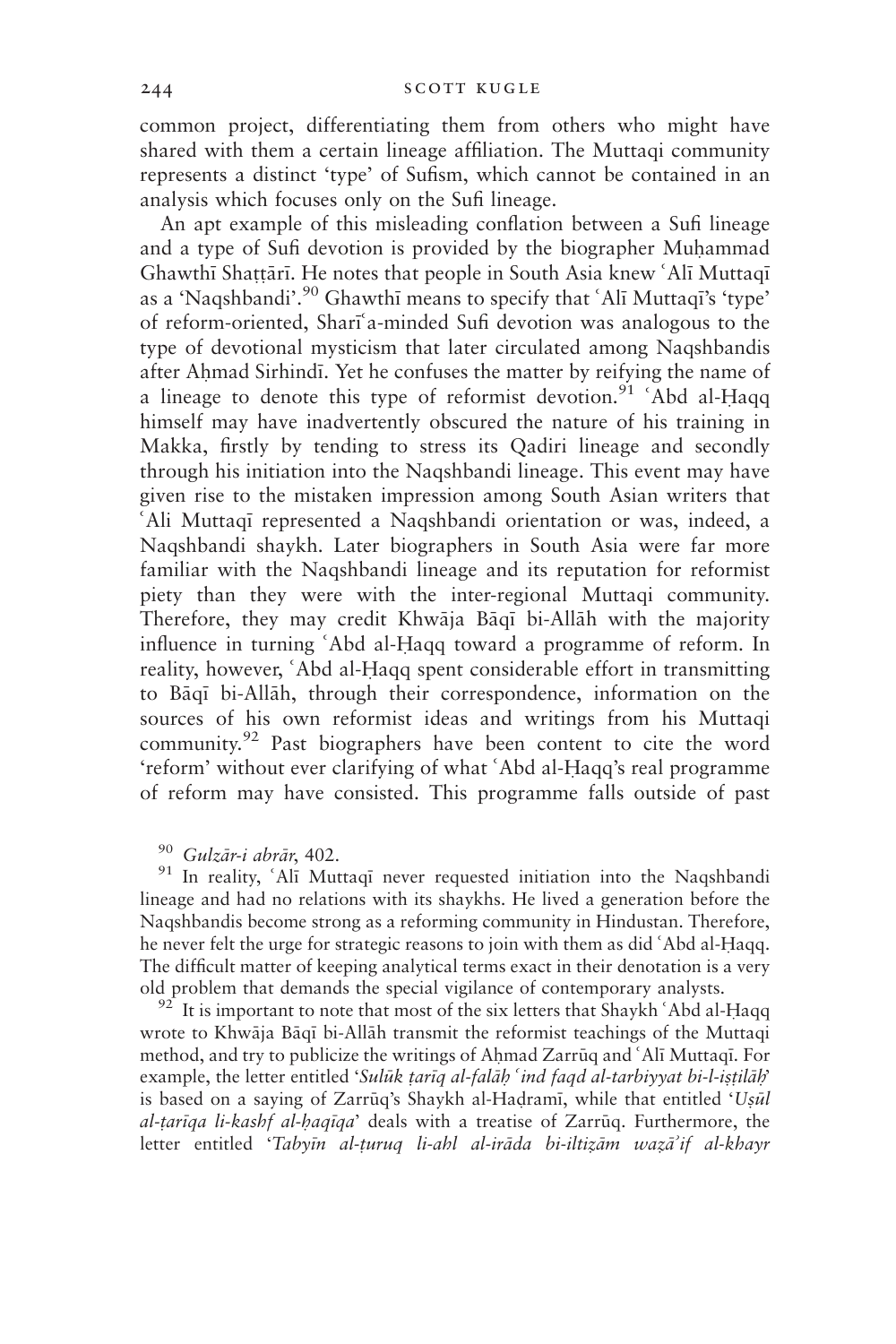biographical analysis, since 'Abd al-Haqq laid out its substance in a pair of texts that are commentaries upon the work of Shaykh Ahmad Zarrūq, who falls outside of the boundaries of their vision.<sup>93</sup> This is not strange, since this programme matured during the middle years that 'Abd al-Eaqq spent in his dangerous and profitable voyage from insecurity to full maturity, from Gujarat through the Hijaz and back to his lost home in Delhi.

### Respectful reform: a view of humanities scholarship

Biographical studies are analogous to *hadith* studies in that they become more exact and reliable with time, even if biographers themselves seem to be in sharp competition with each other and to court cantankerous disagreements. This study offers an assessment of K. A. Nizami's biography of Shaykh 'Abd al-Haqq Dihlawi that is admiring and yet also critical on some basic points. This combination of admiration and criticism is best explained by Shaykh 'Alī Muttaqī himself. He has offered a rule to describe the way the discipline of *hadith* studies develops that is analogous to the way biographical studies develop:

Each generation produces *hadīth* scholars, generation after generation. Those scholars who come later are more exact and more comprehensive than those scholars from the earlier generation. This is because the sources of *hadith* reports and their authentic lineages are spread over vast areas of the Muslim world, just as those scholars who collect and recite them are scattered in all corners of the world. Each of them has a distinct but limited body of knowledge. Each new scholar's work supplants and supersedes the work of scholars in an earlier generation, and will likewise be supplanted and superseded by the work of scholars yet to come. In one's own time, one makes an authoritative statement more advanced than any, yet later scholars treat one's work as a specialized

 $wa-l$ - $ib\bar{a}da'$  plays off the title of 'Alī Muttaqī's first treatise, Tabyin al-turuq ilā Allāh. It is an open question just how 'Abd al-Haqq and Khwāja Bāqī bi-Allāh interacted, and in what ways they influenced each others' conceptions of religious reform. Yet, as these letters suggest, the interaction must have been a two-way exchange, despite the Naqshbandis' stong reputation for being the leading reformists. <sup>93</sup> These texts are the most distinct product of his inter-regional sojourn, yet

no biographer has yet noted their crucial place in 'Abd al-Haqq's life work. The texts are Kitāb Tahsīl al-ta' arruf fī l-fiqh wa-l-taṣawwuf and Marj al-bahrayn fī  $l$ -jam<sup> $\epsilon$ </sup> bayn al-tarīqayn. It is beyond the scope of this study to offer an analysis of how 'Abd al-Haqq absorbed the critical writings of Shaykh Zarrūq and refashioned them into a reform programme fitting for South Asia. This remains an open field for future research.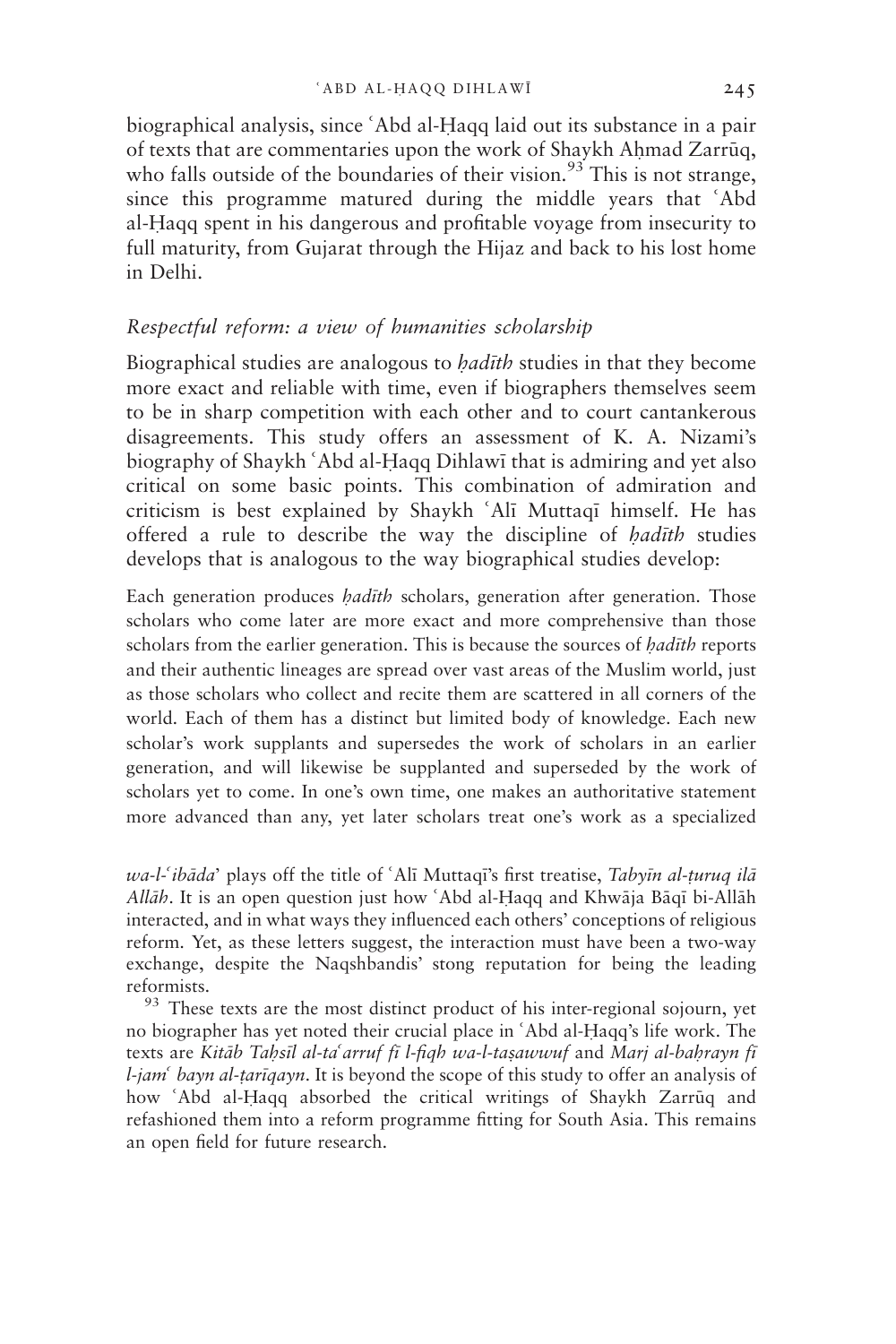### 246 SCOTT KUGLE

source with limitations. New scholars may criticize the achievement in *hadith* studies of prior scholars and relate prior material in a better way with a clearer explanation of antecedents, integrating into it new knowledge; they don't criticize out of obstinate opposition, but only to extend the width and depth of the body of *hadith* traditions.<sup>94</sup>

Modern research scholars are like the hadith scholars of old, and operate under the same general rule. One should not misinterpret their exacting and critical assessment of scholars who have gone before them, for that is the mark of their admiration. For, unlike Sufi masters who can never live up to their past masters, the *hadith* scholars of each generation surpass their predecessors in the fullness of their knowledge, the exactness of their source-criticism, and their ability to connect scholarly endeavours from distant regions into a greater whole. It is the ideals of the predecessors that inspire the current generation, over and above their words and judgments. The present generation must concentrate on carrying forward the project of past scholars like K. A. Nizami, with his own spirit of inquiry and high standards. That spirit must be preserved as the starting point of all research, beyond respect for the conclusions which are its end point.

E-mail: skugle1@swarthmore.edu

94 'Alī Muttaqī, Risāla dar jawāb-i risala-yi 'Abd al-Malik (MSS Rampur: Reza Library, 1975 Arabic), fol.  $10^b$ . This treatise is in answer to the book by the Mahdawi scholar, 'Abd al-Malik Sujawandī, Sirāj al-absār (Hyderabad: published under the auspices of the Mahdawi community, Anjumān-i Mahdawiyya, Chanchalguda, n.d.).